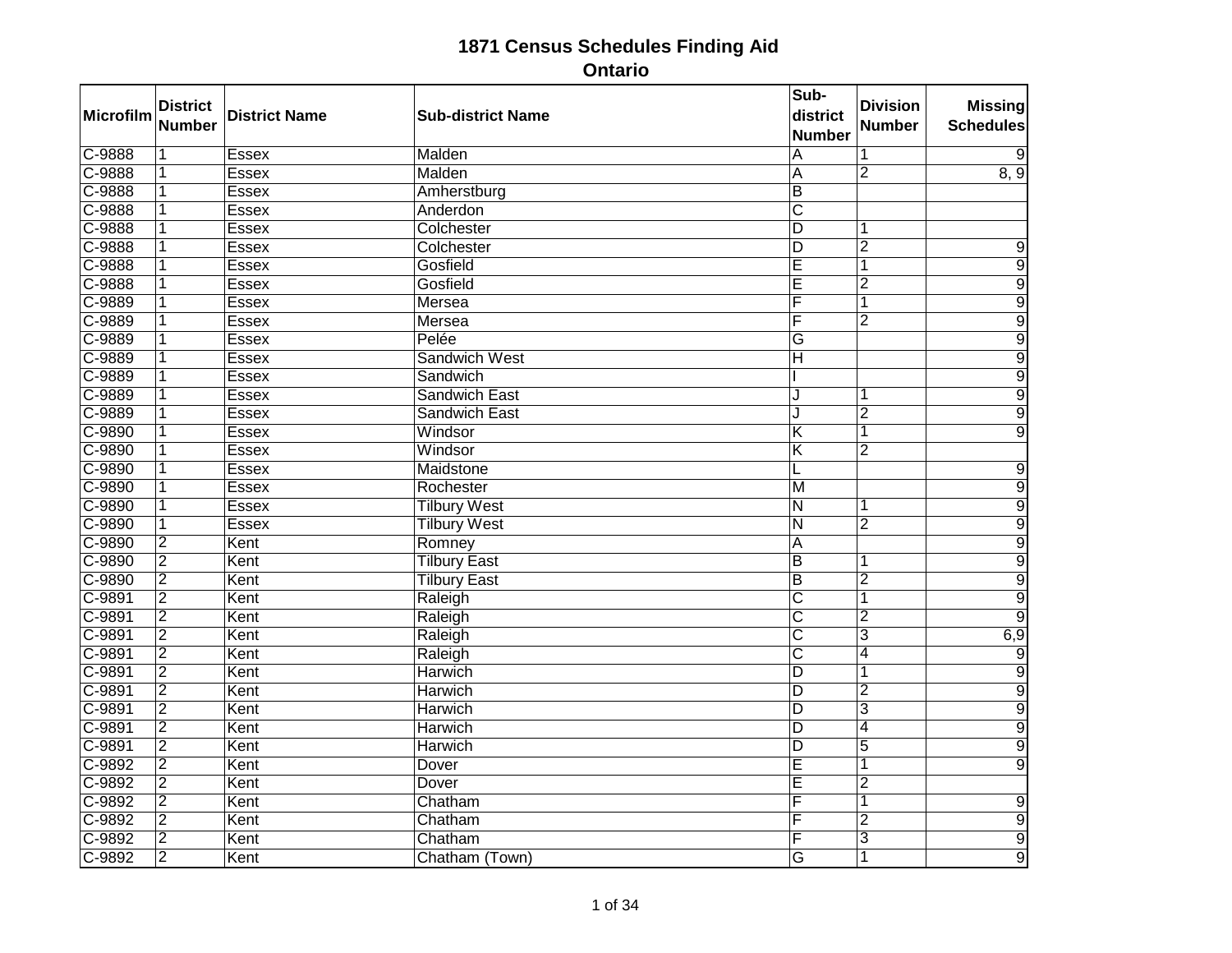| <b>Microfilm</b> | <b>District</b><br><b>Number</b> | <b>District Name</b> | <b>Sub-district Name</b> | Sub-<br>district<br><b>Number</b> | <b>Division</b><br>Number | <b>Missing</b><br><b>Schedules</b> |
|------------------|----------------------------------|----------------------|--------------------------|-----------------------------------|---------------------------|------------------------------------|
| $C-9892$         | $\overline{2}$                   | Kent                 | Chatham (Town)           | $\overline{G}$                    | $\overline{2}$            |                                    |
| $C-9893$         | 3                                | <b>Bothwell</b>      | Howard                   | A                                 | 1                         | 2                                  |
| $C-9893$         | $\overline{3}$                   | <b>Bothwell</b>      | Howard                   | A                                 | $\overline{2}$            | $\overline{9}$                     |
| $C-9893$         | $\overline{3}$                   | <b>Bothwell</b>      | Howard                   | $\overline{\mathsf{A}}$           | $\overline{3}$            | 8,9                                |
| C-9893           | $\overline{3}$                   | <b>Bothwell</b>      | Orford                   | $\overline{B}$                    | $\overline{\mathbf{1}}$   | $\overline{9}$                     |
| $C-9893$         | $\overline{3}$                   | <b>Bothwell</b>      | Orford                   | $\overline{B}$                    | $\overline{2}$            | $\overline{9}$                     |
| $C-9893$         | $\overline{3}$                   | <b>Bothwell</b>      | Orford                   | $\overline{B}$                    | $\overline{3}$            | $\overline{9}$                     |
| $C-9893$         | 3                                | <b>Bothwell</b>      | Orford                   | $\overline{B}$                    | 4                         | 6, 9                               |
| $C-9894$         | $\overline{3}$                   | <b>Bothwell</b>      | Camden                   | $\overline{\text{C}}$             |                           |                                    |
| $C-9894$         | $\overline{3}$                   | <b>Bothwell</b>      | Camden                   | $\overline{\text{c}}$             | $\overline{2}$            | $\overline{9}$                     |
| $C-9894$         | $\overline{3}$                   | <b>Bothwell</b>      | Zone                     | $\overline{D}$                    |                           | $\overline{9}$                     |
| $C-9894$         | $\overline{3}$                   | <b>Bothwell</b>      | Zone                     | $\overline{D}$                    | $\overline{2}$            | $\overline{9}$                     |
| $C-9894$         | $\overline{3}$                   | <b>Bothwell</b>      | <b>Bothwell</b>          | Ē                                 |                           |                                    |
| C-9894           | $\overline{3}$                   | <b>Bothwell</b>      | Sombra                   | F                                 | 1                         | $\overline{9}$                     |
| $C-9894$         | $\overline{3}$                   | <b>Bothwell</b>      | Sombra                   | F                                 | $\overline{2}$            | $\overline{9}$                     |
| $C-9894$         | $\overline{3}$                   | <b>Bothwell</b>      | Dawn                     | $\overline{\mathsf{G}}$           | 1                         | 9                                  |
| $C-9894$         | $\overline{3}$                   | <b>Bothwell</b>      | Dawn                     | G                                 | $\overline{2}$            |                                    |
| C-9894           | $\overline{3}$                   | <b>Bothwell</b>      | Euphemia                 | $\overline{H}$                    | 1                         | 9                                  |
| $C-9894$         | $\overline{3}$                   | <b>Bothwell</b>      | Euphemia                 | H                                 | $\overline{2}$            | 9                                  |
| $C-9895$         | $\overline{4}$                   | Lambton              | Moore                    | A                                 | 1                         | 6, 8, 9                            |
| $C-9895$         | $\overline{4}$                   | Lambton              | Moore                    | A                                 | $\overline{2}$            | $\overline{9}$                     |
| $C-9895$         | $\overline{4}$                   | Lambton              | Moore                    | A                                 | $\overline{3}$            | $\overline{9}$                     |
| $C-9895$         | $\overline{4}$                   | Lambton              | Moore                    | A                                 | 4                         | $\overline{9}$                     |
| $C-9895$         | $\overline{\mathcal{A}}$         | Lambton              | Enniskillen              | $\overline{B}$                    |                           | $\overline{8}$                     |
| $C-9895$         | $\overline{4}$                   | Lambton              | <b>Oil Springs</b>       | $\overline{\mathsf{c}}$           |                           |                                    |
| $C-9895$         | $\overline{4}$                   | Lambton              | Petrolia                 | $\overline{\mathsf{D}}$           | 1                         | 7, 8                               |
| $C-9895$         | $\overline{4}$                   | Lambton              | Petrolia                 | D                                 | $\overline{2}$            | 8                                  |
| $C-9895$         | $\overline{4}$                   | Lambton              | <b>Brooke</b>            | Ē                                 | 1                         | 8, 9                               |
| $C-9895$         | $\overline{4}$                   | Lambton              | <b>Brooke</b>            | $\overline{E}$                    | $\overline{2}$            | 8, 9                               |
| $C-9896$         | $\overline{4}$                   | Lambton              | Sarnia                   | F                                 | 1                         |                                    |
| $C-9896$         | $\overline{4}$                   | Lambton              | Sarnia                   | F                                 | $\overline{2}$            | 8, 9                               |
| $C-9896$         | $\overline{4}$                   | Lambton              | Sarnia                   | F                                 | $\overline{3}$            |                                    |
| $C-9896$         | $\overline{4}$                   | Lambton              | Sarnia                   | G                                 | 1                         |                                    |
| $C-9896$         | $\overline{4}$                   | Lambton              | Sarnia                   | G                                 | $\overline{2}$            | $\overline{9}$                     |
| C-9896           | $\overline{4}$                   | Lambton              | Plympton                 | $\overline{H}$                    | 1                         | $\overline{9}$                     |
| $C-9896$         | $\overline{4}$                   | Lambton              | Plympton                 | $\overline{\sf H}$                | $\overline{2}$            | 8, 9                               |
| $C-9896$         | $\overline{4}$                   | Lambton              | Plympton                 | $\overline{H}$                    | $\overline{3}$            | 8, 0                               |
| $C-9896$         | $\overline{4}$                   | Lambton              | Plympton                 | $\overline{\mathsf{H}}$           | 4                         | 9                                  |
| C-9897           | $\overline{4}$                   | Lambton              | Warwick                  |                                   | 1                         | 8, 9                               |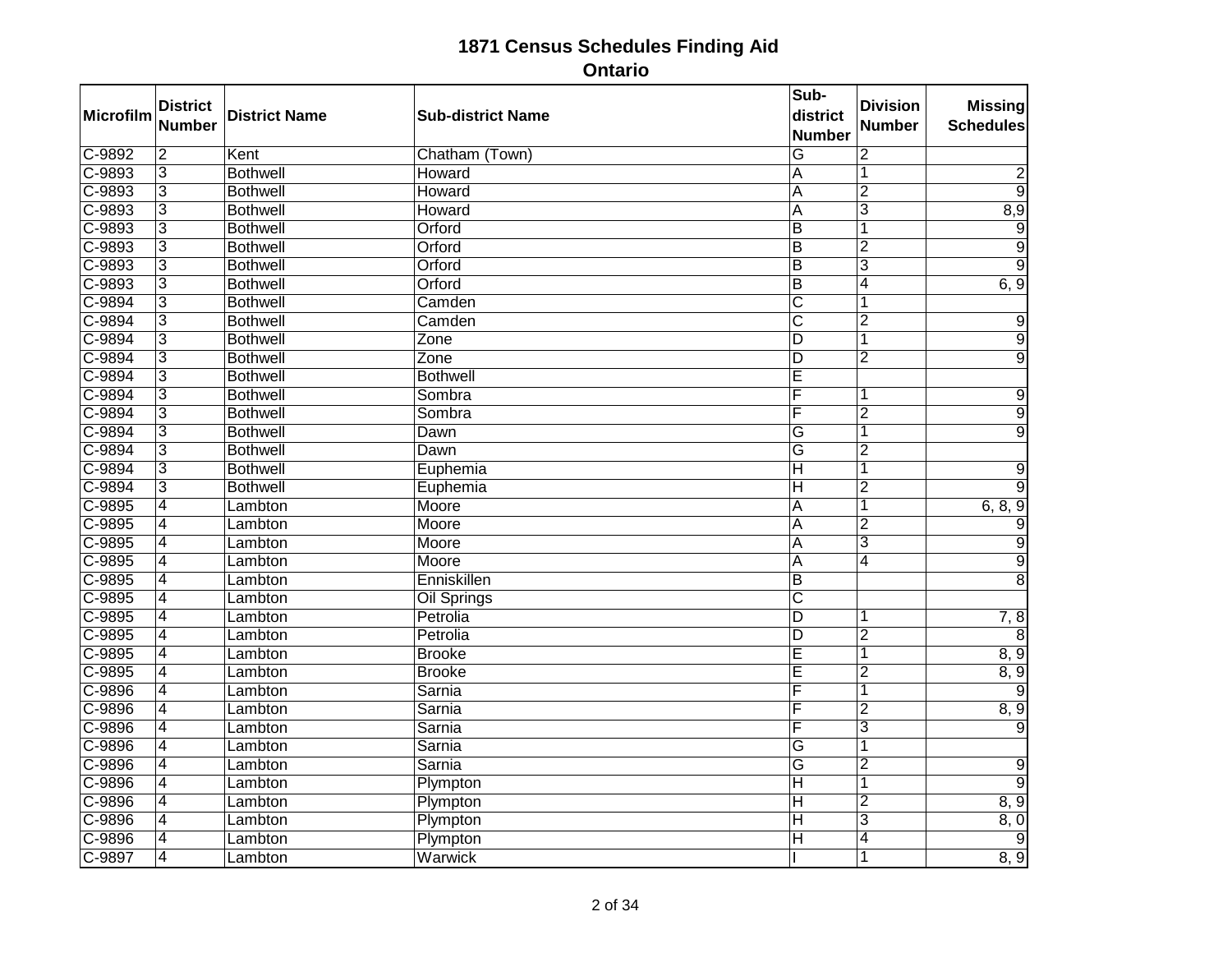| Microfilm | <b>District</b><br><b>Number</b> | <b>District Name</b>  | <b>Sub-district Name</b> | Sub-<br>district<br><b>Number</b> | <b>Division</b><br><b>Number</b> | <b>Missing</b><br><b>Schedules</b> |
|-----------|----------------------------------|-----------------------|--------------------------|-----------------------------------|----------------------------------|------------------------------------|
| C-9897    | $\overline{4}$                   | Lambton               | Warwick                  |                                   | $\overline{2}$                   | 8, 9                               |
| $C-9897$  | $\overline{4}$                   | Lambton               | Warwick                  |                                   | $\overline{3}$                   | 9                                  |
| $C-9897$  | $\overline{4}$                   | Lambton               | Warwick                  |                                   | $\overline{4}$                   |                                    |
| $C-9897$  | $\overline{4}$                   | Lambton               | Bosanquet                | J                                 | 1                                | 8, 9                               |
| C-9897    | $\overline{4}$                   | Lambton               | Bosanquet                | J                                 | $\overline{2}$                   |                                    |
| C-9897    | $\overline{4}$                   | Lambton               | Bosanquet                | J                                 | $\overline{3}$                   | 8, 9                               |
| $C-9897$  | $\overline{4}$                   | Lambton               | Bosanquet                | J                                 | $\overline{4}$                   | $\overline{9}$                     |
| $C-9897$  | $\overline{5}$                   | <b>Elgin West</b>     | Aldborough               | A                                 | 1                                | 9                                  |
| $C-9897$  | $\overline{5}$                   | <b>Elgin West</b>     | Aldborough               | A                                 | $\overline{2}$                   | 7, 9                               |
| C-9897    | $\overline{5}$                   | <b>Elgin West</b>     | Aldborough               | $\overline{\mathsf{A}}$           | $\overline{3}$                   | $\overline{9}$                     |
| $C-9898$  | $\overline{5}$                   | <b>Elgin West</b>     | Dunwich                  | $\overline{B}$                    |                                  | $\overline{9}$                     |
| $C-9898$  | $\overline{5}$                   | <b>Elgin West</b>     | <b>Dunwich</b>           | $\overline{B}$                    | $\overline{2}$                   | $\overline{9}$                     |
| $C-9898$  | $\overline{5}$                   | <b>Elgin West</b>     | <b>Dunwich</b>           | $\overline{B}$                    | 3                                | $\overline{9}$                     |
| $C-9898$  | $\overline{5}$                   | <b>Elgin West</b>     | Southwold                | $\overline{\text{c}}$             | 1                                | $\overline{9}$                     |
| $C-9898$  | $\overline{5}$                   | <b>Elgin West</b>     | Southwold                | $\overline{\text{c}}$             | $\overline{2}$                   |                                    |
| $C-9898$  | $\overline{5}$                   | <b>Elgin West</b>     | Southwold                | $\overline{\mathsf{c}}$           | $\overline{3}$                   | $\overline{9}$                     |
| C-9898    | $\overline{5}$                   | <b>Elgin West</b>     | Southwold                | $\overline{\text{c}}$             | 4                                | $\overline{9}$                     |
| C-9898    | $\overline{6}$                   | <b>Elgin East</b>     | Yarmouth                 | $\overline{A}$                    | 1                                | $\overline{9}$                     |
| $C-9898$  | $\overline{6}$                   | <b>Elgin East</b>     | Yarmouth                 | A                                 | $\overline{2}$                   | $\overline{9}$                     |
| $C-9898$  | $\overline{6}$                   | <b>Elgin East</b>     | Yarmouth                 | $\overline{A}$                    | $\overline{3}$                   | $\overline{9}$                     |
| C-9898    | $\overline{6}$                   | <b>Elgin East</b>     | Yarmouth                 | $\overline{A}$                    | 4                                | $\overline{9}$                     |
| C-9899    | $\overline{6}$                   | <b>Elgin East</b>     | St-Thomas                | $\overline{B}$                    |                                  | $\overline{9}$                     |
| $C-9899$  | $\overline{6}$                   | <b>Elgin East</b>     | Malahide                 | $\overline{\text{c}}$             | 1                                | $\overline{9}$                     |
| C-9899    | 6                                | <b>Elgin East</b>     | Malahide                 | $\overline{\text{c}}$             | $\overline{2}$                   | $\overline{9}$                     |
| $C-9899$  | $\overline{6}$                   | <b>Elgin East</b>     | Malahide                 | $\overline{\text{c}}$             | $\overline{3}$                   | $\overline{9}$                     |
| $C-9899$  | $\overline{6}$                   | <b>Elgin East</b>     | Malahide                 | $\overline{\mathsf{c}}$           | 4                                | 4                                  |
| C-9899    | $\overline{6}$                   | <b>Elgin East</b>     | <b>Dorchester South</b>  | D                                 |                                  |                                    |
| C-9899    | $\overline{6}$                   | <b>Elgin East</b>     | <b>Dorchester South</b>  | $\overline{D}$                    | $\overline{2}$                   | 9                                  |
| $C-9900$  | $\overline{6}$                   | <b>Elgin East</b>     | Bayham                   | E                                 | 1                                | $\overline{9}$                     |
| C-9900    | $\overline{6}$                   | <b>Elgin East</b>     | Bayham                   | Ē                                 | $\overline{2}$                   |                                    |
| $C-9900$  | $\overline{6}$                   | <b>Elgin East</b>     | Bayham                   | Ē                                 | 3                                | 9                                  |
| $C-9900$  | $\overline{6}$                   | <b>Elgin East</b>     | Bayham                   | Ē                                 | $\overline{4}$                   | $\overline{9}$                     |
| $C-9900$  | $\overline{6}$                   | <b>Elgin East</b>     | Vienna                   | F                                 |                                  |                                    |
| C-9900    | 7                                | Middlesex West        | Mosa                     | $\overline{A}$                    | 1                                | $\overline{9}$                     |
| $C-9900$  | $\overline{7}$                   | <b>Middlesex West</b> | Mosa                     | A                                 | $\overline{2}$                   | $\overline{9}$                     |
| $C-9900$  | 7                                | <b>Middlesex West</b> | Wardsville               | $\overline{B}$                    |                                  | $\overline{9}$                     |
| $C-9901$  | $\overline{7}$                   | Middlesex West        | <b>Ekfrid</b>            | $\overline{\text{c}}$             | 1                                | $\overline{9}$                     |
| $C-9901$  | 7                                | <b>Middlesex West</b> | <b>Ekfrid</b>            | $\overline{\mathsf{c}}$           | $\overline{2}$                   | $\overline{9}$                     |
| $C-9901$  | $\overline{7}$                   | <b>Middlesex West</b> | <b>Ekfrid</b>            | $\overline{\text{c}}$             | $\overline{3}$                   | $\overline{9}$                     |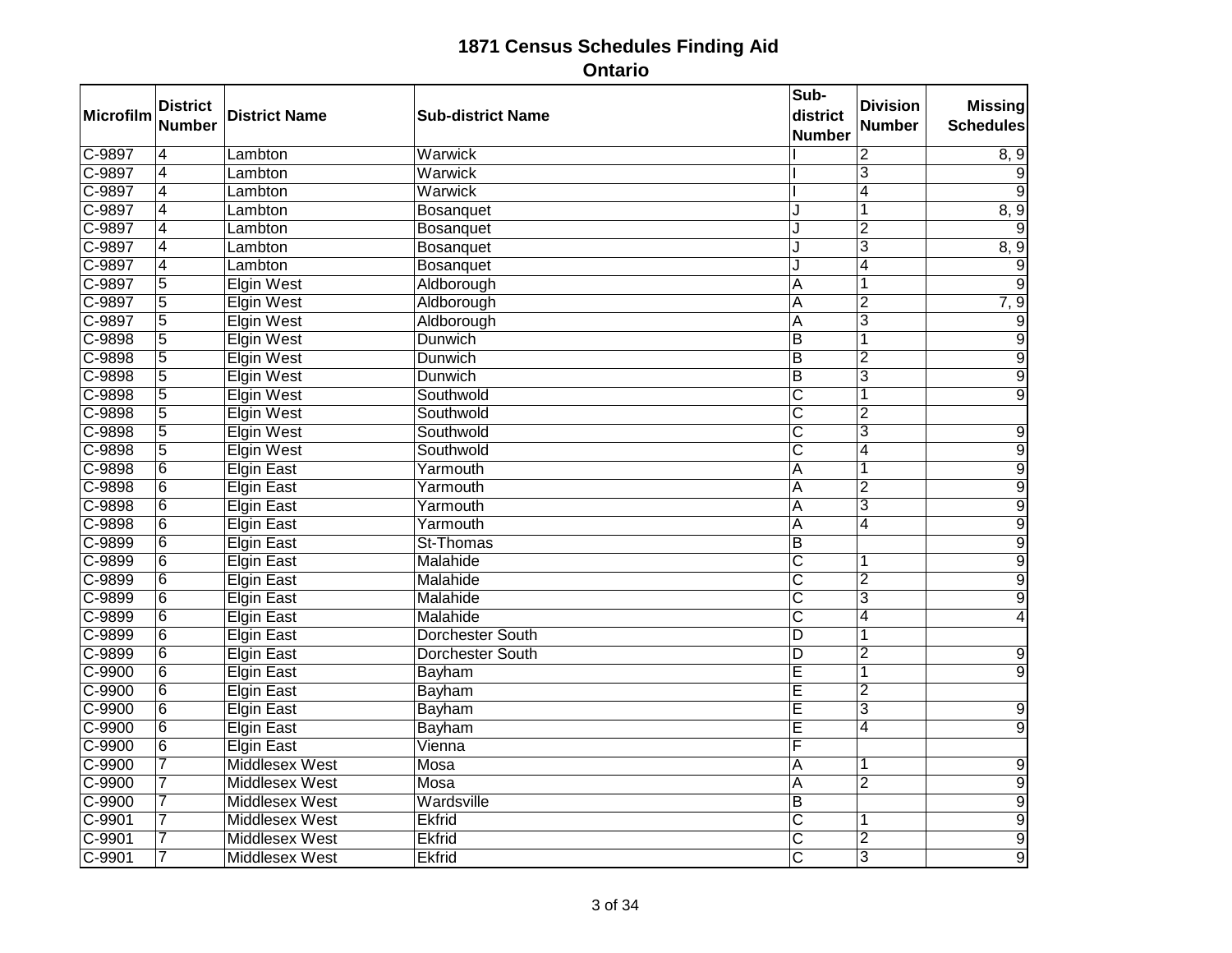| <b>Microfilm</b> | <b>District</b><br><b>Number</b> | <b>District Name</b>   | <b>Sub-district Name</b> | Sub-<br>district<br><b>Number</b> | <b>Division</b><br>Number | <b>Missing</b><br><b>Schedules</b> |
|------------------|----------------------------------|------------------------|--------------------------|-----------------------------------|---------------------------|------------------------------------|
| $C-9901$         | 7                                | <b>Middlesex West</b>  | Metcalfe                 | D                                 | 1                         | 9                                  |
| $C-9901$         | 7                                | Middlesex West         | Metcalfe                 | D                                 | $\overline{2}$            | $\overline{9}$                     |
| $C-9901$         | $\overline{7}$                   | Middlesex West         | Caradoc                  | Ē                                 | $\overline{1}$            | $\overline{9}$                     |
| $C-9901$         | 7                                | Middlesex West         | Caradoc                  | Ē                                 | $\overline{2}$            | $\overline{9}$                     |
| C-9901           | $\overline{7}$                   | <b>Middlesex West</b>  | Caradoc                  | Ē                                 | 3                         | 9                                  |
| $C-9901$         | $\overline{7}$                   | <b>Middlesex West</b>  | Caradoc                  | E                                 | 4                         | $\overline{9}$                     |
| $C-9901$         | $\overline{7}$                   | <b>Middlesex West</b>  | Strathroy                | F                                 |                           | $\overline{9}$                     |
| $C-9902$         | 7                                | Middlesex West         | <b>Delaware</b>          | G                                 | 1                         | $\overline{9}$                     |
| $C-9902$         | 7                                | <b>Middlesex West</b>  | <b>Delaware</b>          | G                                 | $\overline{2}$            |                                    |
| $C-9902$         | $\overline{8}$                   | <b>Middlesex North</b> | Adelaide                 | $\overline{\mathsf{A}}$           | 1                         |                                    |
| $C-9902$         | $\overline{8}$                   | <b>Middlesex North</b> | Adelaide                 | A                                 | $\overline{2}$            |                                    |
| $C-9902$         | $\overline{8}$                   | <b>Middlesex North</b> | <b>Williams West</b>     | $\overline{B}$                    | 1                         |                                    |
| $C-9902$         | $\overline{8}$                   | <b>Middlesex North</b> | <b>Williams West</b>     | $\overline{B}$                    | $\overline{2}$            |                                    |
| $C-9902$         | $\overline{8}$                   | <b>Middlesex North</b> | <b>Williams West</b>     | $\overline{B}$                    | $\overline{3}$            |                                    |
| $C-9903$         | $\overline{8}$                   | <b>Middlesex North</b> | <b>Williams East</b>     | $\overline{\text{c}}$             | 1                         |                                    |
| $C-9903$         | $\overline{8}$                   | <b>Middlesex North</b> | <b>Williams East</b>     | $\overline{\mathsf{c}}$           | $\overline{2}$            |                                    |
| C-9903           | $\overline{8}$                   | Middlesex North        | <b>Williams East</b>     | $\overline{\text{c}}$             | $\overline{3}$            |                                    |
| $C-9903$         | $\overline{8}$                   | <b>Middlesex North</b> | Lobo                     | D                                 | 1                         |                                    |
| $C-9903$         | $\overline{\bf 8}$               | <b>Middlesex North</b> | Lobo                     | D                                 | $\overline{2}$            |                                    |
| $C-9903$         | $\overline{8}$                   | <b>Middlesex North</b> | Lobo                     | D                                 | $\overline{3}$            |                                    |
| $C-9903$         | $\overline{8}$                   | <b>Middlesex North</b> | McGillivray              | Ē                                 | $\overline{\mathbf{1}}$   |                                    |
| $C-9903$         | $\overline{8}$                   | <b>Middlesex North</b> | McGillivray              | Ē                                 | $\overline{2}$            |                                    |
| $C-9903$         | $\overline{8}$                   | <b>Middlesex North</b> | <b>McGillivray</b>       | Ē                                 | $\overline{3}$            |                                    |
| $C-9903$         | $\overline{8}$                   | <b>Middlesex North</b> | McGillivray              | Ē                                 | $\overline{4}$            |                                    |
| $C-9903$         | $\overline{8}$                   | <b>Middlesex North</b> | <b>McGillivray</b>       | Ē                                 | $\overline{5}$            |                                    |
| $C-9904$         | $\overline{8}$                   | <b>Middlesex North</b> | <b>Biddulph</b>          | F                                 | 1                         | 8, 9                               |
| C-9904           | $\overline{8}$                   | <b>Middlesex North</b> | Biddulph                 | F                                 | $\overline{2}$            | 8, 9                               |
| $C-9904$         | 8                                | <b>Middlesex North</b> | Biddulph                 | F                                 | 3                         | 8, 9                               |
| $C-9904$         | $\overline{8}$                   | <b>Middlesex North</b> | <b>Biddulph</b>          | F                                 | $\overline{4}$            | 8, 9                               |
| $C-9904$         | $\overline{9}$                   | <b>Middlesex East</b>  | Westminster              | A                                 |                           | 9                                  |
| $C-9904$         | $\overline{9}$                   | <b>Middlesex East</b>  | Westminster              | A                                 | $\overline{2}$            | $\overline{9}$                     |
| $C-9904$         | $\overline{9}$                   | <b>Middlesex East</b>  | Westminster              | A                                 | $\overline{3}$            | $\overline{9}$                     |
| $C-9904$         | $\overline{9}$                   | <b>Middlesex East</b>  | Westminster              | $\overline{A}$                    | $\overline{4}$            | $\overline{9}$                     |
| $C-9904$         | $\overline{9}$                   | <b>Middlesex East</b>  | Westminster              | $\overline{A}$                    | 5                         | 9                                  |
| $C-9904$         | $\overline{9}$                   | <b>Middlesex East</b>  | Dorchester North         | B                                 | 1                         | $\overline{9}$                     |
| $C-9904$         | $\overline{9}$                   | <b>Middlesex East</b>  | <b>Dorchester North</b>  | $\overline{B}$                    | $\overline{2}$            | $\overline{9}$                     |
| $C-9905$         | $\overline{9}$                   | <b>Middlesex East</b>  | London                   | $\overline{\text{c}}$             | 1                         | $\overline{9}$                     |
| $C-9905$         | $\overline{9}$                   | <b>Middlesex East</b>  | London                   | $\overline{\mathsf{c}}$           | $\overline{2}$            | $\overline{9}$                     |
| $C-9905$         | $\overline{9}$                   | <b>Middlesex East</b>  | London                   | $\overline{\mathsf{c}}$           | $\overline{3}$            | $\overline{9}$                     |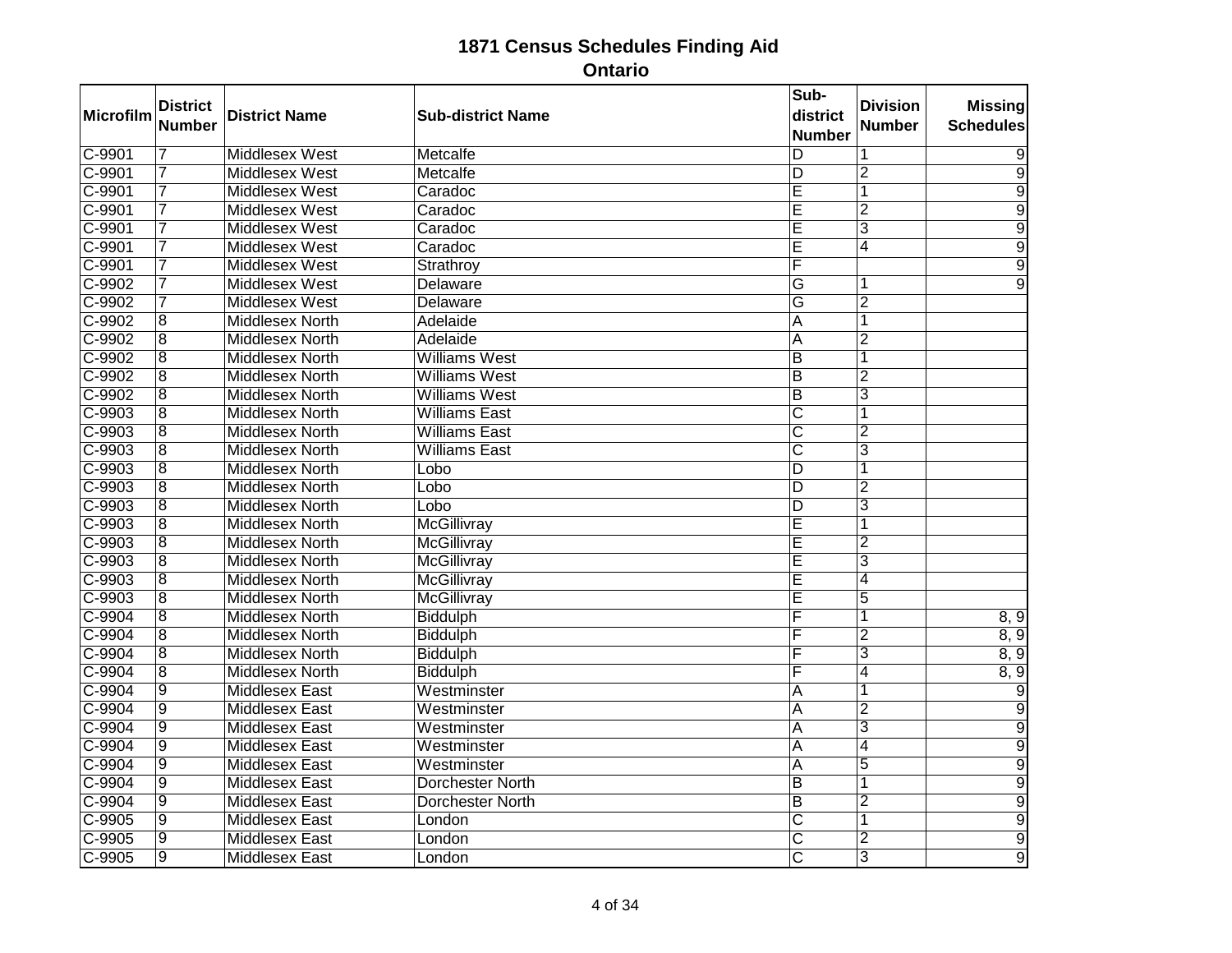| Microfilm | <b>District</b><br><b>Number</b> | <b>District Name</b>  | <b>Sub-district Name</b> | Sub-<br>district<br><b>Number</b> | <b>Division</b><br><b>Number</b> | <b>Missing</b><br><b>Schedules</b> |
|-----------|----------------------------------|-----------------------|--------------------------|-----------------------------------|----------------------------------|------------------------------------|
| C-9905    | $\overline{9}$                   | <b>Middlesex East</b> | London                   | $\overline{\text{c}}$             | 4                                | 9                                  |
| $C-9905$  | $\overline{9}$                   | <b>Middlesex East</b> | London                   | $\overline{\text{c}}$             | 5                                | $\overline{9}$                     |
| $C-9905$  | $\overline{9}$                   | <b>Middlesex East</b> | London                   | $\overline{\text{c}}$             | $\overline{6}$                   | $\overline{9}$                     |
| $C-9905$  | $\overline{9}$                   | <b>Middlesex East</b> | London                   | $\overline{\text{c}}$             | 7                                | $\overline{9}$                     |
| C-9906    | $\overline{9}$                   | <b>Middlesex East</b> | <b>Nissouri West</b>     | D                                 | 1                                | $\overline{9}$                     |
| $C-9906$  | $\overline{9}$                   | <b>Middlesex East</b> | <b>Nissouri West</b>     | D                                 | 2                                | $\overline{9}$                     |
| $C-9906$  | $\overline{10}$                  | London                | London Ward 1            | $\overline{A}$                    |                                  | $\overline{9}$                     |
| C-9906    | 10                               | London                | London Ward 2            | B                                 |                                  | 9                                  |
| $C-9906$  | $\overline{10}$                  | London                | London Ward 3            | $\overline{\text{c}}$             | 1                                | $\overline{9}$                     |
| $C-9906$  | 10                               | London                | London Ward 3            | $\overline{\text{c}}$             | $\overline{2}$                   | $\overline{9}$                     |
| C-9906    | 10                               | London                | London Ward 4            | $\overline{D}$                    |                                  | $\overline{9}$                     |
| $C-9906$  | 10                               | London                | London Ward 5            | Ē                                 |                                  | $\overline{9}$                     |
| $C-9907$  | $\overline{10}$                  | London                | London Ward 6            | F                                 |                                  | $\overline{9}$                     |
| C-9907    | 10                               | London                | <b>London Ward 7</b>     | G                                 |                                  | $\overline{9}$                     |
| $C-9907$  | $\overline{11}$                  | <b>Norfolk South</b>  | Houghton                 | A                                 | 1                                | $\overline{9}$                     |
| $C-9907$  | $\overline{11}$                  | <b>Norfolk South</b>  | Houghton                 | $\overline{A}$                    | $\overline{2}$                   | $\overline{9}$                     |
| C-9907    | 11                               | <b>Norfolk South</b>  | Walsingham               | $\overline{B}$                    | $\overline{1}$                   | $\overline{9}$                     |
| C-9907    | 11                               | <b>Norfolk South</b>  | Walsingham               | $\overline{B}$                    | $\overline{2}$                   | 8, 9                               |
| $C-9907$  | $\overline{11}$                  | <b>Norfolk South</b>  | Walsingham               | $\overline{B}$                    | $\overline{3}$                   | 8, 9                               |
| $C-9908$  | $\overline{11}$                  | <b>Norfolk South</b>  | Charlotteville           | $\overline{\text{c}}$             | $\overline{1}$                   | $\overline{9}$                     |
| C-9908    | 11                               | <b>Norfolk South</b>  | Charlotteville           | $\overline{\text{c}}$             | $\overline{2}$                   | 9                                  |
| $C-9908$  | $\overline{11}$                  | <b>Norfolk South</b>  | Charlotteville           | $\overline{\text{c}}$             | $\overline{3}$                   | $\overline{9}$                     |
| $C-9908$  | $\overline{11}$                  | <b>Norfolk South</b>  | Woodhouse                | $\overline{\mathsf{D}}$           | 1                                | $\overline{9}$                     |
| $C-9908$  | 11                               | <b>Norfolk South</b>  | Woodhouse                | D                                 | $\overline{2}$                   | $\overline{9}$                     |
| $C-9908$  | 11                               | <b>Norfolk South</b>  | Woodhouse                | $\overline{D}$                    | $\overline{3}$                   | $\overline{9}$                     |
| $C-9908$  | $\overline{12}$                  | <b>Norfolk North</b>  | Middleton                | $\overline{A}$                    | 1                                |                                    |
| $C-9908$  | 12                               | <b>Norfolk North</b>  | Middleton                | $\overline{A}$                    | $\overline{2}$                   | $\overline{9}$                     |
| $C-9909$  | $\overline{12}$                  | <b>Norfolk North</b>  | Windham                  | $\overline{B}$                    | 1                                | 8, 9                               |
| $C-9909$  | $\overline{12}$                  | <b>Norfolk North</b>  | Windham                  | B                                 | $\overline{2}$                   | 8, 9                               |
| $C-9909$  | $\overline{12}$                  | <b>Norfolk North</b>  | Windham                  | $\overline{B}$                    | $\overline{3}$                   | 9                                  |
| C-9909    | $\overline{12}$                  | <b>Norfolk North</b>  | Windham                  | $\overline{B}$                    | 4                                | 8, 9                               |
| C-9909    | $\overline{12}$                  | Norfolk North         | <b>Townsend</b>          | $\overline{\text{c}}$             | 1                                | 8, 9                               |
| $C-9909$  | $\overline{12}$                  | <b>Norfolk North</b>  | Townsend                 | $\overline{\mathsf{C}}$           | $\overline{2}$                   | $\overline{8}$                     |
| C-9909    | $\overline{12}$                  | <b>Norfolk North</b>  | Townsend                 | $\overline{\text{c}}$             | $\overline{3}$                   | 8, 9                               |
| $C-9909$  | $\overline{12}$                  | <b>Norfolk North</b>  | Townsend                 | $\overline{\text{c}}$             | $\overline{4}$                   | 8, 9                               |
| C-9909    | $\overline{12}$                  | <b>Norfolk North</b>  | Simcoe                   | $\overline{\mathsf{D}}$           |                                  | $\overline{9}$                     |
| C-9910    | 13                               | <b>Oxford South</b>   | Dereham                  | A                                 | 1                                | $\overline{9}$                     |
| $C-9910$  | $\overline{13}$                  | <b>Oxford South</b>   | Dereham                  | A                                 | $\overline{2}$                   | $\overline{9}$                     |
| $C-9910$  | $\overline{13}$                  | <b>Oxford South</b>   | Dereham                  | $\overline{A}$                    | $\overline{3}$                   | $\overline{9}$                     |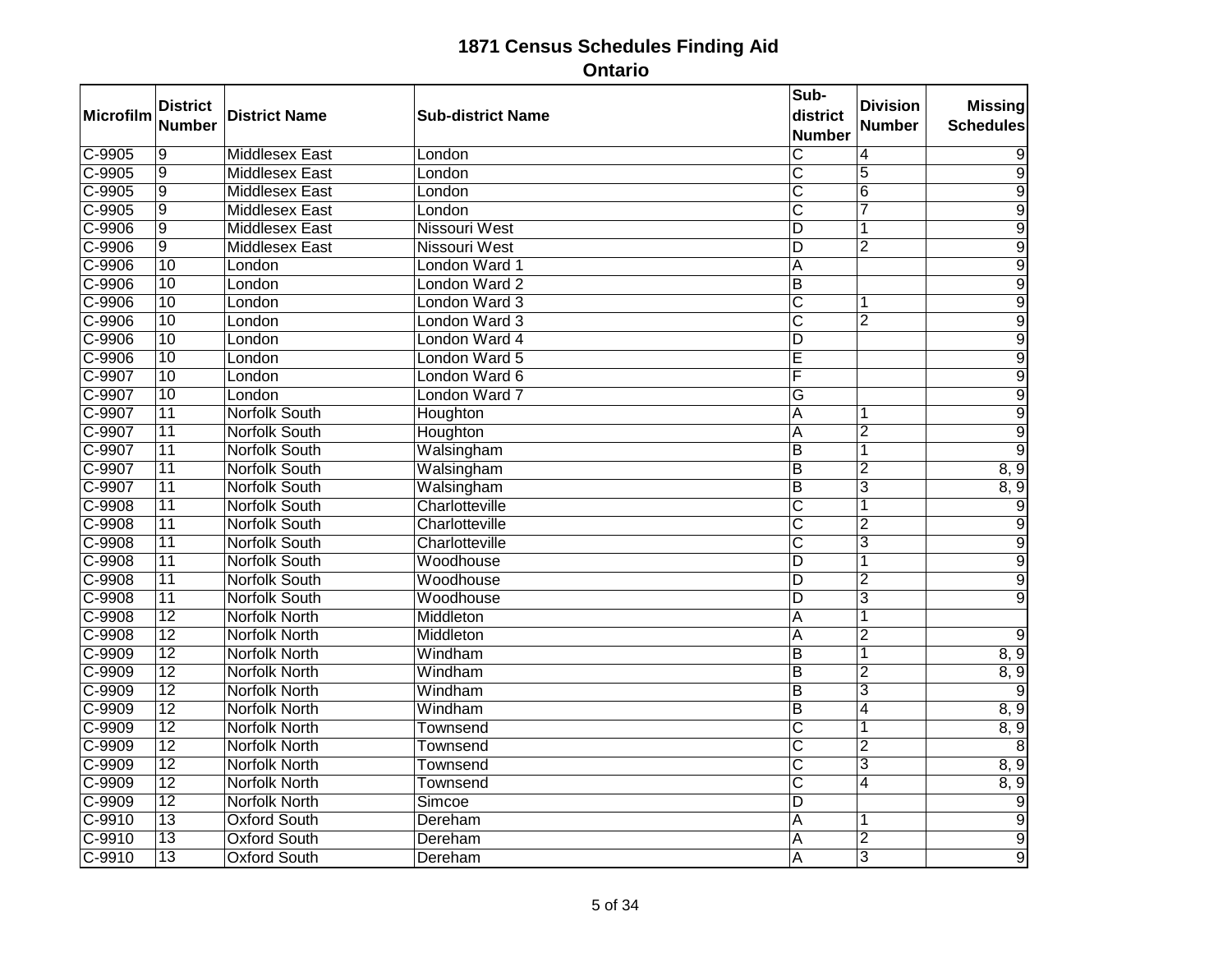| Microfilm           | <b>District</b> | <b>District Name</b>       | <b>Sub-district Name</b> | Sub-<br>district        | <b>Division</b>         | <b>Missing</b>   |
|---------------------|-----------------|----------------------------|--------------------------|-------------------------|-------------------------|------------------|
|                     | <b>Number</b>   |                            |                          | <b>Number</b>           | Number                  | <b>Schedules</b> |
| $C-9910$            | $\overline{13}$ | <b>Oxford South</b>        | Dereham                  | Α                       | 4                       | 9                |
| $C-9910$            | $\overline{13}$ | <b>Oxford South</b>        | Norwich South            | $\overline{B}$          |                         | $\overline{9}$   |
| $C-9910$            | $\overline{13}$ | <b>Oxford South</b>        | Norwich South            | $\overline{B}$          | $\overline{2}$          |                  |
| $C-9910$            | $\overline{13}$ | <b>Oxford South</b>        | Norwich North            | $\overline{\text{c}}$   | $\overline{\mathbf{1}}$ | $\overline{9}$   |
| C-9910              | $\overline{13}$ | <b>Oxford South</b>        | <b>Norwich North</b>     | $\overline{\text{C}}$   | $\overline{2}$          | $\overline{9}$   |
| C-9910              | $\overline{13}$ | <b>Oxford South</b>        | Norwich North            | C                       | 3                       | $\overline{9}$   |
| $C-9911$            | $\overline{13}$ | <b>Oxford South</b>        | <b>Oxford East</b>       | ΙD                      | $\overline{\mathbf{1}}$ | $\overline{9}$   |
| $C-9911$            | $\overline{13}$ | <b>Oxford South</b>        | <b>Oxford East</b>       | D                       | $\overline{2}$          | $\overline{9}$   |
| $C-9911$            | $\overline{13}$ | <b>Oxford South</b>        | <b>Oxford West</b>       | Ē                       |                         | $\overline{9}$   |
| $C-9911$            | $\overline{13}$ | <b>Oxford South</b>        | <b>Oxford West</b>       | Ε                       | $\overline{2}$          | $\overline{9}$   |
| $C-9911$            | $\overline{13}$ | <b>Oxford South</b>        | Ingersoll                | F                       | 1                       | $\overline{9}$   |
| $C-9911$            | 13              | <b>Oxford South</b>        | Ingersoll                | F                       | $\overline{2}$          | $\overline{9}$   |
| $C-9911$            | $\overline{13}$ | <b>Oxford South</b>        | <b>Oxford North</b>      | G                       | 1                       | $\overline{9}$   |
| $C-9912$            | 14              | <b>Oxford North</b>        | <b>Nissouri East</b>     | $\overline{A}$          | 1                       | 8, 9             |
| $C-9912$            | 14              | <b>Oxford North</b>        | Nissouri East            | A                       | $\overline{2}$          | 8, 9             |
| $C-9912$            | $\overline{14}$ | <b>Oxford North</b>        | Zorra West               | B                       | 1                       | 8, 9             |
| $C-9912$            | $\overline{14}$ | <b>Oxford North</b>        | Zorra West               | $\overline{B}$          | $\overline{2}$          | 8, 9             |
| $C-9912$            | 14              | <b>Oxford North</b>        | Zorra West               | B                       | $\overline{3}$          | 8, 9             |
| $C-9912$            | $\overline{14}$ | <b>Oxford North</b>        | Embro                    | C                       |                         | 8, 9             |
| $C-9912$            | 14              | <b>Oxford North</b>        | Zorra East               | ΙD                      | 1                       | 8, 9             |
| $C-9912$            | 14              | <b>Oxford North</b>        | Zorra East               | $\overline{D}$          | $\overline{2}$          | 8, 9             |
| $C-9912$            | $\overline{14}$ | <b>Oxford North</b>        | <b>Zorra East</b>        | D                       | 3                       | 8, 9             |
| $C-9913$            | $\overline{14}$ | <b>Oxford North</b>        | Woodstock                | Ē                       | $\overline{\mathbf{1}}$ | 8, 9             |
| $C-9913$            | 14              | <b>Oxford North</b>        | Woodstock                | Ē                       | $\overline{2}$          | 8, 9             |
| $C-9913$            | $\overline{14}$ | <b>Oxford North</b>        | <b>Brantford</b>         | F                       | 1                       | 8, 9             |
| $C-9913$            | $\overline{14}$ | <b>Oxford North</b>        | <b>Brantford</b>         | F                       | $\overline{2}$          | 8, 9             |
| $C-9913$            | 14              | <b>Oxford North</b>        | Blenheim                 | G                       | 1                       | 8, 9             |
| $C-9913$            | $\overline{14}$ | <b>Oxford North</b>        | Blenheim                 | G                       | $\overline{2}$          | 8, 9             |
| $C-9913$            | $\overline{14}$ | <b>Oxford North</b>        | <b>Blenheim</b>          | $\overline{G}$          | 3                       | 8, 9             |
| $C-9913$            | $\overline{14}$ | <b>Oxford North</b>        | Blenheim                 | $\overline{\mathsf{G}}$ | 4                       | 8, 9             |
| $C-9914$            | $\overline{15}$ | <b>Brant South or West</b> | <b>Burford</b>           | A                       | 1                       | $\overline{9}$   |
| $C-9914$            | $\overline{15}$ | <b>Brant South or West</b> | <b>Burford</b>           | A                       | $\overline{2}$          | 9                |
| $C-9914$            | 15              | <b>Brant South or West</b> | <b>Burford</b>           | $\overline{A}$          | $\overline{3}$          | 8, 9             |
| $C-9914$            | 15              | <b>Brant South or West</b> | <b>Burford</b>           | A                       | 4                       | $\overline{9}$   |
| $C-9914$            | $\overline{15}$ | <b>Brant South or West</b> | <b>Burford</b>           | A                       | $\overline{5}$          | $\overline{9}$   |
| $C-9914$            | 15              | <b>Brant South or West</b> | Oakland                  | $\overline{B}$          |                         | $\overline{9}$   |
| $C - 9914$          | 15              | <b>Brant South or West</b> | <b>Brantford West</b>    | $\overline{\text{C}}$   | 1                       | $\overline{9}$   |
| $\overline{C-9914}$ | $\overline{15}$ | <b>Brant South or West</b> | <b>Brantford West</b>    | $\overline{\mathsf{c}}$ | $\overline{2}$          | $\overline{9}$   |
| $C-9914$            | $\overline{15}$ | <b>Brant South or West</b> | <b>Brantford West</b>    | $\overline{\mathsf{c}}$ | $\overline{3}$          | $\overline{9}$   |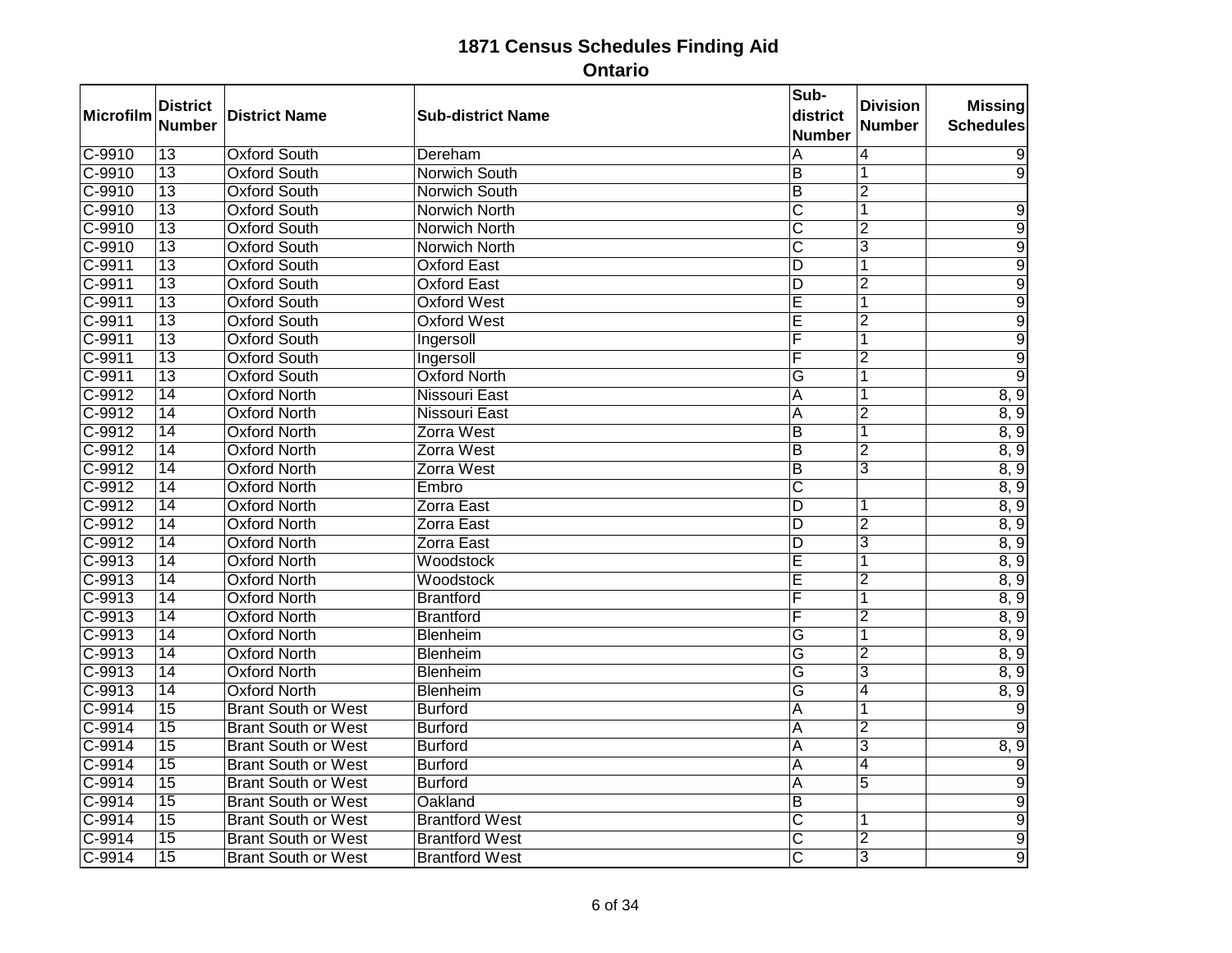| Microfilm           | <b>District</b><br><b>Number</b> | <b>District Name</b>       | <b>Sub-district Name</b> | Sub-<br>district<br><b>Number</b> | <b>Division</b><br><b>Number</b> | <b>Missing</b><br><b>Schedules</b> |
|---------------------|----------------------------------|----------------------------|--------------------------|-----------------------------------|----------------------------------|------------------------------------|
| $C-9915$            | $\overline{15}$                  | <b>Brant South or West</b> | <b>Brantford</b>         | D                                 | 1                                | 9                                  |
| $C-9915$            | 15                               | <b>Brant South or West</b> | <b>Brantford</b>         | $\overline{\mathsf{D}}$           | $\overline{2}$                   | $\overline{9}$                     |
| $C-9915$            | $\overline{15}$                  | <b>Brant South or West</b> | <b>Brantford</b>         | $\overline{\mathsf{D}}$           | $\overline{3}$                   | $\overline{9}$                     |
| $C-9915$            | $\overline{15}$                  | <b>Brant South or West</b> | <b>Brantford</b>         | $\overline{\mathsf{D}}$           | $\overline{4}$                   | $\overline{9}$                     |
| C-9915              | $\overline{15}$                  | <b>Brant South or West</b> | Tuscarora                | Ē                                 | 1                                | 6, 9                               |
| $C-9915$            | $\overline{15}$                  | <b>Brant South or West</b> | Tuscarora                | E                                 | 2                                | 6, 9                               |
| $C-9915$            | $\overline{16}$                  | <b>Brant North or East</b> | <b>Dumfries South</b>    | A                                 | 1                                | $\overline{9}$                     |
| $C-9915$            | 16                               | <b>Brant North or East</b> | <b>Dumfries South</b>    | $\overline{A}$                    | $\overline{2}$                   | 8, 9                               |
| C-9915              | $\overline{16}$                  | <b>Brant North or East</b> | <b>Dumfries South</b>    | A                                 | $\overline{3}$                   | 8, 9                               |
| $C-9916$            | $\overline{16}$                  | <b>Brant North or East</b> | <b>Brantford East</b>    | $\overline{\mathsf{B}}$           | 1                                | 8, 9                               |
| $C-9916$            | 16                               | <b>Brant North or East</b> | <b>Brantford East</b>    | $\overline{B}$                    | 2                                | 8, 9                               |
| $C-9916$            | 16                               | <b>Brant North or East</b> | <b>Brantford East</b>    | ĪΒ                                | $\overline{3}$                   | 8, 9                               |
| $\overline{C-9916}$ | $\overline{16}$                  | <b>Brant North or East</b> | Paris                    | $\overline{\text{c}}$             | 1                                | 8, 9                               |
| C-9916              | 16                               | <b>Brant North or East</b> | Paris                    | $\overline{\text{c}}$             | $\overline{2}$                   | 8, 9                               |
| $C-9916$            | 16                               | <b>Brant North or East</b> | Onondaga                 | D                                 | 1                                | 8, 9                               |
| $C-9916$            | $\overline{16}$                  | <b>Brant North or East</b> | Onondaga                 | $\overline{D}$                    | $\overline{2}$                   | 8, 9                               |
| $C-9916$            | $\overline{17}$                  | Haldimand                  | Walpole                  | $\overline{A}$                    | $\overline{1}$                   |                                    |
| C-9916              | 17                               | Haldimand                  | Walpole                  | $\overline{A}$                    | $\overline{2}$                   | 9                                  |
| $C-9916$            | $\overline{17}$                  | Haldimand                  | Walpole                  | A                                 | $\overline{\mathbf{3}}$          | 8, 9                               |
| $C-9916$            | $\overline{17}$                  | Haldimand                  | Walpole                  | $\overline{A}$                    | $\overline{4}$                   | 8, 9                               |
| C-9917              | 17                               | Haldimand                  | Rainham                  | $\overline{B}$                    | $\overline{1}$                   | 7, 8, 9                            |
| $C-9917$            | $\overline{17}$                  | Haldimand                  | Rainham                  | $\overline{B}$                    | $\overline{2}$                   |                                    |
| C-9917              | $\overline{17}$                  | <b>Haldimand</b>           | Cayuga South             | $\overline{\text{c}}$             |                                  | 8, 9                               |
| C-9917              | 17                               | Haldimand                  | Cayuga North             | $\overline{D}$                    | 1                                | $\overline{8}$                     |
| $C-9917$            | $\overline{17}$                  | Haldimand                  | Cayuga North             | $\overline{\mathsf{D}}$           | $\overline{2}$                   | $\overline{8}$                     |
| C-9917              | $\overline{17}$                  | Haldimand                  | Cayuga                   | Ē                                 |                                  | 7, 8                               |
| $C-9917$            | 17                               | Haldimand                  | Oneida                   | F                                 |                                  | $\overline{8}$                     |
| $C-9917$            | $\overline{17}$                  | Haldimand                  | Oneida                   | F                                 | $\overline{2}$                   | 8                                  |
| C-9917              | $\overline{17}$                  | Haldimand                  | Oneida                   | F                                 | $\overline{3}$                   | 8, 9                               |
| $C-9918$            | $\overline{17}$                  | Haldimand                  | Seneca                   | G                                 | $\overline{1}$                   | $\overline{9}$                     |
| $C-9918$            | 17                               | Haldimand                  | Seneca                   | G                                 | $\overline{2}$                   |                                    |
| $C-9918$            | $\overline{17}$                  | Haldimand                  | Seneca                   | $\overline{\mathsf{G}}$           | $\overline{3}$                   | 8, 9                               |
| $C-9918$            | 17                               | Haldimand                  | Caledonia                | $\overline{H}$                    |                                  |                                    |
| $C-9918$            | 17                               | Haldimand                  | Dunn                     |                                   |                                  | 2, 8, 9                            |
| $C-9918$            | $\overline{18}$                  | <b>Monck</b>               | Moulton, Sherbrooke      | A                                 | 1                                |                                    |
| $C-9918$            | $\overline{18}$                  | <b>Monck</b>               | Moulton, Sherbrooke      | $\overline{A}$                    | $\overline{2}$                   | 8, 9                               |
| $C-9918$            | 18                               | <b>Monck</b>               | <b>Dunnville</b>         | Ē                                 | $\overline{1}$                   | $\overline{9}$                     |
| $C-9918$            | $\overline{18}$                  | Monck                      | <b>Dunnville</b>         | $\overline{B}$                    | $\overline{2}$                   | $\overline{9}$                     |
| $C-9918$            | $\overline{18}$                  | <b>Monck</b>               | Canborough               | $\overline{\text{c}}$             |                                  | $\overline{9}$                     |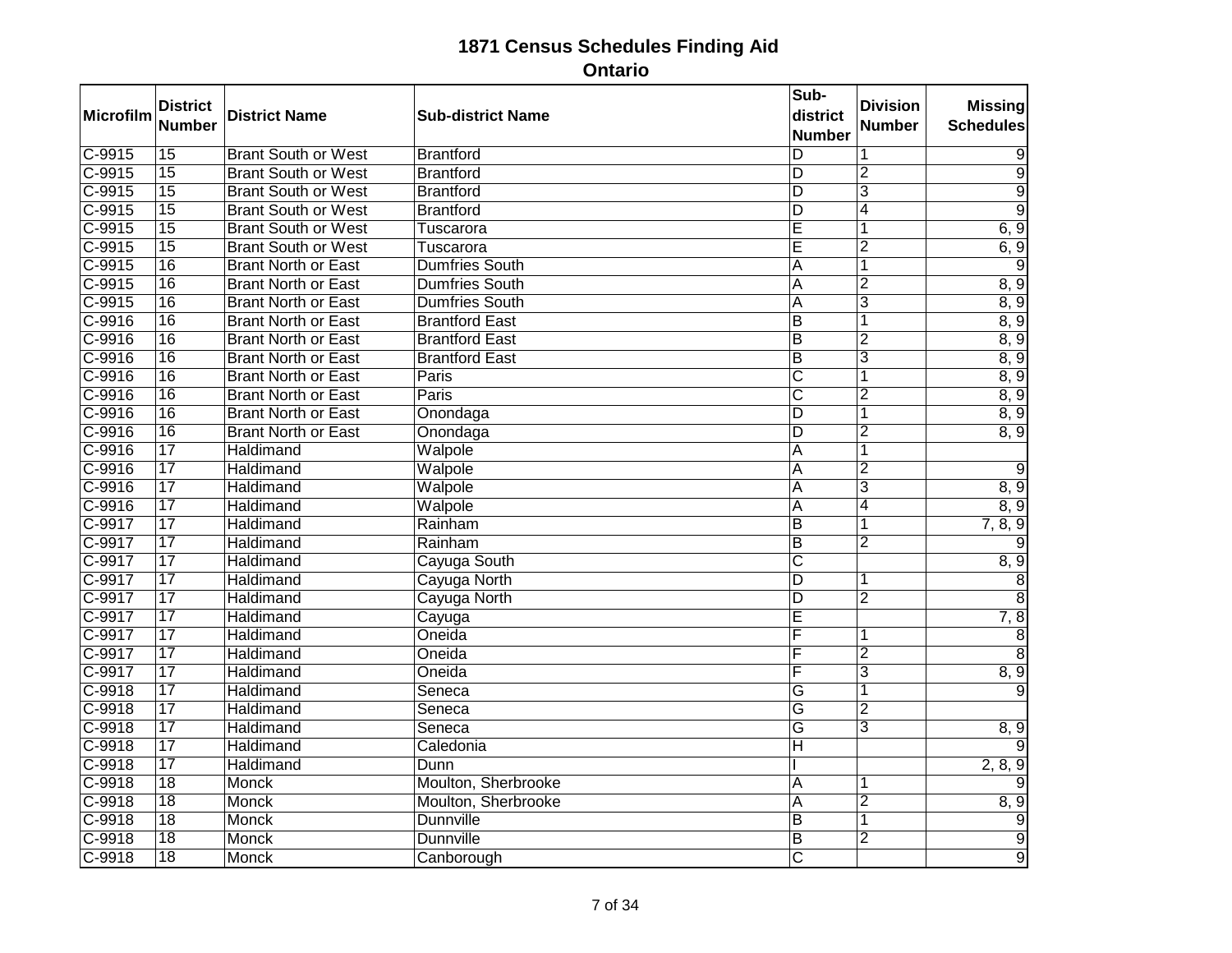| Microfilm | <b>District</b><br><b>Number</b> | <b>District Name</b> | <b>Sub-district Name</b> | Sub-<br>district<br><b>Number</b> | <b>Division</b><br><b>Number</b> | <b>Missing</b><br><b>Schedules</b> |
|-----------|----------------------------------|----------------------|--------------------------|-----------------------------------|----------------------------------|------------------------------------|
| $C-9918$  | $\overline{18}$                  | <b>Monck</b>         | Caistor                  | D                                 | 1                                | 8, 9                               |
| $C-9918$  | 18                               | <b>Monck</b>         | Caistor                  | ĪD                                | $\overline{2}$                   | 8, 9                               |
| $C-9918$  | $\overline{18}$                  | <b>Monck</b>         | Gainsborough             | E                                 | 1                                |                                    |
| $C-9918$  | $\overline{18}$                  | <b>Monck</b>         | Gainsborough             | $\overline{\mathsf{E}}$           | $\overline{2}$                   | 8, 9                               |
| C-9918    | $\overline{18}$                  | <b>Monck</b>         | Pelham                   | F                                 | 1                                | 8, 9                               |
| $C-9918$  | $\overline{18}$                  | Monck                | Pelham                   | F                                 | $\overline{2}$                   | $\overline{9}$                     |
| C-9919    | $\overline{18}$                  | Monck                | Wainfleet                | $\overline{\mathsf{G}}$           | $\overline{\mathbf{1}}$          | $\overline{9}$                     |
| $C-9919$  | 18                               | <b>Monck</b>         | Wainfleet                | G                                 | $\overline{2}$                   | 8, 9                               |
| $C-9919$  | $\overline{19}$                  | Welland              | Humberstone              | $\overline{A}$                    | 1                                | $\overline{9}$                     |
| $C-9919$  | $\overline{19}$                  | Welland              | Humberstone              | $\overline{\mathsf{A}}$           | $\overline{2}$                   | 8, 9                               |
| C-9919    | 19                               | Welland              | Port Colborne            | $\overline{B}$                    |                                  | 9                                  |
| C-9919    | $\overline{19}$                  | Welland              | <b>Bertie</b>            | $\overline{\text{C}}$             | 1                                |                                    |
| $C-9919$  | $\overline{19}$                  | Welland              | <b>Bertie</b>            | $\overline{\mathsf{c}}$           | $\overline{2}$                   | 8, 9                               |
| $C-9919$  | 19                               | Welland              | <b>Fort Erie</b>         | D                                 |                                  |                                    |
| $C-9919$  | 19                               | Welland              | Crowland                 | Ē                                 |                                  | 8, 9                               |
| $C-9920$  | $\overline{19}$                  | Welland              | Welland                  | F                                 |                                  | $\overline{9}$                     |
| $C-9920$  | $\overline{19}$                  | Welland              | Willoughby               | $\overline{\mathsf{G}}$           |                                  | $\overline{9}$                     |
| C-9920    | 19                               | Welland              | Thorold                  | $\overline{\mathsf{H}}$           | 1                                | $\overline{9}$                     |
| $C-9920$  | $\overline{19}$                  | Welland              | Thorold                  | Н                                 | $\overline{2}$                   | 8, 9                               |
| $C-9920$  | 19                               | Welland              | Thorold                  |                                   |                                  | $\overline{9}$                     |
| C-9920    | 19                               | Welland              | Stamford                 | J                                 | 1                                | $\overline{8}$                     |
| $C-9920$  | $\overline{19}$                  | Welland              | Stamford                 | J                                 | $\overline{2}$                   | $\overline{9}$                     |
| $C-9920$  | $\overline{19}$                  | Welland              | Chippawa                 | $\overline{\mathsf{K}}$           |                                  | 7, 9                               |
| $C-9920$  | $\overline{19}$                  | Welland              | Clifton                  |                                   |                                  | 7, 8, 9                            |
| $C-9921$  | $\overline{20}$                  | Niagara              | Niagara                  | $\overline{A}$                    | 1                                |                                    |
| $C-9921$  | $\overline{20}$                  | Niagara              | Niagara                  | $\overline{\mathsf{A}}$           | $\overline{2}$                   | 9                                  |
| $C-9921$  | 20                               | Niagara              | <b>West Ward</b>         | B                                 |                                  | $\overline{9}$                     |
| $C-9921$  | $\overline{20}$                  | Niagara              | <b>Centre Ward</b>       | $\overline{\mathsf{c}}$           |                                  | 8, 9                               |
| $C-9921$  | $\overline{20}$                  | Niagara              | <b>East Ward</b>         | D                                 |                                  | 6, 7, 8, 9                         |
| $C-9921$  | $\overline{21}$                  | Lincoln              | Grantham                 | A                                 |                                  | 8, 9                               |
| $C-9921$  | $\overline{21}$                  | Lincoln              | Grantham                 | A                                 | $\overline{2}$                   | 9                                  |
| $C-9921$  | $\overline{21}$                  | Lincoln              | Grantham                 | A                                 | $\overline{3}$                   |                                    |
| $C-9922$  | $\overline{21}$                  | Lincoln              | <b>St Catherines</b>     | $\overline{B}$                    | $\overline{1}$                   | $\overline{9}$                     |
| $C-9922$  | $\overline{21}$                  | Lincoln              | <b>St Catherines</b>     | $\overline{B}$                    | $\overline{2}$                   | 7, 9                               |
| $C-9922$  | $\overline{21}$                  | Lincoln              | <b>St Catherines</b>     | $\overline{B}$                    | $\overline{3}$                   | 7, 9                               |
| $C-9922$  | $\overline{21}$                  | Lincoln              | <b>St Catherines</b>     | $\overline{B}$                    | $\overline{4}$                   | 7, 9                               |
| $C-9922$  | $\overline{21}$                  | Lincoln              | <b>Port Dalhousie</b>    | $\overline{\text{c}}$             |                                  | 2, 7, 9                            |
| $C-9922$  | $\overline{21}$                  | Lincoln              | Louth                    | $\overline{\mathsf{D}}$           | 1                                | 8, 9                               |
| C-9922    | $\overline{21}$                  | Lincoln              | Louth                    | D                                 | $\overline{2}$                   | $\overline{9}$                     |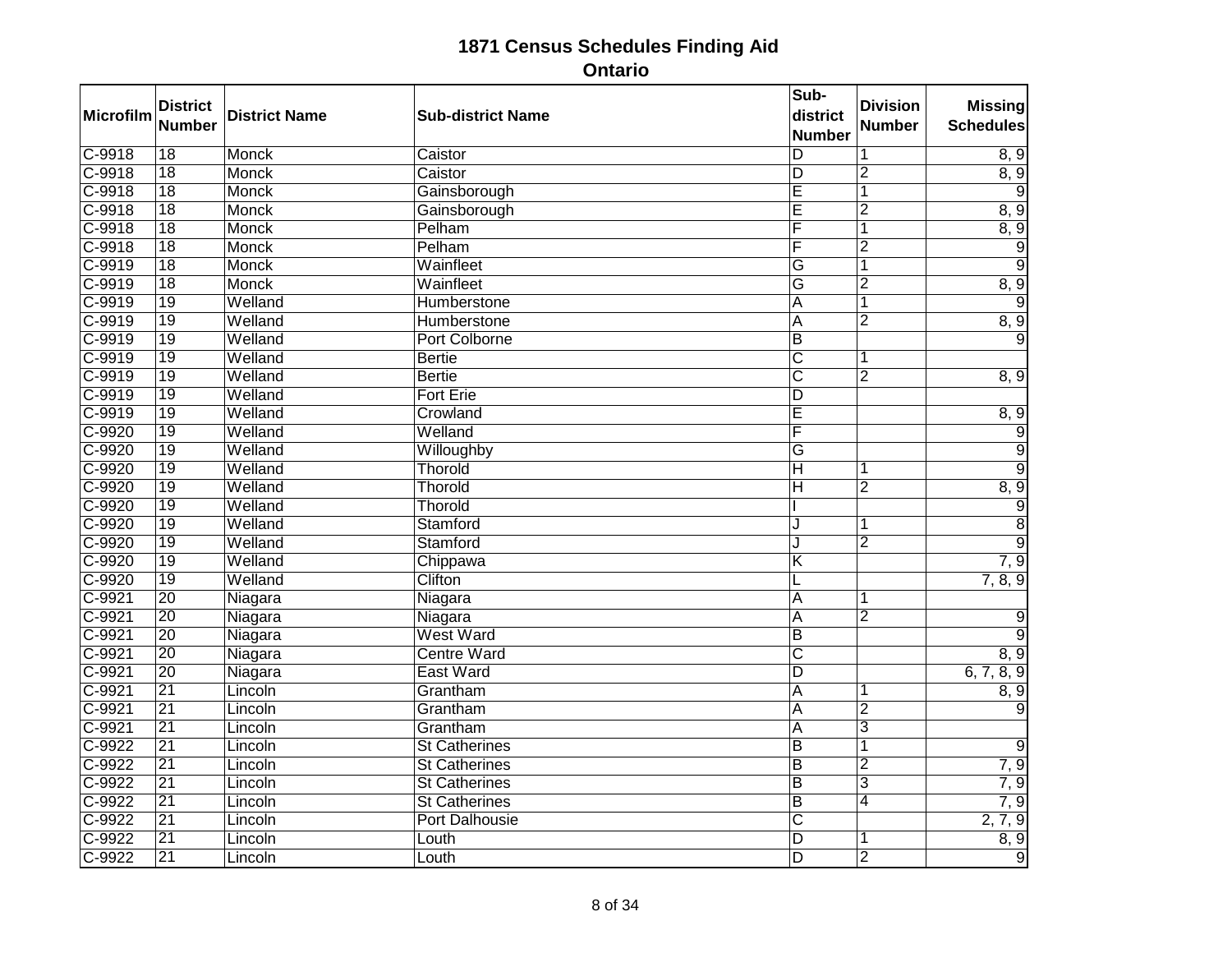| Microfilm  | <b>District</b><br><b>Number</b> | <b>District Name</b>   | <b>Sub-district Name</b> | Sub-<br>district<br><b>Number</b> | <b>Division</b><br><b>Number</b> | <b>Missing</b><br><b>Schedules</b> |
|------------|----------------------------------|------------------------|--------------------------|-----------------------------------|----------------------------------|------------------------------------|
| $C-9923$   | $\overline{21}$                  | Lincoln                | Clinton                  | E                                 | 1                                | 9                                  |
| $C-9923$   | $\overline{21}$                  | Lincoln                | Clinton                  | Ē                                 | $\overline{2}$                   | 1, 9                               |
| C-9923     | $\overline{21}$                  | Lincoln                | Grimsby                  | F                                 | 1                                | 9                                  |
| $C-9923$   | $\overline{21}$                  | Lincoln                | Grimsby                  | F                                 | $\overline{2}$                   | $\overline{9}$                     |
| C-9923     | $\overline{22}$                  | <b>Wentworth South</b> | Slatfleet                | A                                 | 1                                | 8, 9                               |
| $C-9923$   | $\overline{22}$                  | <b>Wentworth South</b> | Slatfleet                | A                                 | $\overline{2}$                   | $\overline{9}$                     |
| $C-9923$   | $\overline{22}$                  | <b>Wentworth South</b> | Slatfleet                | A                                 | $\overline{3}$                   | $\overline{9}$                     |
| C-9923     | $\overline{22}$                  | <b>Wentworth South</b> | <b>Binbrook</b>          | $\overline{B}$                    | 1                                | 8, 9                               |
| $C-9923$   | $\overline{22}$                  | <b>Wentworth South</b> | <b>Binbrook</b>          | $\overline{\mathsf{B}}$           | $\overline{2}$                   | 8, 9                               |
| $C-9923$   | $\overline{22}$                  | <b>Wentworth South</b> | <b>Barton</b>            | $\overline{\text{c}}$             | 1                                |                                    |
| $C-9923$   | $\overline{22}$                  | <b>Wentworth South</b> | <b>Barton</b>            | $\overline{\text{C}}$             | $\overline{2}$                   | 8, 9                               |
| C-9924     | $\overline{22}$                  | <b>Wentworth South</b> | Glanford                 | D                                 | 1                                | 8, 9                               |
| $C-9924$   | $\overline{22}$                  | <b>Wentworth South</b> | Glanford                 | $\overline{D}$                    | $\overline{2}$                   | 8, 9                               |
| $C-9924$   | $\overline{22}$                  | <b>Wentworth South</b> | Ancaster                 | Ē                                 | 1                                | 8, 9                               |
| $C-9924$   | $\overline{22}$                  | <b>Wentworth South</b> | Ancaster                 | E                                 | $\overline{2}$                   | 8, 9                               |
| $C-9924$   | $\overline{22}$                  | <b>Wentworth South</b> | Ancaster                 | Ē                                 | $\overline{3}$                   | $\overline{8}$                     |
| $C-9924$   | $\overline{22}$                  | <b>Wentworth South</b> | Ancaster                 | Ē                                 | 4                                | $\overline{9}$                     |
| C-9924     | $\overline{23}$                  | <b>Wentworth North</b> | <b>Beverly</b>           | $\overline{\mathsf{A}}$           | 1                                | 8, 9                               |
| $C-9924$   | $\overline{23}$                  | <b>Wentworth North</b> | <b>Beverly</b>           | A                                 | $\overline{2}$                   | 8, 9                               |
| $C - 9924$ | $\overline{23}$                  | <b>Wentworth North</b> | <b>Beverly</b>           | A                                 | $\overline{3}$                   | 8, 9                               |
| C-9924     | 23                               | <b>Wentworth North</b> | <b>Beverly</b>           | $\overline{A}$                    | $\overline{4}$                   | 8, 9                               |
| $C-9924$   | $\overline{23}$                  | <b>Wentworth North</b> | <b>Beverly</b>           | A                                 | $\overline{5}$                   | 8, 9                               |
| $C-9925$   | $\overline{23}$                  | <b>Wentworth North</b> | Flamborough West         | $\overline{B}$                    | 1                                | $\overline{8}$                     |
| $C-9925$   | 23                               | <b>Wentworth North</b> | Flamborough West         | $\overline{B}$                    | $\overline{2}$                   | 9                                  |
| $C-9925$   | $\overline{23}$                  | <b>Wentworth North</b> | Flamborough West         | $\overline{B}$                    | $\overline{3}$                   | 8, 9                               |
| $C-9925$   | $\overline{23}$                  | <b>Wentworth North</b> | <b>Dundas</b>            | $\overline{\text{c}}$             | 1                                |                                    |
| $C-9925$   | 23                               | <b>Wentworth North</b> | <b>Dundas</b>            | $\overline{\text{c}}$             | $\overline{2}$                   | 8                                  |
| $C-9925$   | $\overline{23}$                  | <b>Wentworth North</b> | <b>Flamborough East</b>  | D                                 | 1                                | 8, 9                               |
| $C-9925$   | $\overline{23}$                  | <b>Wentworth North</b> | Flamborough East         | ΙD                                | $\overline{2}$                   |                                    |
| $C-9925$   | $\overline{23}$                  | <b>Wentworth North</b> | Flamborough East         | $\overline{D}$                    | $\overline{\mathbf{3}}$          | 8, 9                               |
| C-9926     | $\overline{24}$                  | Hamilton               | <b>St Georges Ward</b>   | A                                 | 1                                |                                    |
| $C-9926$   | $\overline{24}$                  | <b>Hamilton</b>        | St Georges Ward          | A                                 | $\overline{2}$                   | 7, 8, 9                            |
| $C-9926$   | $\overline{24}$                  | <b>Hamilton</b>        | <b>St Marys Ward</b>     | $\overline{B}$                    | $\overline{1}$                   |                                    |
| C-9926     | $\overline{24}$                  | <b>Hamilton</b>        | <b>St Marys Ward</b>     | $\overline{B}$                    | $\overline{2}$                   | 7, 8, 9                            |
| $C-9926$   | $\overline{24}$                  | <b>Hamilton</b>        | <b>St Marys Ward</b>     | $\overline{B}$                    | $\overline{3}$                   | 7, 8, 9                            |
| $C-9927$   | $\overline{24}$                  | Hamilton               | <b>St Andrews Ward</b>   | $\overline{\text{c}}$             | $\overline{1}$                   | 7, 9                               |
| $C-9927$   | $\overline{24}$                  | <b>Hamilton</b>        | <b>St Andrews Ward</b>   | $\overline{\text{c}}$             | $\overline{2}$                   | 7, 9                               |
| $C-9927$   | $\overline{24}$                  | <b>Hamilton</b>        | <b>St Lawrence Ward</b>  | $\overline{\mathsf{D}}$           | 1                                | 7, 8, 9                            |
| C-9927     | $\overline{24}$                  | Hamilton               | St Lawrence Ward         | D                                 | $\overline{2}$                   | 7, 8, 9                            |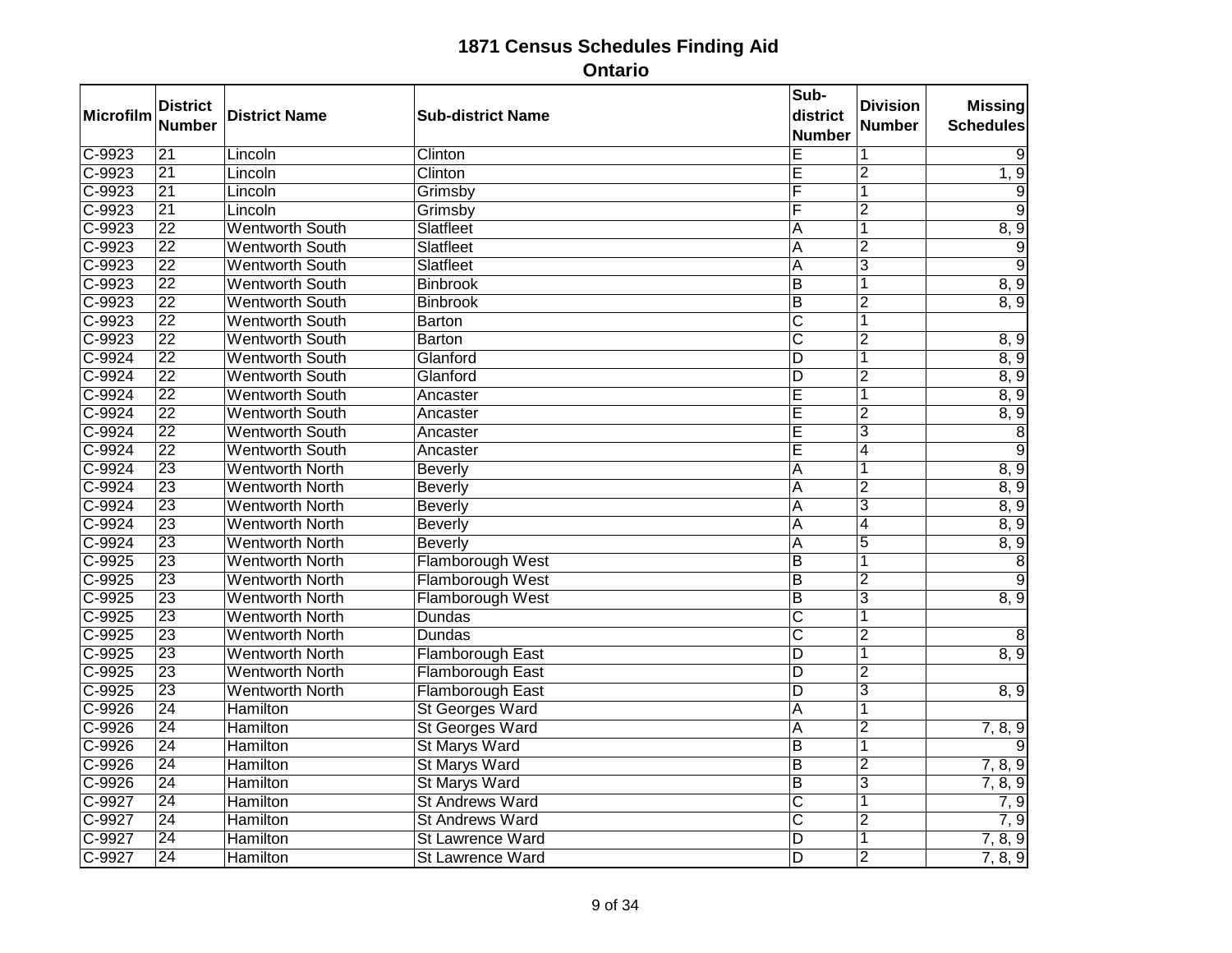| Microfilm | <b>District</b><br><b>Number</b> | <b>District Name</b> | <b>Sub-district Name</b> | Sub-<br>district<br><b>Number</b> | <b>Division</b><br>Number | <b>Missing</b><br><b>Schedules</b> |
|-----------|----------------------------------|----------------------|--------------------------|-----------------------------------|---------------------------|------------------------------------|
| $C-9927$  | $\overline{24}$                  | <b>Hamilton</b>      | St Lawrence Ward         | D                                 | 3                         | 7, 8, 9                            |
| $C-9928$  | $\overline{24}$                  | <b>Hamilton</b>      | <b>St Patricks Ward</b>  | Ē                                 | 1                         | 7, 8, 9                            |
| $C-9928$  | $\overline{24}$                  | <b>Hamilton</b>      | <b>St Patricks Ward</b>  | $\overline{\mathsf{E}}$           | $\overline{2}$            | 7, 8, 9                            |
| $C-9928$  | $\overline{25}$                  | <b>Huron South</b>   | Stephen                  | $\overline{A}$                    | $\overline{1}$            | 8, 9                               |
| C-9928    | $\overline{25}$                  | <b>Huron South</b>   | Stephen                  | A                                 | $\overline{2}$            | 8, 9                               |
| $C-9928$  | $\overline{25}$                  | <b>Huron South</b>   | Stephen                  | Α                                 | $\overline{3}$            | 8, 9                               |
| $C-9928$  | $\overline{25}$                  | <b>Huron South</b>   | Stephen                  | $\overline{\mathsf{A}}$           | $\overline{4}$            | $\overline{9}$                     |
| $C-9928$  | 25                               | <b>Huron South</b>   | Hay                      | $\overline{B}$                    | 1                         | 8, 9                               |
| $C-9928$  | $\overline{25}$                  | <b>Huron South</b>   | Hay                      | $\overline{B}$                    | $\overline{2}$            | 8, 9                               |
| $C-9928$  | $\overline{25}$                  | <b>Huron South</b>   | Hay                      | $\overline{B}$                    | 3                         | $\overline{9}$                     |
| $C-9929$  | $\overline{25}$                  | <b>Huron South</b>   | Usborne                  | $\overline{\text{c}}$             |                           | 8, 9                               |
| $C-9929$  | $\overline{25}$                  | <b>Huron South</b>   | <b>Usborne</b>           | $\overline{\text{c}}$             | $\overline{2}$            | 8, 9                               |
| $C-9929$  | $\overline{25}$                  | <b>Huron South</b>   | <b>Usborne</b>           | $\overline{\text{c}}$             | 3                         | 8, 9                               |
| C-9929    | $\overline{25}$                  | <b>Huron South</b>   | <b>Usborne</b>           | $\overline{\rm c}$                | 4                         | 8, 9                               |
| $C-9929$  | $\overline{25}$                  | <b>Huron South</b>   | <b>Stanley</b>           | $\overline{D}$                    | 1                         | $\overline{9}$                     |
| $C-9929$  | $\overline{25}$                  | <b>Huron South</b>   | Stanley                  | D                                 | $\overline{2}$            | 8, 9                               |
| $C-9929$  | $\overline{25}$                  | <b>Huron South</b>   | Stanley                  | $\overline{D}$                    | $\overline{3}$            | $\overline{9}$                     |
| C-9929    | $\overline{25}$                  | <b>Huron South</b>   | Stanley                  | D                                 | $\overline{4}$            | 8, 9                               |
| $C-9929$  | $\overline{25}$                  | <b>Huron South</b>   | <b>Tuckersmith</b>       | Ē                                 | 1                         | $\overline{8}$                     |
| $C-9929$  | $\overline{25}$                  | <b>Huron South</b>   | <b>Tuckersmith</b>       | $\overline{\mathsf{E}}$           | $\overline{2}$            | 8, 9                               |
| $C-9929$  | 25                               | <b>Huron South</b>   | Tuckersmith              | Ē                                 | $\overline{3}$            | 8, 9                               |
| $C-9929$  | $\overline{25}$                  | <b>Huron South</b>   | Tuckersmith              | Ē                                 | $\overline{4}$            | $\overline{8}$                     |
| $C-9930$  | $\overline{25}$                  | <b>Huron South</b>   | Goderich                 | F                                 | 1                         | 8, 9                               |
| $C-9930$  | $\overline{25}$                  | <b>Huron South</b>   | Goderich                 | F                                 | $\overline{2}$            | $\overline{9}$                     |
| $C-9930$  | $\overline{25}$                  | <b>Huron South</b>   | Goderich                 | F                                 | $\overline{3}$            | 8, 9                               |
| C-9930    | $\overline{25}$                  | <b>Huron South</b>   | Goderich                 | F                                 | 4                         | 8, 9                               |
| $C-9930$  | 25                               | <b>Huron South</b>   | Goderich                 | G                                 | 1                         | $\overline{9}$                     |
| $C-9930$  | $\overline{25}$                  | <b>Huron South</b>   | Goderich                 | $\overline{\mathsf{G}}$           | $\overline{2}$            | 7,9                                |
| $C-9930$  | $\overline{25}$                  | <b>Huron South</b>   | Goderich                 | $\overline{\mathsf{G}}$           | $\overline{3}$            | 7, 9                               |
| $C-9930$  | $\overline{25}$                  | <b>Huron South</b>   | Goderich                 | G                                 | 4                         | 9                                  |
| $C-9930$  | $\overline{26}$                  | <b>Huron North</b>   | Colborne                 | A                                 | 1                         | 8, 9                               |
| $C-9930$  | $\overline{26}$                  | <b>Huron North</b>   | Colborne                 | A                                 | $\overline{2}$            | 8, 9                               |
| $C-9930$  | $\overline{26}$                  | <b>Huron North</b>   | Ashfield                 | $\overline{B}$                    | 1                         | 8, 9                               |
| $C-9930$  | $\overline{26}$                  | <b>Huron North</b>   | Ashfield                 | $\overline{B}$                    | $\overline{2}$            | 9                                  |
| $C-9931$  | $\overline{26}$                  | <b>Huron North</b>   | Wawanosh West            | $\overline{\text{c}}$             | 1                         | 8, 9                               |
| $C-9931$  | $\overline{26}$                  | Huron North          | <b>Wawanosh West</b>     | $\overline{\text{c}}$             | $\overline{2}$            | $\overline{9}$                     |
| $C-9931$  | $\overline{26}$                  | <b>Huron North</b>   | <b>Wawanosh East</b>     | $\overline{D}$                    | 1                         | 8, 9                               |
| $C-9931$  | $\overline{26}$                  | Huron North          | Wawanosh East            | $\overline{D}$                    | $\overline{2}$            | 8, 9                               |
| $C-9931$  | $\overline{26}$                  | <b>Huron North</b>   | <b>Wawanosh East</b>     | D                                 | $\overline{3}$            | 8, 9                               |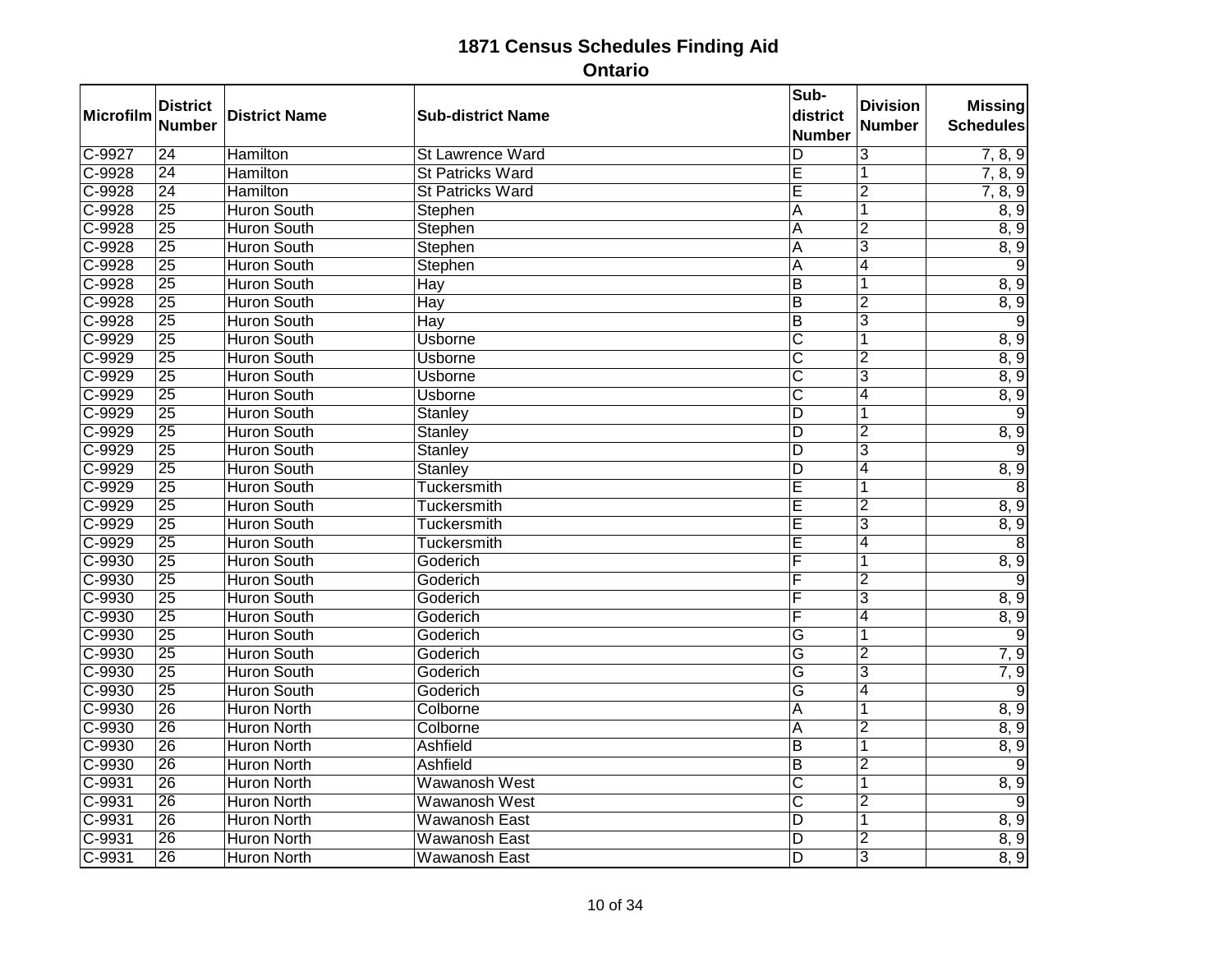| Microfilm  | <b>District</b><br><b>Number</b> | <b>District Name</b> | <b>Sub-district Name</b> | Sub-<br>district<br><b>Number</b> | <b>Division</b><br><b>Number</b> | <b>Missing</b><br><b>Schedules</b> |
|------------|----------------------------------|----------------------|--------------------------|-----------------------------------|----------------------------------|------------------------------------|
| $C-9931$   | $\overline{26}$                  | <b>Huron North</b>   | <b>Hullett</b>           | E                                 | 1                                | 8, 9                               |
| C-9931     | 26                               | <b>Huron North</b>   | <b>Hullett</b>           | E                                 | $\overline{2}$                   | 8, 9                               |
| C-9931     | $\overline{26}$                  | <b>Huron North</b>   | <b>Hullett</b>           | E                                 | $\overline{3}$                   | 8, 9                               |
| $C-9931$   | $\overline{26}$                  | <b>Huron North</b>   | <b>Hullett</b>           | Ε                                 | 4                                | 8, 9                               |
| C-9931     | 26                               | <b>Huron North</b>   | Clinton                  | F                                 | 1                                | 7, 8, 9                            |
| $C-9931$   | $\overline{26}$                  | <b>Huron North</b>   | Clinton                  | F                                 | $\overline{2}$                   | 8, 9                               |
| $C - 9932$ | $\overline{26}$                  | <b>Huron North</b>   | <b>Morris</b>            | $\overline{G}$                    | $\overline{1}$                   | 8, 9                               |
| C-9932     | 26                               | <b>Huron North</b>   | <b>Morris</b>            | G                                 | $\overline{2}$                   | 8, 9                               |
| C-9932     | $\overline{26}$                  | <b>Huron North</b>   | <b>Morris</b>            | G                                 | $\overline{3}$                   | 8, 9                               |
| $C-9932$   | $\overline{26}$                  | <b>Huron North</b>   | <b>McKillop</b>          | $\overline{\mathsf{H}}$           | $\overline{\mathbf{1}}$          | 8, 9                               |
| $C-9932$   | $\overline{26}$                  | <b>Huron North</b>   | <b>McKillop</b>          | H                                 | $\overline{2}$                   | 8, 9                               |
| $C-9932$   | $\overline{26}$                  | <b>Huron North</b>   | <b>McKillop</b>          | ΙH                                | $\overline{3}$                   | 8, 9                               |
| $C-9932$   | $\overline{26}$                  | <b>Huron North</b>   | Seaforth                 |                                   |                                  | 8, 9                               |
| $C-9932$   | $\overline{26}$                  | <b>Huron North</b>   | Grey                     | J                                 |                                  | 8, 9                               |
| $C-9932$   | $\overline{26}$                  | <b>Huron North</b>   | Grey                     | J.                                | $\overline{2}$                   | 8, 9                               |
| $C-9932$   | $\overline{26}$                  | <b>Huron North</b>   | Grey                     | J                                 | $\overline{3}$                   | 8, 9                               |
| $C-9933$   | $\overline{26}$                  | <b>Huron North</b>   | Turnberry                | $\overline{K}$                    |                                  | 9                                  |
| $C-9933$   | 26                               | <b>Huron North</b>   | Turnberry                | Κ                                 | $\overline{2}$                   | 8, 9                               |
| $C-9933$   | $\overline{26}$                  | <b>Huron North</b>   | <b>Howick</b>            |                                   | $\overline{1}$                   | 8, 9                               |
| $C-9933$   | $\overline{26}$                  | <b>Huron North</b>   | <b>Howick</b>            | L                                 | $\overline{2}$                   | 8, 9                               |
| C-9933     | $\overline{26}$                  | <b>Huron North</b>   | <b>Howick</b>            |                                   | $\overline{3}$                   | 8, 9                               |
| $C-9933$   | $\overline{27}$                  | <b>Bruce South</b>   | Huron                    | Α                                 | 1                                | 9                                  |
| $C-9933$   | $\overline{27}$                  | <b>Bruce South</b>   | Huron                    | A                                 | $\overline{2}$                   | 7, 8, 9                            |
| $C-9933$   | $\overline{27}$                  | <b>Bruce South</b>   | Huron                    | A                                 | $\overline{3}$                   | 8, 9                               |
| $C-9934$   | $\overline{27}$                  | <b>Bruce South</b>   | Kinloss                  | $\overline{B}$                    | 1                                | 8, 9                               |
| $C-9934$   | $\overline{27}$                  | <b>Bruce South</b>   | <b>Kinloss</b>           | $\overline{B}$                    | $\overline{2}$                   | 8, 9                               |
| $C-9934$   | $\overline{27}$                  | <b>Bruce South</b>   | <b>Culross</b>           | $\overline{\text{c}}$             | 1                                | 8, 9                               |
| $C - 9934$ | $\overline{27}$                  | <b>Bruce South</b>   | Culross                  | $\overline{\mathsf{c}}$           | $\overline{2}$                   | 8, 9                               |
| $C-9934$   | $\overline{27}$                  | <b>Bruce South</b>   | Culross                  | $\overline{\mathsf{c}}$           | $\overline{3}$                   | 8, 9                               |
| $C-9934$   | $\overline{27}$                  | <b>Bruce South</b>   | Carrick                  | D                                 | 1                                | 7, 8, 9                            |
| $C-9934$   | $\overline{27}$                  | <b>Bruce South</b>   | Carrick                  | D                                 | $\overline{2}$                   | 8, 9                               |
| $C - 9934$ | $\overline{27}$                  | <b>Bruce South</b>   | Carrick                  | D                                 | $\overline{3}$                   | 8, 9                               |
| $C-9935$   | $\overline{27}$                  | <b>Bruce South</b>   | Kincardine               | E                                 | 1                                | 8, 9                               |
| C-9935     | 27                               | <b>Bruce South</b>   | Kincardine               | Ē                                 | $\overline{2}$                   | 8, 9                               |
| $C-9935$   | $\overline{27}$                  | <b>Bruce South</b>   | Kincardine               | Ē                                 | 3                                | 9                                  |
| $C-9935$   | $\overline{27}$                  | <b>Bruce South</b>   | Kincardine               | F                                 | $\overline{\mathbf{1}}$          | 8, 9                               |
| C-9935     | $\overline{27}$                  | <b>Bruce South</b>   | Kincardine               | F                                 | $\overline{2}$                   |                                    |
| $C-9935$   | $\overline{27}$                  | <b>Bruce South</b>   | Greenock                 | G                                 | 1                                | 7, 8, 9                            |
| $C-9935$   | $\overline{27}$                  | <b>Bruce South</b>   | Greenock                 | $\overline{G}$                    | $\overline{2}$                   | 7, 8, 9                            |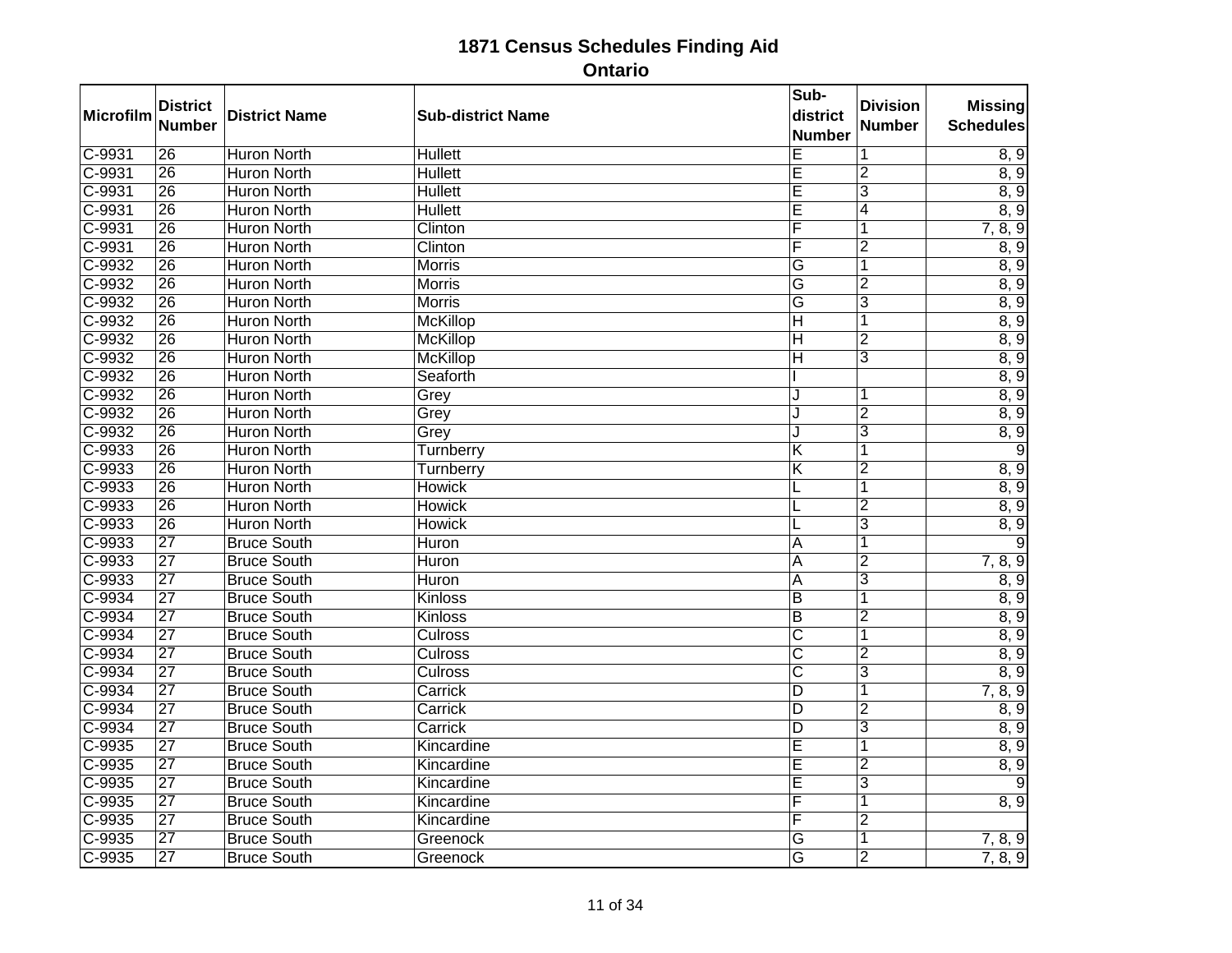| Microfilm  | <b>District</b> | <b>District Name</b> | <b>Sub-district Name</b> | Sub-<br>district        | <b>Division</b> | <b>Missing</b>   |
|------------|-----------------|----------------------|--------------------------|-------------------------|-----------------|------------------|
|            | <b>Number</b>   |                      |                          | <b>Number</b>           | Number          | <b>Schedules</b> |
| $C-9935$   | $\overline{27}$ | <b>Bruce South</b>   | Greenock                 | $\overline{G}$          | 3               | 8, 9             |
| C-9936     | $\overline{27}$ | <b>Bruce South</b>   | <b>Brant</b>             | $\overline{\mathsf{H}}$ | 1               | 8, 9             |
| $C - 9936$ | $\overline{27}$ | <b>Bruce South</b>   | <b>Brant</b>             | $\overline{\mathsf{H}}$ | $\overline{2}$  | 8, 9             |
| $C-9936$   | $\overline{27}$ | <b>Bruce South</b>   | <b>Brant</b>             | $\overline{\mathsf{H}}$ | $\overline{3}$  | 8, 9             |
| C-9936     | 28              | <b>Bruce North</b>   | <b>Bruce</b>             | A                       | $\overline{1}$  | 9                |
| $C-9936$   | $\overline{28}$ | <b>Bruce North</b>   | <b>Bruce</b>             | A                       | $\overline{2}$  | 8, 9             |
| $C - 9936$ | $\overline{28}$ | <b>Bruce North</b>   | <b>Bruce</b>             | $\overline{\mathsf{A}}$ | $\overline{3}$  | 8, 9             |
| C-9937     | 28              | <b>Bruce North</b>   | Saugeen                  | $\overline{B}$          | 1               | 9                |
| C-9937     | $\overline{28}$ | <b>Bruce North</b>   | Saugeen                  | $\overline{B}$          | $\overline{2}$  | 8, 9             |
| $C-9937$   | $\overline{28}$ | <b>Bruce North</b>   | Saugeen                  | $\overline{B}$          | 3               | $\overline{9}$   |
| $C - 9937$ | 28              | <b>Bruce North</b>   | Southampton              | $\overline{\text{C}}$   |                 | 9                |
| C-9937     | $\overline{28}$ | <b>Bruce North</b>   | Elderslie                | D                       | 1               | 8, 9             |
| $C-9937$   | $\overline{28}$ | <b>Bruce North</b>   | Elderslie                | $\overline{D}$          | $\overline{2}$  | 8, 9             |
| $C-9937$   | $\overline{28}$ | <b>Bruce North</b>   | Elderslie                | D                       | $\overline{3}$  | 8, 9             |
| C-9938     | $\overline{28}$ | <b>Bruce North</b>   | Arran                    | E                       | 1               | 8, 9             |
| C-9938     | $\overline{28}$ | <b>Bruce North</b>   | Arran                    | Ē                       | $\overline{2}$  | 8, 9             |
| $C-9938$   | 28              | <b>Bruce North</b>   | Arran                    | E                       | $\overline{3}$  | 8, 9             |
| C-9938     | $\overline{28}$ | <b>Bruce North</b>   | Amabel                   | Ē                       | 1               | $\overline{9}$   |
| $C-9938$   | $\overline{28}$ | <b>Bruce North</b>   | Amabel                   | F                       | $\overline{2}$  | 9                |
| $C - 9938$ | $\overline{28}$ | <b>Bruce North</b>   | Albermarle, Eastnor      | $\overline{\mathsf{G}}$ |                 | $\overline{9}$   |
| C-9938     | 28              | <b>Bruce North</b>   | Lindsay, Bury            | $\overline{\mathsf{H}}$ |                 | 2, 6, 9          |
| $C-9938$   | $\overline{29}$ | Perth south          | Blanchard                | A                       |                 | 8, 9             |
| $C-9938$   | 29              | Perth south          | Blanchard                | $\overline{\mathsf{A}}$ | $\overline{2}$  | 8, 9             |
| C-9938     | 29              | Perth south          | Blanchard                | A                       | $\overline{3}$  | 8, 9             |
| $C-9938$   | $\overline{29}$ | Perth south          | Blanchard                | $\overline{A}$          | $\overline{4}$  | 8, 9             |
| $C-9938$   | 29              | Perth south          | Blanchard                | $\overline{\mathsf{A}}$ | $\overline{5}$  | 8, 9             |
| C-9939     | 29              | Perth south          | <b>St Marys</b>          | $\overline{B}$          | 1               | 7, 8, 9          |
| $C-9939$   | $\overline{29}$ | Perth south          | St Marys                 | $\overline{B}$          | $\overline{2}$  | 8                |
| $C-9939$   | $\overline{29}$ | Perth south          | <b>St Marys</b>          | $\overline{B}$          | 3               | 8, 9             |
| $C-9939$   | 29              | Perth south          | St Marys                 | $\overline{\mathsf{B}}$ | 4               | 8, 9             |
| C-9939     | 29              | Perth south          | <b>Hibbert</b>           | $\overline{\text{c}}$   | 1               | 8, 9             |
| $C-9939$   | $\overline{29}$ | Perth south          | <b>Hibbert</b>           | $\overline{\text{c}}$   | $\overline{2}$  | 8, 9             |
| $C-9939$   | 29              | Perth south          | <b>Hibbert</b>           | $\overline{\text{c}}$   | $\overline{3}$  | 8, 9             |
| C-9939     | 29              | Perth south          | <b>Hibbert</b>           | $\overline{\text{c}}$   | 4               | 8, 9             |
| $C-9939$   | $\overline{29}$ | Perth south          | Fullarton                | D                       | 1               | 8, 9             |
| $C-9939$   | 29              | Perth south          | Fullarton                | $\overline{\mathsf{D}}$ | $\overline{2}$  | 8, 9             |
| $C - 9939$ | 29              | Perth south          | Fullarton                | D                       | 3               | 8, 9             |
| $C-9939$   | $\overline{29}$ | Perth south          | Mitchell                 | Ē                       | 1               | 7, 8, 9          |
| C-9939     | 29              | Perth south          | Mitchell                 | Ē                       | $\overline{2}$  | 8, 9             |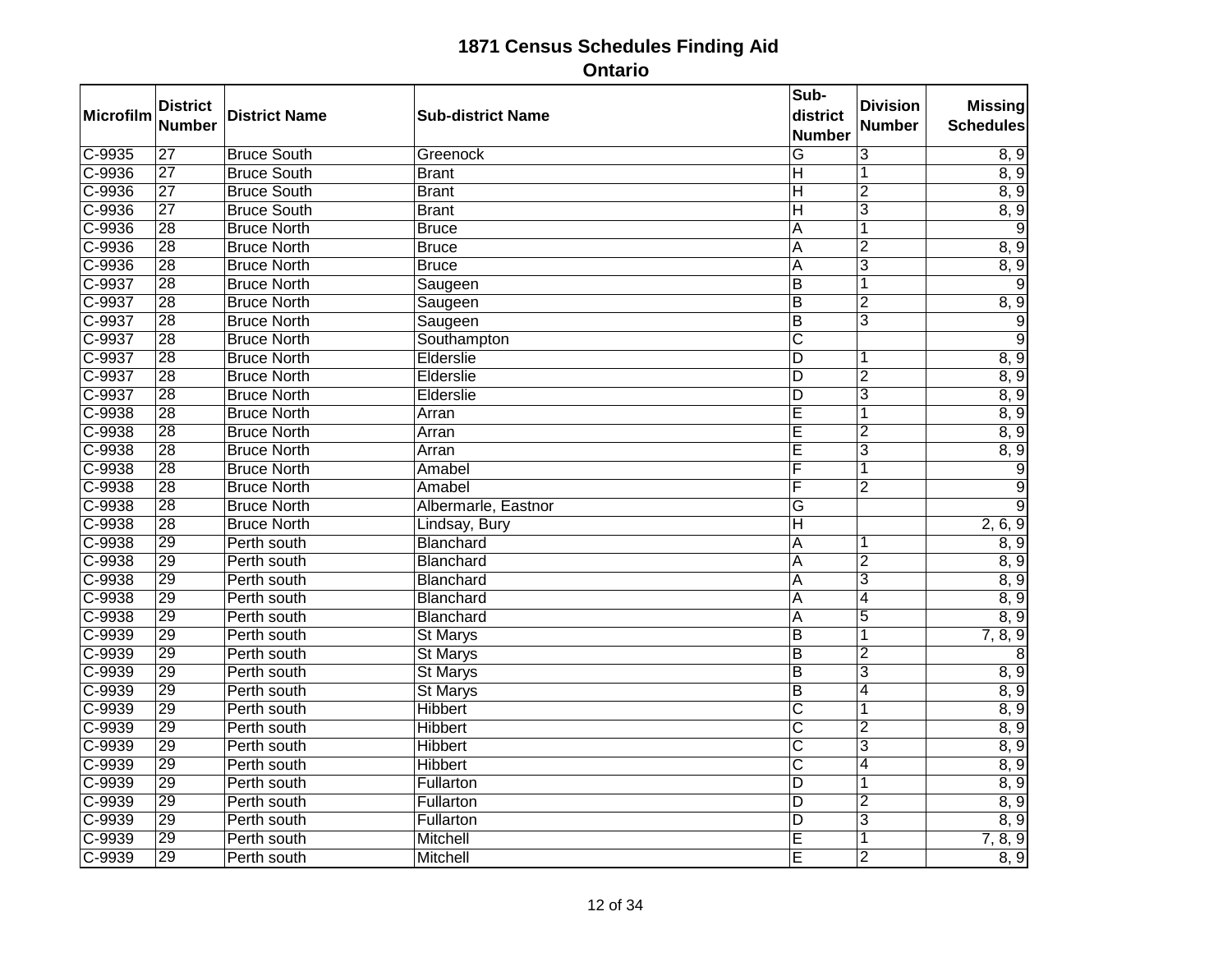| Microfilm  | <b>District</b><br><b>Number</b> | <b>District Name</b> | <b>Sub-district Name</b> | Sub-<br>district<br><b>Number</b> | <b>Division</b><br><b>Number</b> | <b>Missing</b><br><b>Schedules</b> |
|------------|----------------------------------|----------------------|--------------------------|-----------------------------------|----------------------------------|------------------------------------|
| C-9939     | $\overline{29}$                  | Perth south          | <b>Mitchell</b>          | Ε                                 | $\overline{3}$                   | 8, 9                               |
| $C-9939$   | 29                               | Perth south          | Downie                   | F                                 | 1                                | 8, 9                               |
| $C - 9939$ | $\overline{29}$                  | Perth south          | Downie                   | F                                 | $\overline{2}$                   | 8, 9                               |
| $C-9939$   | 29                               | Perth south          | Downie                   | F                                 | $\overline{3}$                   | 8, 9                               |
| C-9939     | 29                               | Perth south          | Downie                   | F                                 | 4                                | 8, 9                               |
| $C-9939$   | $\overline{29}$                  | Perth south          | Downie                   | F                                 | $\overline{5}$                   | 8, 9                               |
| $C-9940$   | 29                               | Perth south          | <b>Easthope South</b>    | $\overline{G}$                    | $\overline{1}$                   | 8, 9                               |
| C-9940     | 29                               | Perth south          | Easthope South           | G                                 | $\overline{2}$                   | 8, 9                               |
| $C-9940$   | $\overline{29}$                  | Perth south          | <b>Easthope South</b>    | G                                 | $\overline{3}$                   | 8, 9                               |
| $C-9940$   | $\overline{29}$                  | Perth south          | <b>Easthope South</b>    | G                                 | $\overline{4}$                   | 8, 9                               |
| C-9940     | 30                               | <b>Perth North</b>   | Logan                    | A                                 | 1                                | 8, 9                               |
| $C-9940$   | 30                               | <b>Perth North</b>   | Logan                    | $\overline{A}$                    | $\overline{2}$                   | 8, 9                               |
| $C-9940$   | $\overline{30}$                  | <b>Perth North</b>   | Logan                    | A                                 | 3                                | 8, 9                               |
| C-9940     | $\overline{30}$                  | <b>Perth North</b>   | Logan                    | Ā                                 | 4                                | 8, 9                               |
| $C-9940$   | $\overline{30}$                  | Perth North          | Ellice                   | B                                 | 1                                | 8, 9                               |
| $C-9940$   | $\overline{30}$                  | <b>Perth North</b>   | Ellice                   | $\overline{B}$                    | $\overline{2}$                   | 8, 9                               |
| $C-9940$   | $\overline{30}$                  | <b>Perth North</b>   | Ellice                   | $\overline{B}$                    | $\overline{3}$                   | 8, 9                               |
| C-9940     | 30                               | <b>Perth North</b>   | Ellice                   | $\overline{B}$                    | $\overline{4}$                   | 8, 9                               |
| $C-9940$   | $\overline{30}$                  | Perth North          | Stratford                | C                                 | 1                                | 8, 9                               |
| $C-9940$   | $\overline{30}$                  | <b>Perth North</b>   | Stratford                | $\overline{\text{c}}$             | $\overline{2}$                   | 7, 8, 9                            |
| C-9940     | $\overline{30}$                  | <b>Perth North</b>   | Stratford                | $\overline{\text{c}}$             | $\overline{3}$                   | 7, 8, 9                            |
| C-9940     | $\overline{30}$                  | <b>Perth North</b>   | Stratford                | $\overline{\text{c}}$             | $\overline{4}$                   | 7, 8, 9                            |
| $C-9940$   | $\overline{30}$                  | <b>Perth North</b>   | Stratford                | $\overline{\mathsf{c}}$           | $\overline{5}$                   | 8, 9                               |
| $C-9941$   | 30                               | Perth North          | <b>Easthope North</b>    | $\overline{D}$                    | 1                                | 8, 9                               |
| $C-9941$   | $\overline{30}$                  | <b>Perth North</b>   | <b>Easthope North</b>    | $\overline{D}$                    | $\overline{2}$                   | 8, 9                               |
| $C-9941$   | $\overline{30}$                  | <b>Perth North</b>   | <b>Easthope North</b>    | $\overline{D}$                    | $\overline{3}$                   | 8, 9                               |
| $C-9941$   | $\overline{30}$                  | <b>Perth North</b>   | Easthope North           | $\overline{D}$                    | $\overline{4}$                   | 8, 9                               |
| $C-9941$   | $\overline{30}$                  | <b>Perth North</b>   | Elma                     | Ē                                 | 1                                | 6, 8, 9                            |
| $C-9941$   | $\overline{30}$                  | <b>Perth North</b>   | Elma                     | $\overline{E}$                    | $\overline{2}$                   | 8, 9                               |
| $C-9941$   | $\overline{30}$                  | Perth North          | Elma                     | Ē                                 | $\overline{3}$                   | 8, 9                               |
| $C-9941$   | 30                               | <b>Perth North</b>   | Elma                     | Ē                                 | 4                                | 8, 9                               |
| $C-9941$   | $\overline{30}$                  | Perth North          | Elma                     | Ē                                 | $\overline{5}$                   | 8, 9                               |
| $C-9941$   | $\overline{30}$                  | <b>Perth North</b>   | Mornington               | F                                 | 1                                | 8, 9                               |
| C-9941     | $\overline{30}$                  | <b>Perth North</b>   | Mornington               | F                                 | $\overline{2}$                   | 8, 9                               |
| $C-9941$   | $\overline{30}$                  | <b>Perth North</b>   | Mornington               | F                                 | $\overline{3}$                   | 8, 9                               |
| $C-9941$   | $\overline{30}$                  | <b>Perth North</b>   | Mornington               | F                                 | $\overline{4}$                   | 8, 9                               |
| C-9941     | $\overline{30}$                  | <b>Perth North</b>   | Mornington               | F                                 | $\overline{5}$                   | 8, 9                               |
| $C-9942$   | $\overline{30}$                  | <b>Perth North</b>   | Wallace                  | G                                 | $\overline{\mathbf{1}}$          | $\overline{8}$                     |
| C-9942     | $\overline{30}$                  | <b>Perth North</b>   | Wallace                  | G                                 | $\overline{2}$                   | 8, 9                               |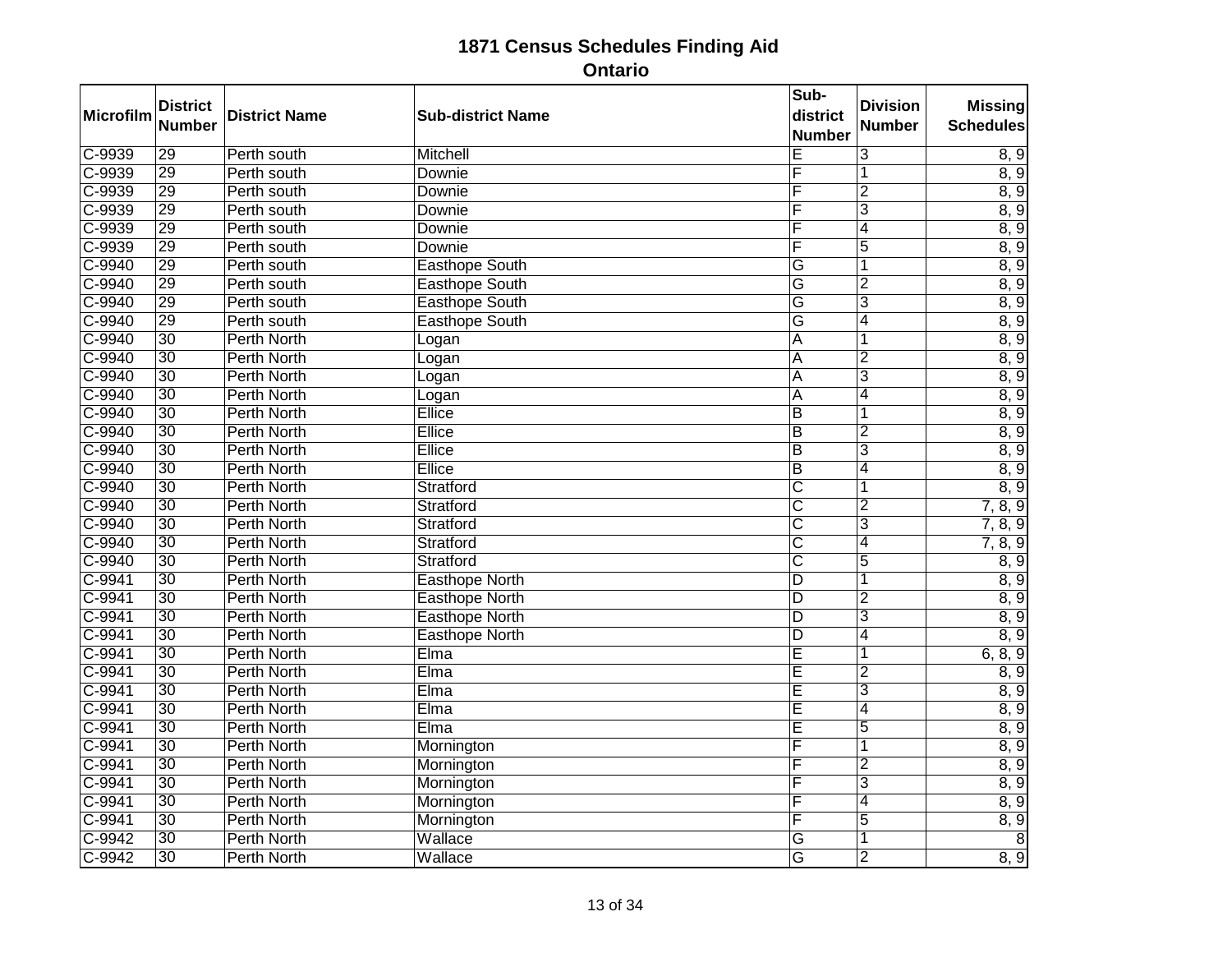| Microfilm | <b>District</b><br><b>Number</b> | <b>District Name</b>    | <b>Sub-district Name</b> | Sub-<br>district<br><b>Number</b> | <b>Division</b><br><b>Number</b> | <b>Missing</b><br><b>Schedules</b> |
|-----------|----------------------------------|-------------------------|--------------------------|-----------------------------------|----------------------------------|------------------------------------|
| $C-9942$  | $\overline{30}$                  | <b>Perth North</b>      | Wallace                  | G                                 | $\overline{3}$                   | 8                                  |
| $C-9942$  | $\overline{30}$                  | Perth North             | Wallace                  | G                                 | $\overline{4}$                   | 8, 9                               |
| $C-9942$  | $\overline{30}$                  | <b>Perth North</b>      | Listowell                | $\overline{H}$                    |                                  | 8, 9                               |
| $C-9942$  | $\overline{31}$                  | <b>Waterloo South</b>   | Wilmot                   | A                                 | 1                                | 8, 9                               |
| C-9942    | 31                               | <b>Waterloo South</b>   | Wilmot                   | A                                 | $\overline{2}$                   | 8, 9                               |
| $C-9942$  | $\overline{31}$                  | <b>Waterloo South</b>   | Wilmot                   | Α                                 | $\overline{3}$                   | 8, 9                               |
| $C-9942$  | $\overline{31}$                  | <b>Waterloo South</b>   | Wilmot                   | Α                                 | $\overline{4}$                   | 8, 9                               |
| C-9942    | 31                               | <b>Waterloo South</b>   | Wilmot                   | Α                                 | $\overline{5}$                   | 8, 9                               |
| $C-9942$  | $\overline{31}$                  | <b>Waterloo South</b>   | <b>New Hamburg</b>       | $\overline{B}$                    |                                  | 8, 9                               |
| $C-9943$  | $\overline{31}$                  | <b>Waterloo South</b>   | Dumfries North           | $\overline{\text{c}}$             |                                  | 8, 9                               |
| $C-9943$  | 31                               | <b>Waterloo South</b>   | Dumfries North           | $\overline{\text{C}}$             | $\overline{2}$                   | 8, 9                               |
| $C-9943$  | $\overline{31}$                  | <b>Waterloo South</b>   | <b>Dumfries North</b>    | $\overline{\mathsf{C}}$           | $\overline{3}$                   | 8, 9                               |
| $C-9943$  | $\overline{31}$                  | <b>Waterloo South</b>   | Galt                     | D                                 | 1                                | 7, 8                               |
| $C-9943$  | $\overline{31}$                  | <b>Waterloo South</b>   | Galt                     | D                                 | $\overline{2}$                   | 7, 8, 9                            |
| $C-9943$  | $\overline{31}$                  | <b>Waterloo South</b>   | Galt                     | $\overline{D}$                    | $\overline{3}$                   |                                    |
| $C-9943$  | $\overline{31}$                  | <b>Waterloo South</b>   | <b>Waterloo South</b>    | Ē                                 | 1                                | 8, 9                               |
| C-9943    | $\overline{31}$                  | <b>Waterloo South</b>   | <b>Waterloo South</b>    | Ē                                 | $\overline{2}$                   | 8, 9                               |
| C-9943    | 31                               | <b>Waterloo South</b>   | Waterloo South           | Ē                                 | 3                                | 8, 9                               |
| $C-9943$  | $\overline{31}$                  | <b>Waterloo South</b>   | Preston                  | F                                 |                                  | 8, 9                               |
| $C-9943$  | $\overline{31}$                  | <b>Waterloo South</b>   | <b>Hespeler</b>          | $\overline{\mathsf{G}}$           |                                  | 8, 9                               |
| C-9944    | $\overline{32}$                  | <b>Waterloo North</b>   | Wellesley                | A                                 | 1                                | 8, 9                               |
| $C-9944$  | $\overline{32}$                  | <b>Waterloo North</b>   | Wellesley                | Α                                 | $\overline{2}$                   | 8, 9                               |
| $C-9944$  | $\overline{32}$                  | <b>Waterloo North</b>   | Wellesley                | $\overline{\mathsf{A}}$           | $\overline{3}$                   | 8, 9                               |
| $C-9944$  | 32                               | <b>Waterloo North</b>   | Wellesley                | Α                                 | 4                                | 8, 9                               |
| $C-9944$  | $\overline{32}$                  | <b>Waterloo North</b>   | Woolwich                 | $\overline{B}$                    | 1                                | 8, 9                               |
| $C-9944$  | $\overline{32}$                  | <b>Waterloo North</b>   | Woolwich                 | $\overline{B}$                    | $\overline{2}$                   | 8, 9                               |
| C-9944    | 32                               | <b>Waterloo North</b>   | Woolwich                 | $\overline{B}$                    | $\overline{3}$                   | 8, 9                               |
| $C-9944$  | $\overline{32}$                  | <b>Waterloo North</b>   | Woolwich                 | B                                 | 4                                | 8, 9                               |
| $C-9944$  | $\overline{32}$                  | <b>Waterloo North</b>   | <b>Waterloo North</b>    | $\overline{\text{c}}$             | 1                                | 8, 9                               |
| $C-9944$  | $\overline{32}$                  | <b>Waterloo North</b>   | <b>Waterloo North</b>    | $\overline{\text{c}}$             | $\overline{2}$                   | 8, 9                               |
| $C-9944$  | 32                               | <b>Waterloo North</b>   | <b>Waterloo North</b>    | $\overline{\text{c}}$             | $\overline{3}$                   | 8, 9                               |
| $C-9944$  | $\overline{32}$                  | <b>Waterloo North</b>   | <b>Waterloo North</b>    | $\overline{\text{c}}$             | $\overline{4}$                   | 8, 9                               |
| $C-9945$  | $\overline{32}$                  | <b>Waterloo North</b>   | <b>Berlin</b>            | $\overline{D}$                    | 1                                | 8, 9                               |
| $C-9945$  | $\overline{32}$                  | <b>Waterloo North</b>   | <b>Berlin</b>            | $\overline{D}$                    | $\overline{2}$                   | 8, 9                               |
| $C-9945$  | $\overline{32}$                  | <b>Waterloo North</b>   | Waterloo                 | Ē                                 | 1                                | 8, 9                               |
| $C-9945$  | $\overline{32}$                  | <b>Waterloo North</b>   | Waterloo                 | Ē                                 | $\overline{2}$                   | 8, 9                               |
| $C-9945$  | $\overline{33}$                  | <b>Wellington South</b> | Puslinch                 | A                                 | $\overline{1}$                   | 8, 9                               |
| $C-9945$  | $\overline{33}$                  | <b>Wellington South</b> | Puslinch                 | A                                 | $\overline{2}$                   | 8, 9                               |
| $C-9945$  | $\overline{33}$                  | <b>Wellington South</b> | Puslinch                 | Α                                 | $\overline{3}$                   | 8, 9                               |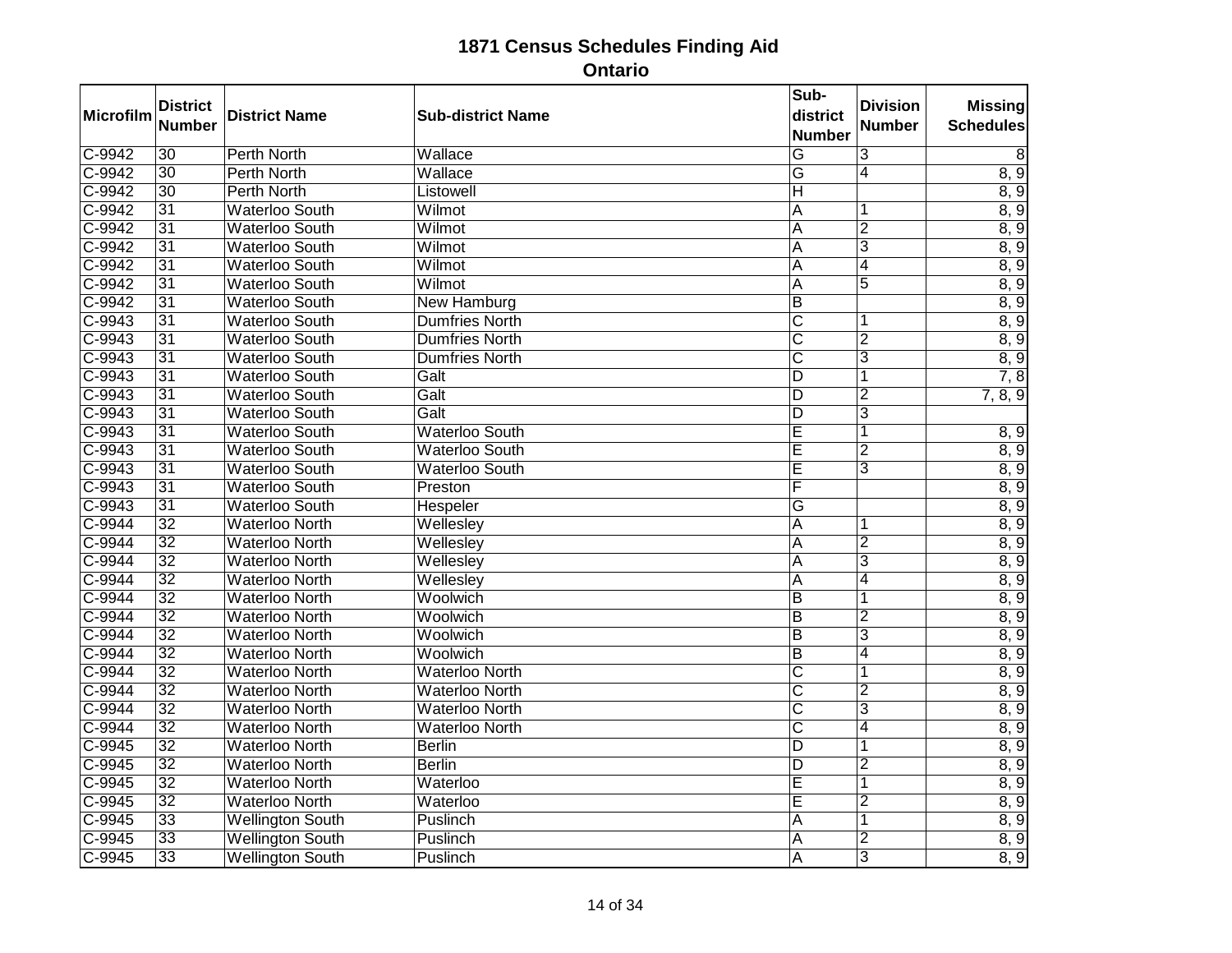| <b>Microfilm</b> | <b>District</b><br><b>Number</b> | <b>District Name</b>     | <b>Sub-district Name</b> | Sub-<br>district<br><b>Number</b> | <b>Division</b><br><b>Number</b> | <b>Missing</b><br><b>Schedules</b> |
|------------------|----------------------------------|--------------------------|--------------------------|-----------------------------------|----------------------------------|------------------------------------|
| $C-9945$         | $\overline{33}$                  | <b>Wellington South</b>  | <b>Puslinch</b>          | $\overline{\mathsf{A}}$           | 4                                | 8, 9                               |
| $C-9945$         | $\overline{33}$                  | <b>Wellington South</b>  | Guelph                   | $\overline{B}$                    | 1                                | 8, 9                               |
| $C-9945$         | $\overline{33}$                  | <b>Wellington South</b>  | Guelph                   | $\overline{\mathsf{B}}$           | $\overline{2}$                   | 8, 9                               |
| $C-9945$         | $\overline{33}$                  | <b>Wellington South</b>  | Guelph                   | $\overline{B}$                    | $\overline{3}$                   | 8, 9                               |
| C-9946           | $\overline{33}$                  | <b>Wellington South</b>  | Guelph                   | $\overline{\text{C}}$             | $\overline{1}$                   | 8                                  |
| $C-9946$         | $\overline{33}$                  | <b>Wellington South</b>  | Guelph                   | $\overline{\text{C}}$             | $\overline{2}$                   | 7, 8                               |
| $C-9946$         | $\overline{33}$                  | <b>Wellington South</b>  | Guelph                   | $\overline{\mathsf{C}}$           | $\overline{3}$                   | 8, 9                               |
| $C-9946$         | $\overline{33}$                  | <b>Wellington South</b>  | Guelph                   | $\overline{\text{C}}$             | $\overline{4}$                   | 8, 9                               |
| $C-9946$         | $\overline{34}$                  | <b>Wellington Centre</b> | Pilkington               | A                                 | 1                                | 8, 9                               |
| $C-9946$         | $\overline{34}$                  | <b>Wellington Centre</b> | Pilkington               | $\overline{\mathsf{A}}$           | $\overline{2}$                   | 8, 9                               |
| $C-9946$         | 34                               | <b>Wellington Centre</b> | Pilkington               | A                                 | $\overline{3}$                   | 8, 9                               |
| $C-9946$         | 34                               | <b>Wellington Centre</b> | Elora                    | $\overline{B}$                    |                                  | 8, 9                               |
| $C-9946$         | $\overline{34}$                  | <b>Wellington Centre</b> | Nichol                   | $\overline{\mathsf{c}}$           | 1                                | 8, 9                               |
| $C-9946$         | $\overline{34}$                  | <b>Wellington Centre</b> | Nichol                   | $\overline{\mathsf{C}}$           | $\overline{2}$                   | 8, 9                               |
| $C-9947$         | $\overline{34}$                  | <b>Wellington Centre</b> | Fergus                   | $\overline{D}$                    |                                  | 7, 9                               |
| $C-9947$         | $\overline{34}$                  | <b>Wellington Centre</b> | Eramosa                  | Ē                                 | 1                                | $\overline{8}$                     |
| C-9947           | $\overline{34}$                  | <b>Wellington Centre</b> | Eramosa                  | Ē                                 | $\overline{2}$                   | 8, 9                               |
| C-9947           | 34                               | <b>Wellington Centre</b> | Eramosa                  | Ē                                 | 3                                | $\overline{8}$                     |
| $C-9947$         | $\overline{34}$                  | <b>Wellington Centre</b> | Erin                     | F                                 | 1                                | 8, 9                               |
| $C-9947$         | $\overline{34}$                  | <b>Wellington Centre</b> | Erin                     | F                                 | $\overline{2}$                   | 8, 9                               |
| $C-9947$         | $\overline{34}$                  | <b>Wellington Centre</b> | Erin                     | F                                 | $\overline{3}$                   | 8, 9                               |
| C-9947           | $\overline{34}$                  | <b>Wellington Centre</b> | Erin                     | F                                 | 4                                | 8, 9                               |
| $C-9947$         | $\overline{34}$                  | <b>Wellington Centre</b> | Garafraxa West           | $\overline{G}$                    | $\overline{\mathbf{1}}$          | 8, 9                               |
| $C-9947$         | 34                               | <b>Wellington Centre</b> | Garafraxa West           | $\overline{\mathsf{G}}$           | $\overline{2}$                   | 8, 9                               |
| $C-9948$         | $\overline{34}$                  | <b>Wellington Centre</b> | Garafraxa East           | $\overline{H}$                    | 1                                | 8, 9                               |
| $C-9948$         | $\overline{34}$                  | <b>Wellington Centre</b> | Garafraxa East           | $\overline{\mathsf{H}}$           | $\overline{2}$                   | 8, 9                               |
| C-9948           | 34                               | <b>Wellington Centre</b> | Orangeville              |                                   |                                  | 8                                  |
| $C-9948$         | $\overline{35}$                  | <b>Wellington North</b>  | Maryborough              | A                                 | 1                                | 8, 9                               |
| $C-9948$         | $\overline{35}$                  | <b>Wellington North</b>  | Maryborough              | $\overline{A}$                    | $\overline{2}$                   | 8, 9                               |
| $C-9948$         | $\overline{35}$                  | <b>Wellington North</b>  | Maryborough              | $\overline{A}$                    | $\overline{3}$                   | 8, 9                               |
| $C-9949$         | 35                               | <b>Wellington North</b>  | Peel                     | $\overline{B}$                    | 1                                | 8, 9                               |
| $C-9949$         | $\overline{35}$                  | <b>Wellington North</b>  | Peel                     | $\overline{\mathsf{B}}$           | $\overline{2}$                   | 8, 9                               |
| $C-9949$         | $\overline{35}$                  | <b>Wellington North</b>  | Peel                     | $\overline{B}$                    | $\overline{3}$                   | 8, 9                               |
| C-9949           | $\overline{35}$                  | <b>Wellington North</b>  | Peel                     | $\overline{B}$                    | 4                                | 8, 9                               |
| $C-9949$         | $\overline{35}$                  | <b>Wellington North</b>  | Minto                    | $\overline{\text{C}}$             | 1                                | 8, 9                               |
| C-9949           | $\overline{35}$                  | <b>Wellington North</b>  | Minto                    | $\overline{\text{c}}$             | $\overline{2}$                   | 8, 9                               |
| $C-9949$         | $\overline{35}$                  | <b>Wellington North</b>  | Minto                    | $\overline{\mathsf{C}}$           | 3                                | 8, 9                               |
| $C-9949$         | $\overline{35}$                  | <b>Wellington North</b>  | Arthur                   | $\overline{\mathsf{D}}$           | 1                                | 8, 9                               |
| $C-9949$         | $\overline{35}$                  | <b>Wellington North</b>  | Arthur                   | $\overline{D}$                    | $\overline{2}$                   | 8, 9                               |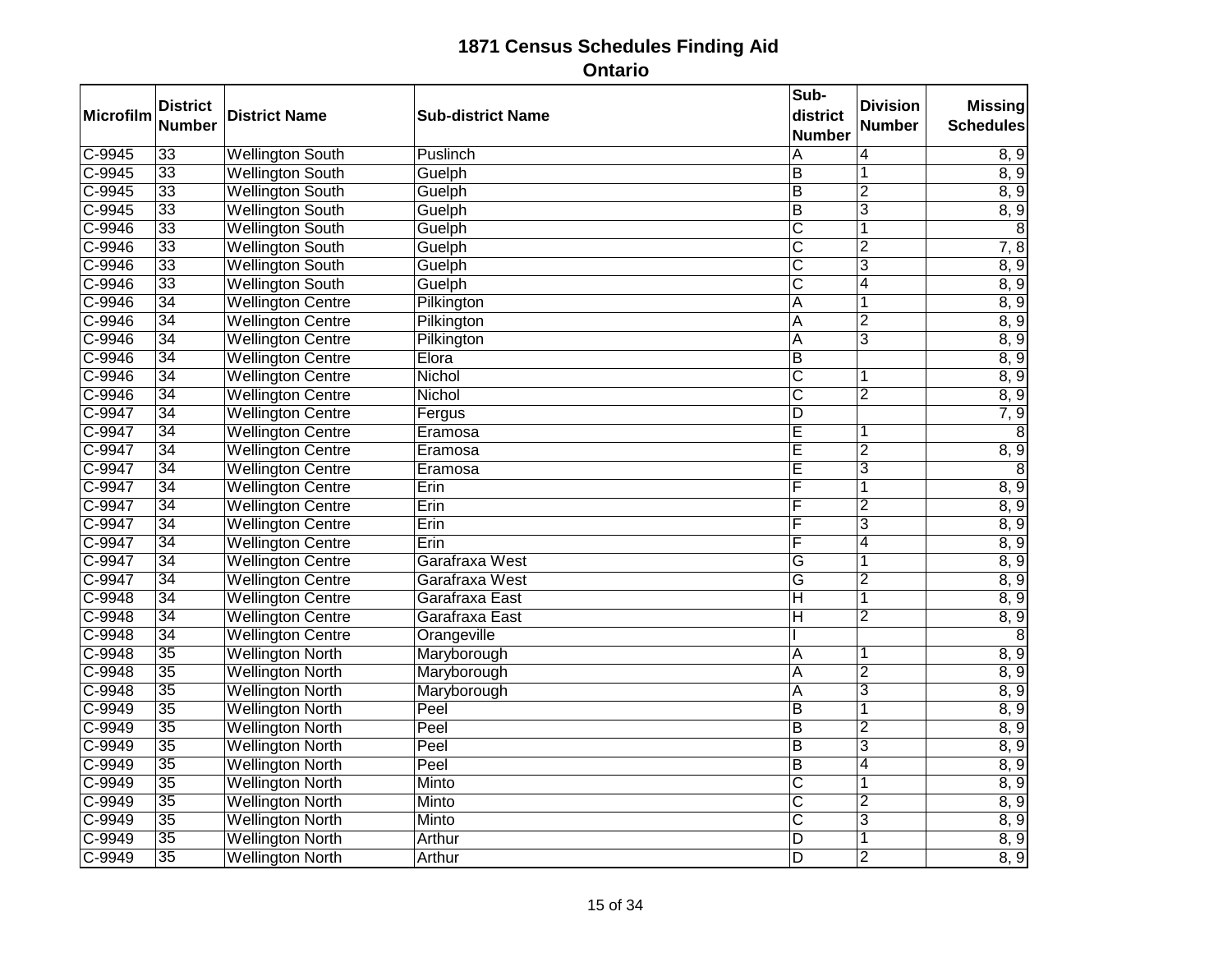| Microfilm | <b>District</b><br><b>Number</b> | <b>District Name</b>    | <b>Sub-district Name</b> | Sub-<br>district<br><b>Number</b> | <b>Division</b><br><b>Number</b> | <b>Missing</b><br><b>Schedules</b> |
|-----------|----------------------------------|-------------------------|--------------------------|-----------------------------------|----------------------------------|------------------------------------|
| $C-9949$  | $\overline{35}$                  | <b>Wellington North</b> | Arthur                   | D                                 | $\overline{3}$                   | 8, 9                               |
| $C-9950$  | $\overline{35}$                  | <b>Wellington North</b> | <b>Mount Forest</b>      | Ē                                 |                                  | 8, 9                               |
| $C-9950$  | $\overline{35}$                  | <b>Wellington North</b> | Luther                   | $\overline{\mathsf{F}}$           |                                  | 8, 9                               |
| $C-9950$  | $\overline{35}$                  | <b>Wellington North</b> | Amaranth                 | $\overline{G}$                    |                                  | 8, 9                               |
| C-9950    | $\overline{36}$                  | <b>Grey South</b>       | Normanby                 | A                                 |                                  | 8, 9                               |
| $C-9950$  | $\overline{36}$                  | <b>Grey South</b>       | Normanby                 | A                                 | $\overline{2}$                   | 8, 9                               |
| $C-9950$  | $\overline{36}$                  | <b>Grey South</b>       | Normanby                 | $\overline{\mathsf{A}}$           | $\overline{3}$                   | 8, 9                               |
| $C-9951$  | $\overline{36}$                  | <b>Grey South</b>       | Egremont                 | $\overline{B}$                    | 1                                | 8, 9                               |
| $C-9951$  | $\overline{36}$                  | <b>Grey South</b>       | Egremont                 | $\overline{B}$                    | $\overline{2}$                   | 8, 9                               |
| $C-9951$  | $\overline{36}$                  | <b>Grey South</b>       | Egremont                 | $\overline{B}$                    | $\overline{3}$                   | 8, 9                               |
| $C-9951$  | 36                               | <b>Grey South</b>       | Proton                   | $\overline{\text{c}}$             |                                  | 8, 9                               |
| $C-9951$  | $\overline{36}$                  | <b>Grey South</b>       | Proton                   | $\overline{\text{c}}$             | $\overline{2}$                   | 8, 9                               |
| $C-9951$  | $\overline{36}$                  | <b>Grey South</b>       | Melancthon               | $\overline{D}$                    | 1                                | 8, 9                               |
| $C-9951$  | 36                               | <b>Grey South</b>       | Melancthon               | $\overline{D}$                    | $\overline{2}$                   | 8, 9                               |
| $C-9951$  | $\overline{36}$                  | <b>Grey South</b>       | <b>Bentinck</b>          | E                                 | 1                                | 8, 9                               |
| $C-9951$  | $\overline{36}$                  | <b>Grey South</b>       | <b>Bentinck</b>          | Ē                                 | $\overline{2}$                   | 8, 9                               |
| $C-9951$  | $\overline{36}$                  | <b>Grey South</b>       | <b>Bentinck</b>          | Ē                                 | $\overline{3}$                   | 8, 9                               |
| C-9952    | 36                               | <b>Grey South</b>       | Glenelg                  | F                                 | 1                                | 8, 9                               |
| $C-9952$  | $\overline{36}$                  | <b>Grey South</b>       | Glenelg                  | F                                 | $\overline{2}$                   | 8, 9                               |
| $C-9952$  | $\overline{36}$                  | <b>Grey South</b>       | Glenelg                  | F                                 | $\overline{3}$                   | 8, 9                               |
| $C-9952$  | $\overline{36}$                  | <b>Grey South</b>       | Artemisia                | $\overline{\mathsf{G}}$           | $\overline{\mathbf{1}}$          | 8, 9                               |
| $C-9952$  | $\overline{36}$                  | <b>Grey South</b>       | Artemisia                | G                                 | $\overline{2}$                   | 8, 9                               |
| $C-9952$  | $\overline{36}$                  | <b>Grey South</b>       | Osprey                   | $\overline{\mathsf{H}}$           | $\overline{\mathbf{1}}$          | 8, 9                               |
| $C-9952$  | 36                               | <b>Grey South</b>       | Osprey                   | $\overline{H}$                    | $\overline{2}$                   | 8, 9                               |
| $C-9953$  | $\overline{37}$                  | <b>Grey North</b>       | Sullivan                 | A                                 | $\overline{\mathbf{1}}$          | 8, 9                               |
| $C-9953$  | $\overline{37}$                  | <b>Grey North</b>       | Sullivan                 | $\overline{\mathsf{A}}$           | $\overline{2}$                   | 8, 9                               |
| $C-9953$  | $\overline{37}$                  | <b>Grey North</b>       | <b>Holland</b>           | $\overline{B}$                    | 1                                | 8, 9                               |
| $C-9953$  | $\overline{37}$                  | <b>Grey North</b>       | Holland                  | $\overline{B}$                    | $\overline{2}$                   | 8, 9                               |
| $C-9953$  | $\overline{37}$                  | <b>Grey North</b>       | Euphrasia                | $\overline{\text{c}}$             | $\overline{1}$                   | 8, 9                               |
| $C-9953$  | $\overline{37}$                  | <b>Grey North</b>       | Euphrasia                | $\overline{\text{c}}$             | $\overline{2}$                   | 8, 9                               |
| $C-9953$  | $\overline{37}$                  | <b>Grey North</b>       | Collingwood              | D                                 | 1                                | $\mathbf{Q}$                       |
| $C-9953$  | $\overline{37}$                  | <b>Grey North</b>       | Collingwood              | $\overline{\mathsf{D}}$           | $\overline{2}$                   | 8, 9                               |
| $C-9954$  | $\overline{37}$                  | <b>Grey North</b>       | Derby                    | Ē                                 |                                  |                                    |
| $C-9954$  | $\overline{37}$                  | <b>Grey North</b>       | Sydenham                 | F                                 | 1                                |                                    |
| $C-9954$  | $\overline{37}$                  | <b>Grey North</b>       | Sydenham                 | F                                 | $\overline{2}$                   | 9                                  |
| $C-9954$  | $\overline{37}$                  | <b>Grey North</b>       | Sydenham                 | $\overline{\mathsf{F}}$           | $\overline{3}$                   | 8, 9                               |
| $C-9954$  | $\overline{37}$                  | <b>Grey North</b>       | <b>Owen Sound</b>        | G                                 | 1                                | $\overline{9}$                     |
| $C-9954$  | $\overline{37}$                  | <b>Grey North</b>       | Owen Sound               | $\overline{\mathsf{G}}$           | $\overline{2}$                   | $\overline{9}$                     |
| $C-9954$  | $\overline{37}$                  | <b>Grey North</b>       | Owen Sound               | G                                 | $\overline{3}$                   | $\overline{9}$                     |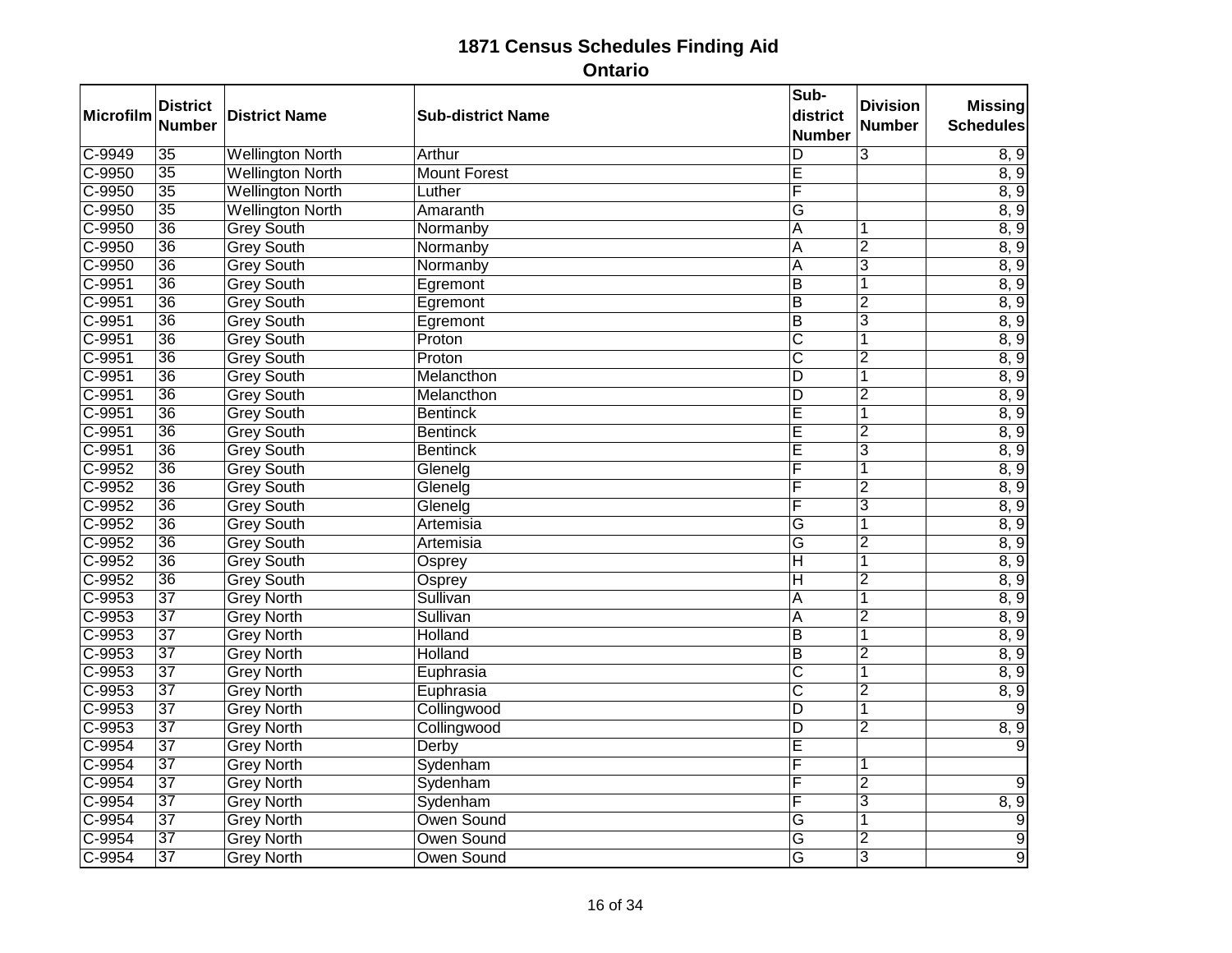| <b>Microfilm</b> | <b>District</b><br><b>Number</b> | <b>District Name</b> | <b>Sub-district Name</b> | Sub-<br>district<br><b>Number</b> | <b>Division</b><br><b>Number</b> | <b>Missing</b><br><b>Schedules</b> |
|------------------|----------------------------------|----------------------|--------------------------|-----------------------------------|----------------------------------|------------------------------------|
| $C-9955$         | $\overline{37}$                  | <b>Grey North</b>    | <b>St Vincent</b>        | $\overline{\mathsf{H}}$           | $\overline{1}$                   | $\overline{9}$                     |
| $C-9955$         | $\overline{37}$                  | <b>Grey North</b>    | <b>St Vincent</b>        | $\overline{\mathsf{H}}$           | $\overline{2}$                   | $\overline{9}$                     |
| $C-9955$         | $\overline{37}$                  | <b>Grey North</b>    | <b>St Vincent</b>        | $\overline{H}$                    | $\overline{3}$                   | $\overline{9}$                     |
| $C-9955$         | $\overline{37}$                  | <b>Grey North</b>    | Keppel                   |                                   | $\overline{\mathbf{1}}$          | $\overline{9}$                     |
| C-9955           | $\overline{37}$                  | <b>Grey North</b>    | Keppel                   |                                   | $\overline{2}$                   | 8, 9                               |
| $C-9955$         | $\overline{37}$                  | <b>Grey North</b>    | Sarawack                 | J                                 |                                  | $\overline{9}$                     |
| $C-9955$         | $\overline{38}$                  | <b>Halton</b>        | <b>Nelson</b>            | $\overline{A}$                    | 1                                | $\overline{9}$                     |
| $C-9955$         | $\overline{38}$                  | <b>Halton</b>        | Nelson                   | A                                 | $\overline{2}$                   | 8, 9                               |
| $C-9955$         | $\overline{38}$                  | <b>Halton</b>        | Nelson                   | A                                 | $\overline{\mathsf{3}}$          | 8                                  |
| $C-9956$         | $\overline{38}$                  | <b>Halton</b>        | Trafalgar                | $\overline{B}$                    | 1                                | 8, 9                               |
| $C-9956$         | 38                               | <b>Halton</b>        | Trafalgar                | $\overline{B}$                    | $\overline{2}$                   | 8, 9                               |
| $C-9956$         | $\overline{38}$                  | <b>Halton</b>        | Trafalgar                | $\overline{B}$                    | $\overline{3}$                   | 9                                  |
| $C-9956$         | $\overline{38}$                  | <b>Halton</b>        | Trafalgar                | $\overline{B}$                    | $\overline{4}$                   | 8, 9                               |
| $C-9956$         | $\overline{38}$                  | <b>Halton</b>        | Trafalgar                | $\overline{B}$                    | $\overline{5}$                   | 8, 9                               |
| $C-9956$         | $\overline{38}$                  | <b>Halton</b>        | <b>Oakville</b>          | $\overline{\text{C}}$             |                                  | $\overline{9}$                     |
| $C-9956$         | $\overline{38}$                  | <b>Halton</b>        | <b>Milton</b>            | $\overline{\mathsf{D}}$           |                                  | 8, 9                               |
| C-9956           | $\overline{38}$                  | <b>Halton</b>        | Nassagaweya              | E                                 | 1                                | 8, 9                               |
| C-9956           | 38                               | <b>Halton</b>        | Nassagaweya              | Ē                                 | $\overline{2}$                   | 8, 9                               |
| $C-9956$         | $\overline{38}$                  | <b>Halton</b>        | Nassagaweya              | Ē                                 | $\overline{3}$                   | 8, 9                               |
| $C-9957$         | $\overline{38}$                  | <b>Halton</b>        | Esquesing                | F                                 | $\overline{\mathbf{1}}$          | 8, 9                               |
| C-9957           | $\overline{38}$                  | <b>Halton</b>        | Esquesing                | F                                 | $\overline{2}$                   | 8, 9                               |
| $C-9957$         | $\overline{38}$                  | <b>Halton</b>        | Esquesing                | F                                 | 3                                | 8                                  |
| $C-9957$         | $\overline{38}$                  | <b>Halton</b>        | Esquesing                | F                                 | $\overline{4}$                   | 8, 9                               |
| $C-9957$         | 38                               | <b>Halton</b>        | Esquesing                | F                                 | 5                                | 8, 9                               |
| $C-9957$         | $\overline{38}$                  | <b>Halton</b>        | Georgetown               | G                                 |                                  | 7, 8, 9                            |
| $C-9957$         | 39                               | Peel                 | Toronto                  | $\overline{\mathsf{A}}$           |                                  | 9                                  |
| $C-9957$         | 39                               | Peel                 | Toronto                  | A                                 | $\overline{2}$                   |                                    |
| $C-9957$         | $\overline{39}$                  | Peel                 | Toronto                  | A                                 | 3                                | 8, 9                               |
| $C-9957$         | $\overline{39}$                  | Peel                 | Toronto                  | $\overline{\mathsf{A}}$           | $\overline{4}$                   | $\overline{8,9}$                   |
| $C-9957$         | 39                               | Peel                 | Toronto                  | $\overline{A}$                    | $\overline{5}$                   | $\bf 8$                            |
| $C-9957$         | 39                               | Peel                 | Toronto                  | A                                 | $\overline{6}$                   | $\overline{9}$                     |
| $C-9957$         | $\overline{39}$                  | Peel                 | <b>Streetsville</b>      | $\overline{\mathsf{B}}$           |                                  | 8, 9                               |
| $C-9957$         | 39                               | Peel                 | <b>Toronto Gore</b>      | $\overline{\text{c}}$             | 1                                | 8, 9                               |
| C-9957           | 39                               | Peel                 | <b>Toronto Gore</b>      | $\overline{\text{c}}$             | $\overline{2}$                   | 8, 9                               |
| $C-9958$         | $\overline{39}$                  | Peel                 | Chinguacousy             | $\overline{D}$                    | 1                                | 8, 9                               |
| $C-9958$         | 39                               | Peel                 | Chinguacousy             | $\overline{D}$                    | $\overline{2}$                   | 8, 9                               |
| $C-9958$         | 39                               | Peel                 | Chinguacousy             | $\overline{D}$                    | 3                                | 8, 9                               |
| $C-9958$         | $\overline{39}$                  | Peel                 | Chinguacousy             | $\overline{\mathsf{D}}$           | $\overline{4}$                   | 8, 9                               |
| $C-9958$         | 39                               | Peel                 | Chinguacousy             | $\overline{\mathsf{D}}$           | $\overline{5}$                   | $\overline{8}$                     |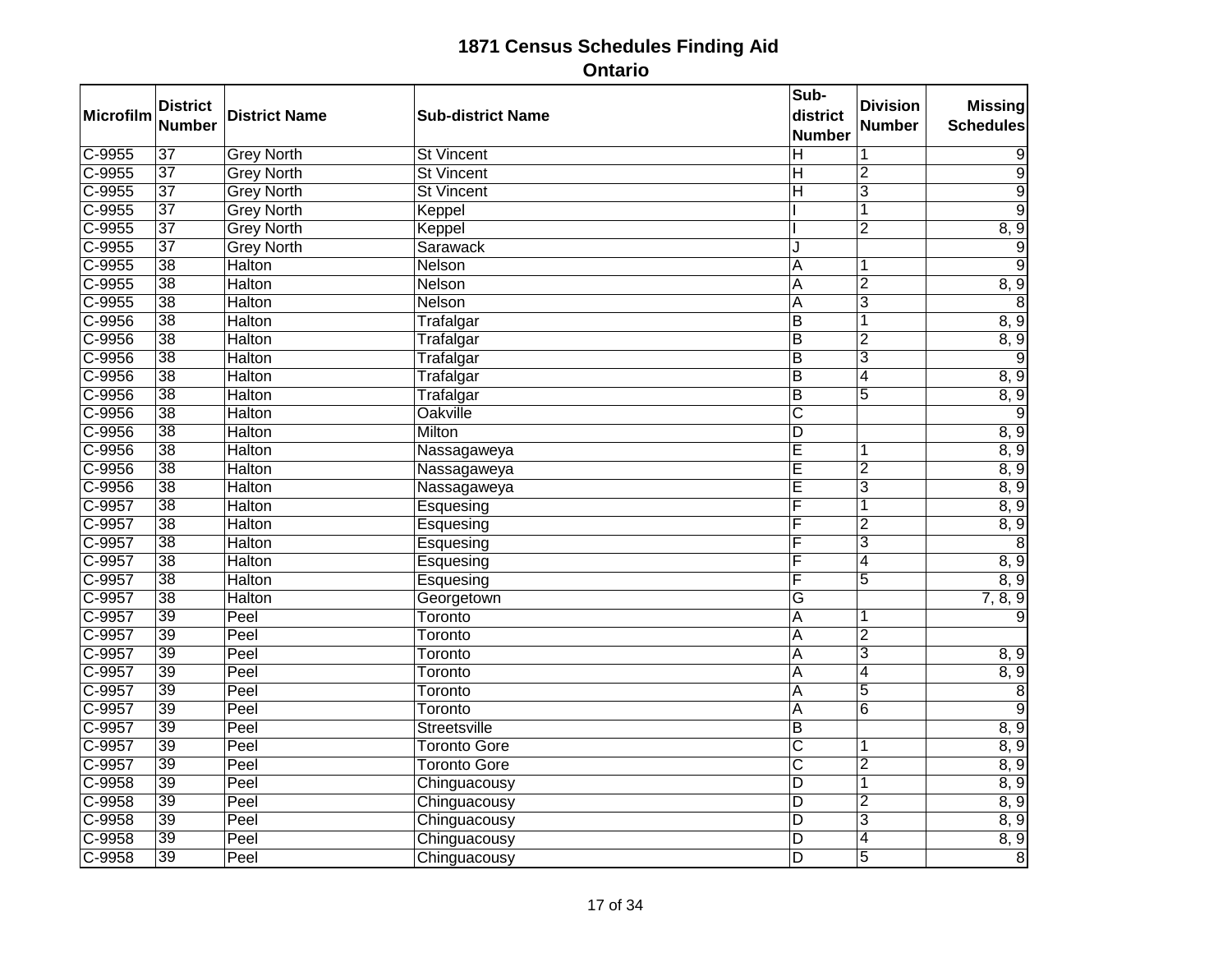| Microfilm  | <b>District</b> | <b>District Name</b> | <b>Sub-district Name</b> | Sub-<br>district        | <b>Division</b> | <b>Missing</b>   |
|------------|-----------------|----------------------|--------------------------|-------------------------|-----------------|------------------|
|            | <b>Number</b>   |                      |                          | <b>Number</b>           | <b>Number</b>   | <b>Schedules</b> |
| $C-9958$   | $\overline{39}$ | Peel                 | Chinguacousy             | D                       | $\overline{6}$  | 8, 9             |
| $C-9958$   | 39              | Peel                 | <b>Brampton</b>          | Ē                       | 1               | 8, 9             |
| $C-9958$   | $\overline{39}$ | Peel                 | <b>Brampton</b>          | $\overline{\mathsf{E}}$ | $\overline{2}$  | 8, 9             |
| $C-9958$   | 40              | Cardwell             | Caledon                  | A                       | $\overline{1}$  | 8, 9             |
| C-9958     | 40              | Cardwell             | Caledon                  | A                       | $\overline{2}$  | 8, 9             |
| $C-9958$   | $\overline{40}$ | Cardwell             | Caledon                  | A                       | $\overline{3}$  | 8, 9             |
| $C - 9958$ | 40              | Cardwell             | Caledon                  | $\overline{A}$          | $\overline{4}$  | 8, 9             |
| C-9958     | 40              | Cardwell             | Caledon                  | A                       | $\overline{5}$  | 8                |
| $C-9959$   | 40              | Cardwell             | <b>Albion</b>            | $\overline{B}$          | 1               | 8, 9             |
| $C-9959$   | $\overline{40}$ | Cardwell             | <b>Albion</b>            | $\overline{B}$          | $\overline{2}$  | 8, 9             |
| $C-9959$   | 40              | Cardwell             | <b>Albion</b>            | $\overline{B}$          | 3               | 8, 9             |
| C-9959     | 40              | Cardwell             | <b>Albion</b>            | B                       | 4               | 8, 9             |
| $C-9959$   | $\overline{40}$ | Cardwell             | Albion                   | $\overline{B}$          | $\overline{5}$  | 8, 9             |
| $C-9959$   | 40              | Cardwell             | Mono                     | $\overline{\text{c}}$   | 1               | 8, 9             |
| $C-9959$   | 40              | Cardwell             | Mono                     | C                       | $\overline{2}$  | 8, 9             |
| C-9959     | 40              | Cardwell             | Mono                     | C                       | $\overline{3}$  | 8, 9             |
| C-9959     | 40              | Cardwell             | Mono                     | $\overline{\text{c}}$   | $\overline{4}$  | 8                |
| C-9959     | 40              | Cardwell             | Adjala                   | $\overline{D}$          | 1               | 8, 9             |
| $C-9959$   | $\overline{40}$ | Cardwell             | Adjala                   | D                       | $\overline{2}$  | 8, 9             |
| C-9959     | 40              | Cardwell             | Adjala                   | $\overline{D}$          | $\overline{3}$  | 8, 9             |
| C-9960     | 41              | Simcoe South         | Tecumseh                 | A                       | $\overline{1}$  | 8, 9             |
| $C-9960$   | $\overline{41}$ | Simcoe South         | <b>Tecumseh</b>          | A                       | $\overline{2}$  | 8, 9             |
| C-9960     | $\overline{41}$ | Simcoe South         | <b>Tecumseh</b>          | A                       | 3               | 8, 9             |
| C-9960     | 41              | Simcoe South         | <b>Gwillimbury West</b>  | $\overline{B}$          | $\overline{1}$  | 8, 9             |
| C-9960     | $\overline{41}$ | Simcoe South         | <b>Gwillimbury West</b>  | $\overline{B}$          | $\overline{2}$  | 8, 9             |
| $C-9960$   | $\overline{41}$ | Simcoe South         | <b>Gwillimbury West</b>  | $\overline{B}$          | $\overline{3}$  | $\overline{9}$   |
| C-9960     | 41              | Simcoe South         | <b>Bradford</b>          | C                       | 1               | 8, 9             |
| $C - 9960$ | $\overline{41}$ | Simcoe South         | <b>Bradford</b>          | $\overline{\mathsf{C}}$ | $\overline{2}$  | 8, 9             |
| C-9960     | $\overline{41}$ | Simcoe South         | Mulmur                   | $\overline{D}$          | 1               | 8, 9             |
| C-9960     | $\overline{41}$ | Simcoe South         | Mulmur                   | $\overline{D}$          | $\overline{2}$  | 8, 9             |
| C-9960     | 41              | Simcoe South         | Mulmur                   | $\overline{D}$          | 3               | 8, 9             |
| $C-9961$   | $\overline{41}$ | Simcoe South         | Tossoronto               | Ē                       | 1               | 8, 9             |
| $C-9961$   | $\overline{41}$ | Simcoe South         | Tossoronto               | E                       | $\overline{2}$  | 8, 9             |
| $C-9961$   | 41              | Simcoe South         | Essa                     | F                       | 1               | 9                |
| $C-9961$   | $\overline{41}$ | Simcoe South         | Essa                     | F                       | $\overline{2}$  | 8, 9             |
| $C-9961$   | $\overline{41}$ | Simcoe South         | Essa                     | F                       | $\overline{3}$  | 8, 9             |
| C-9961     | 41              | Simcoe South         | Innisfil                 | G                       | 1               | 8, 9             |
| $C-9961$   | $\overline{41}$ | Simcoe South         | Innisfil                 | G                       | $\overline{2}$  | 8, 9             |
| $C-9961$   | $\overline{41}$ | Simcoe South         | Innisfil                 | G                       | $\overline{3}$  | 8, 9             |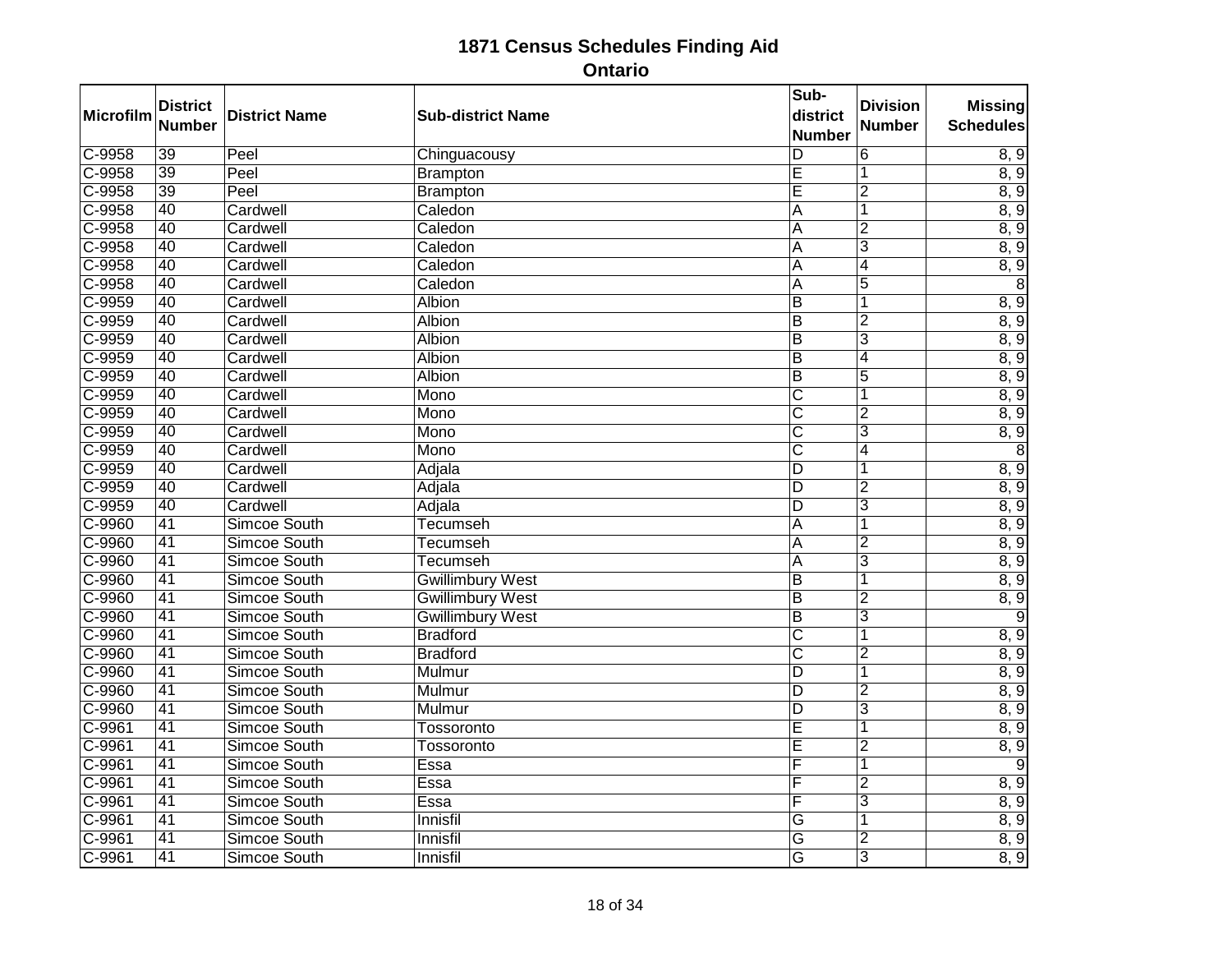| <b>Microfilm</b> | <b>District</b><br><b>Number</b> | <b>District Name</b> | <b>Sub-district Name</b> | Sub-<br>district<br><b>Number</b> | <b>Division</b><br><b>Number</b> | <b>Missing</b><br><b>Schedules</b> |
|------------------|----------------------------------|----------------------|--------------------------|-----------------------------------|----------------------------------|------------------------------------|
| $C-9961$         | 41                               | Simcoe South         | Innisfil                 | G                                 | 4                                | 8, 9                               |
| $C-9962$         | 42                               | <b>Simcoe North</b>  | Nottawasaga              | A                                 | 1                                | 8                                  |
| $C-9962$         | $\overline{42}$                  | <b>Simcoe North</b>  | Nottawasaga              | A                                 | $\overline{2}$                   | 8, 9                               |
| $C-9962$         | 42                               | <b>Simcoe North</b>  | Nottawasaga              | $\overline{\mathsf{A}}$           | 3                                | 8, 9                               |
| $C-9962$         | 42                               | <b>Simcoe North</b>  | Collingwood              | B                                 |                                  | $\overline{9}$                     |
| $C-9962$         | $\overline{42}$                  | <b>Simcoe North</b>  | Sunnidale                | $\overline{\text{C}}$             |                                  | $\overline{9}$                     |
| $C-9962$         | 42                               | <b>Simcoe North</b>  | Vespra                   | $\overline{D}$                    |                                  | $\overline{9}$                     |
| $C-9963$         | 42                               | <b>Simcoe North</b>  | <b>Barrie</b>            | Ē                                 | 1                                | $\overline{9}$                     |
| C-9963           | $\overline{42}$                  | <b>Simcoe North</b>  | <b>Barrie</b>            | Ē                                 | $\overline{2}$                   | 8, 9                               |
| C-9963           | 42                               | <b>Simcoe North</b>  | <b>Flos</b>              | F                                 |                                  | $\overline{9}$                     |
| $C-9963$         | 42                               | <b>Simcoe North</b>  | Tiny                     | G                                 |                                  | 9                                  |
| C-9963           | $\overline{42}$                  | <b>Simcoe North</b>  | Tiny                     | $\overline{\mathsf{G}}$           | $\overline{2}$                   | 6, 9                               |
| $C-9963$         | $\overline{42}$                  | <b>Simcoe North</b>  | Tay                      | $\overline{\mathsf{H}}$           |                                  | 9                                  |
| $C-9964$         | 42                               | <b>Simcoe North</b>  | Medonte                  |                                   |                                  | $\overline{9}$                     |
| $C-9964$         | 42                               | <b>Simcoe North</b>  | Medonte                  |                                   | $\overline{2}$                   | 8, 9                               |
| $C-9964$         | $\overline{42}$                  | <b>Simcoe North</b>  | $\overline{O}$ ra        | J                                 | 1                                | 8, 9                               |
| $C-9964$         | 42                               | <b>Simcoe North</b>  | $\overline{O}$ ra        | J                                 | $\overline{2}$                   | 8, 9                               |
| C-9964           | 42                               | <b>Simcoe North</b>  | Ora                      | J                                 | $\overline{3}$                   | 8, 9                               |
| $C-9964$         | $\overline{42}$                  | <b>Simcoe North</b>  | Orillia, Matchedash      | Κ                                 | 1                                | 9                                  |
| $C-9964$         | 42                               | <b>Simcoe North</b>  | Orillia, Matchedash      | $\overline{\mathsf{K}}$           | $\overline{2}$                   | 8, 9                               |
| $C-9964$         | 42                               | <b>Simcoe North</b>  | Orillia (village)        | L                                 |                                  | 7, 9                               |
| C-9965           | $\overline{43}$                  | <b>York North</b>    | King                     | A                                 |                                  | 8, 9                               |
| $C-9965$         | 43                               | <b>York North</b>    | King                     | A                                 | $\overline{2}$                   | 8, 9                               |
| $C-9965$         | 43                               | <b>York North</b>    | King                     | A                                 | $\overline{3}$                   | 8, 9                               |
| $C-9965$         | $\overline{43}$                  | <b>York North</b>    | King                     | A                                 | $\overline{4}$                   | 8, 9                               |
| $C-9965$         | 43                               | <b>York North</b>    | King                     | A                                 | $\overline{5}$                   | 8, 9                               |
| $C-9965$         | 43                               | <b>York North</b>    | King                     | A                                 | $\overline{6}$                   | 8, 9                               |
| $C-9965$         | $\overline{43}$                  | <b>York North</b>    | Whitchurch               | $\overline{B}$                    | 1                                | 8, 9                               |
| $C-9965$         | 43                               | <b>York North</b>    | Whitchurch               | $\overline{B}$                    | $\overline{2}$                   | 8, 9                               |
| $C-9965$         | 43                               | <b>York North</b>    | Whitchurch               | $\overline{B}$                    | $\overline{3}$                   | 8, 9                               |
| C-9965           | 43                               | <b>York North</b>    | Whitchurch               | B                                 | $\overline{4}$                   | 8, 9                               |
| $C-9965$         | $\overline{43}$                  | <b>York North</b>    | Whitchurch               | $\overline{B}$                    | $\overline{5}$                   | 8, 9                               |
| $C-9965$         | 43                               | <b>York North</b>    | Aurora                   | $\overline{\text{c}}$             |                                  | 8, 9                               |
| $C-9965$         | 43                               | <b>York North</b>    | Newmarket                | $\overline{D}$                    |                                  | 8, 9                               |
| C-9966           | $\overline{43}$                  | <b>York North</b>    | <b>Gwillimbury East</b>  | Ē                                 | 1                                | 8, 9                               |
| C-9966           | 43                               | <b>York North</b>    | <b>Gwillimbury East</b>  | Ē                                 | $\overline{2}$                   | 8, 9                               |
| C-9966           | 43                               | <b>York North</b>    | <b>Gwillimbury East</b>  | Ē                                 | 3                                | 8, 9                               |
| $C-9966$         | $\overline{43}$                  | <b>York North</b>    | <b>Holland Landing</b>   | F                                 |                                  | 8, 9                               |
| C-9966           | 43                               | <b>York North</b>    | <b>Gwillimbury North</b> | $\overline{G}$                    |                                  | 8, 9                               |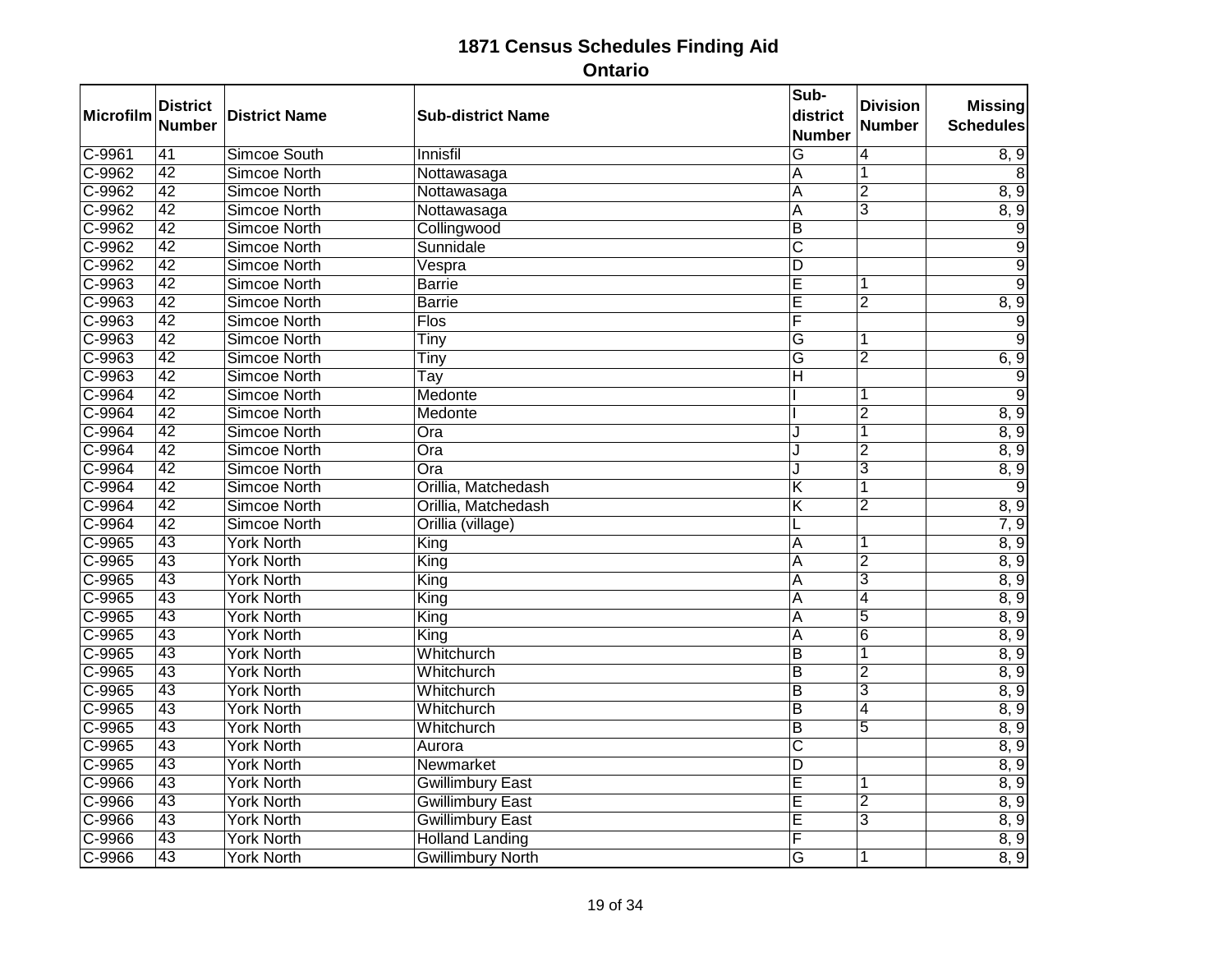| Microfilm  | <b>District</b><br><b>Number</b> | <b>District Name</b> | <b>Sub-district Name</b> | Sub-<br>district<br><b>Number</b> | <b>Division</b><br>Number | <b>Missing</b><br><b>Schedules</b> |
|------------|----------------------------------|----------------------|--------------------------|-----------------------------------|---------------------------|------------------------------------|
| $C-9966$   | 43                               | <b>York North</b>    | <b>Gwillimbury North</b> | $\overline{G}$                    | $\overline{2}$            | 8, 9                               |
| C-9966     | 43                               | <b>York North</b>    | Georgina                 | H                                 | 1                         | 9                                  |
| $C - 9966$ | $\overline{43}$                  | <b>York North</b>    | Georgina                 | $\overline{\mathsf{H}}$           | $\overline{2}$            | 9                                  |
| $C-9966$   | 44                               | <b>York West</b>     | Etobicoke                | $\overline{\mathsf{A}}$           | $\overline{1}$            | 8, 9                               |
| C-9966     | 44                               | <b>York West</b>     | Etobicoke                | A                                 | $\overline{2}$            | 8, 9                               |
| $C-9966$   | 44                               | <b>York West</b>     | Etobicoke                | A                                 | 3                         | 8, 9                               |
| $C-9967$   | 44                               | <b>York West</b>     | Vaughan                  | $\overline{B}$                    | 1                         | 8, 9                               |
| C-9967     | 44                               | <b>York West</b>     | Vaughan                  | $\overline{B}$                    | $\overline{2}$            | 8, 9                               |
| C-9967     | 44                               | <b>York West</b>     | Vaughan                  | $\overline{B}$                    | $\overline{3}$            | 8, 9                               |
| $C-9967$   | 44                               | <b>York West</b>     | Vaughan                  | $\overline{B}$                    | 4                         | 8, 9                               |
| $C-9967$   | 44                               | <b>York West</b>     | Vaughan                  | $\overline{B}$                    | $\overline{5}$            | 8, 9                               |
| C-9967     | 44                               | <b>York West</b>     | Vaughan                  | $\overline{B}$                    | $\overline{6}$            | 8, 9                               |
| C-9967     | 44                               | <b>York West</b>     | York West                | $\overline{\text{c}}$             | 1                         | 8, 9                               |
| C-9967     | 44                               | <b>York West</b>     | <b>York West</b>         | $\overline{\text{c}}$             | $\overline{2}$            | 8, 9                               |
| $C-9967$   | 44                               | <b>York West</b>     | <b>York West</b>         | $\overline{\text{C}}$             | 3                         | 8, 9                               |
| $C-9967$   | 44                               | <b>York West</b>     | <b>York West</b>         | $\overline{\text{c}}$             | $\overline{4}$            | 8, 9                               |
| C-9968     | 45                               | <b>York East</b>     | <b>York East</b>         | $\overline{A}$                    | $\overline{1}$            | $\overline{9}$                     |
| C-9968     | 45                               | <b>York East</b>     | <b>York East</b>         | A                                 | $\overline{2}$            | 8, 9                               |
| $C-9968$   | $\overline{45}$                  | <b>York East</b>     | <b>York East</b>         | A                                 | $\overline{3}$            | 8, 9                               |
| $C-9968$   | 45                               | <b>York East</b>     | <b>York East</b>         | A                                 | $\overline{4}$            | 8, 9                               |
| C-9968     | 45                               | <b>York East</b>     | Yorkville                | $\overline{B}$                    | 1                         | 7, 8, 9                            |
| C-9968     | $\overline{45}$                  | <b>York East</b>     | Yorkville                | $\overline{\mathsf{B}}$           | $\overline{2}$            | 7, 8, 9                            |
| $C-9968$   | 45                               | <b>York East</b>     | Scarborough              | $\overline{\text{c}}$             | $\overline{\mathbf{1}}$   | $\overline{9}$                     |
| C-9968     | 45                               | <b>York East</b>     | Scarborough              | $\overline{\text{c}}$             | $\overline{2}$            | $\overline{9}$                     |
| $C-9968$   | 45                               | <b>York East</b>     | Scarborough              | C                                 | $\overline{3}$            | 8, 9                               |
| C-9968     | $\overline{45}$                  | <b>York East</b>     | Scarborough              | $\overline{\text{c}}$             | 4                         | 8, 9                               |
| C-9969     | 45                               | <b>York East</b>     | Markham                  | D                                 | 1                         | 8, 9                               |
| $C-9969$   | 45                               | <b>York East</b>     | Markham                  | D                                 | $\overline{2}$            | 8, 9                               |
| C-9969     | $\overline{45}$                  | <b>York East</b>     | Markham                  | D                                 | $\overline{3}$            | 9                                  |
| C-9969     | 45                               | <b>York East</b>     | Markham                  | $\overline{D}$                    | 4                         | 8, 9                               |
| C-9969     | 45                               | <b>York East</b>     | Markham                  | D                                 | 5                         | 8, 9                               |
| C-9969     | $\overline{45}$                  | <b>York East</b>     | Markham                  | D                                 | $\overline{6}$            | 8, 9                               |
| C-9969     | 46                               | <b>Toronto West</b>  | <b>St Georges Ward</b>   | $\overline{A}$                    | 1                         | $\overline{9}$                     |
| C-9969     | 46                               | <b>Toronto West</b>  | <b>St Georges Ward</b>   | $\overline{A}$                    | $\overline{2}$            | $\overline{9}$                     |
| C-9969     | 46                               | <b>Toronto West</b>  | <b>St Georges Ward</b>   | A                                 | $\overline{3}$            | 7, 9                               |
| $C-9970$   | 46                               | <b>Toronto West</b>  | <b>St Andrews Ward</b>   | $\overline{B}$                    | $\overline{\mathbf{1}}$   | 4, 7, 8, 9                         |
| C-9970     | 46                               | <b>Toronto West</b>  | <b>St Andrews Ward</b>   | B                                 | $\overline{2}$            | 7, 8, 9                            |
| $C-9970$   | 46                               | <b>Toronto West</b>  | <b>St Andrews Ward</b>   | $\overline{\mathsf{B}}$           | $\overline{3}$            | 4, 7, 8, 9                         |
| C-9970     | 46                               | <b>Toronto West</b>  | <b>St Andrews Ward</b>   | B                                 | $\overline{4}$            | 7, 8, 9                            |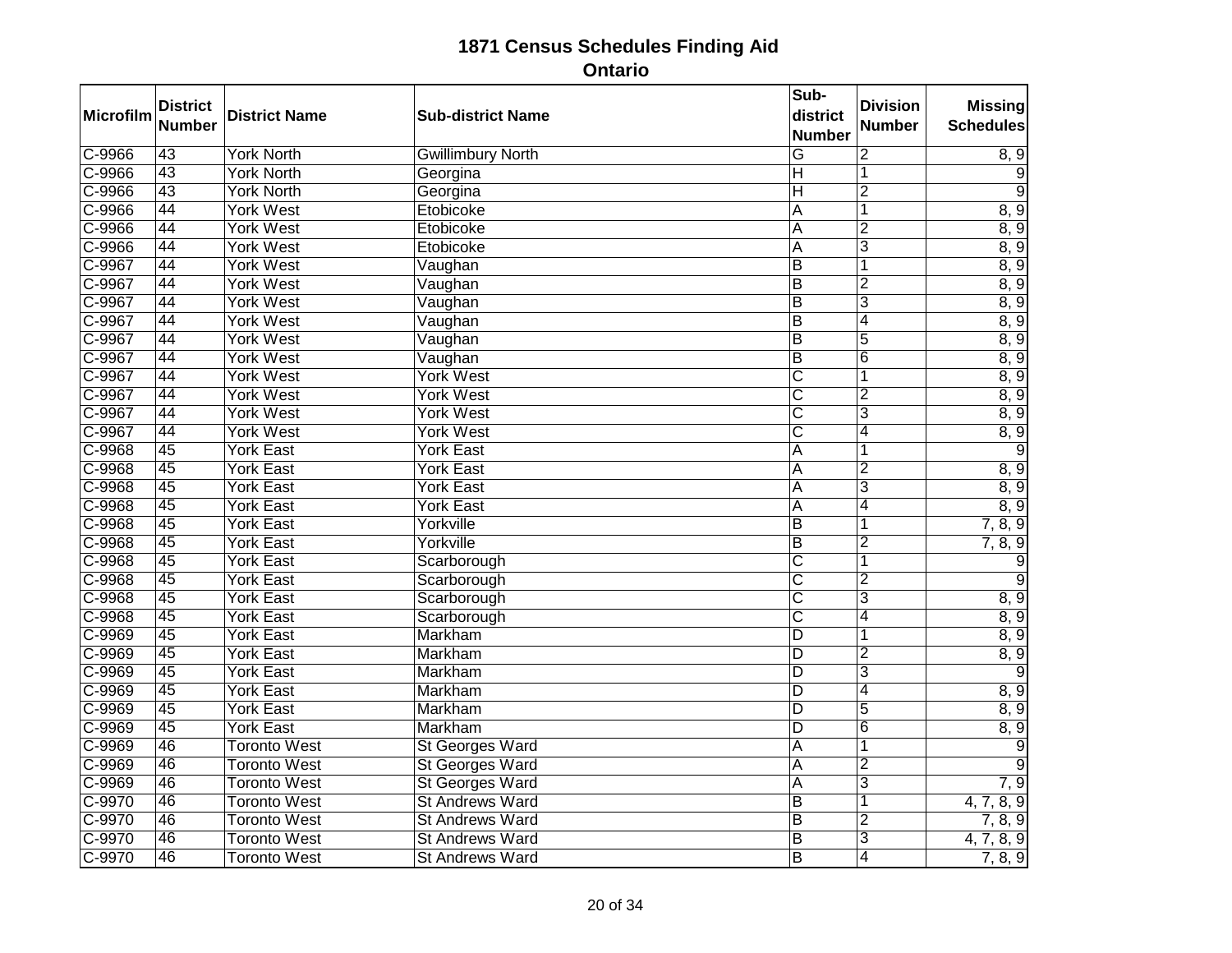| Microfilm | <b>District</b><br><b>Number</b> | <b>District Name</b> | <b>Sub-district Name</b> | Sub-<br>district<br><b>Number</b> | <b>Division</b><br><b>Number</b> | <b>Missing</b><br><b>Schedules</b> |
|-----------|----------------------------------|----------------------|--------------------------|-----------------------------------|----------------------------------|------------------------------------|
| $C-9970$  | 46                               | <b>Toronto West</b>  | <b>St Patricks Ward</b>  | $\overline{\text{c}}$             | 1                                | 7, 8, 9                            |
| $C-9970$  | 46                               | <b>Toronto West</b>  | <b>St Patricks Ward</b>  | $\overline{\text{c}}$             | $\overline{2}$                   | 7, 8, 9                            |
| $C-9970$  | 46                               | <b>Toronto West</b>  | <b>St Patricks Ward</b>  | $\overline{\text{c}}$             | $\overline{3}$                   | 4, 6, 7, 8, 9                      |
| C-9970    | 46                               | <b>Toronto West</b>  | <b>St Patricks Ward</b>  | $\overline{\text{c}}$             | $\overline{4}$                   | 8, 9                               |
| C-9971    | 46                               | <b>Toronto West</b>  | St Johns Ward            | $\overline{D}$                    | $\overline{1}$                   | 8, 9                               |
| $C-9971$  | 46                               | <b>Toronto West</b>  | St Johns Ward            | D                                 | $\overline{2}$                   | 4, 7, 9                            |
| $C-9971$  | 46                               | <b>Toronto West</b>  | St Johns Ward            | $\overline{D}$                    | $\overline{3}$                   | 4, 7, 8, 9                         |
| $C-9971$  | 46                               | <b>Toronto West</b>  | St Johns Ward            | $\overline{D}$                    | 4                                | 4, 7, 9                            |
| $C-9971$  | 46                               | <b>Toronto West</b>  | St Johns Ward            | $\overline{D}$                    | $\overline{5}$                   | 4, 7, 8, 9                         |
| $C-9971$  | 46                               | <b>Toronto West</b>  | St Johns Ward            | D                                 | $\overline{6}$                   | 7, 8, 9                            |
| $C-9971$  | 47                               | <b>Toronto East</b>  | <b>St Lawrence Ward</b>  | A                                 | 1                                | 7, 9                               |
| C-9971    | 47                               | <b>Toronto East</b>  | St Lawrence Ward         | A                                 | $\overline{2}$                   | 4, 7, 9                            |
| $C-9971$  | $\overline{47}$                  | <b>Toronto East</b>  | <b>St Lawrence Ward</b>  | A                                 | $\overline{3}$                   | 4, 7, 8, 9                         |
| $C-9971$  | 47                               | <b>Toronto East</b>  | St Lawrence Ward         | A                                 | $\overline{4}$                   | 4, 7, 8, 9                         |
| $C-9971$  | 47                               | <b>Toronto East</b>  | <b>St Lawrence Ward</b>  | A                                 | $\overline{5}$                   | 7, 9                               |
| $C-9972$  | $\overline{47}$                  | <b>Toronto East</b>  | St James Ward            | $\overline{\mathsf{B}}$           | $\overline{1}$                   | 7, 9                               |
| $C-9972$  | $\overline{47}$                  | <b>Toronto East</b>  | St James Ward            | $\overline{B}$                    | $\overline{2}$                   | 4, 7, 8, 9                         |
| C-9972    | 47                               | <b>Toronto East</b>  | St James Ward            | ĪΒ                                | $\overline{3}$                   | 4, 7, 9                            |
| $C-9972$  | $\overline{47}$                  | <b>Toronto East</b>  | St James Ward            | $\overline{\mathsf{B}}$           | $\overline{4}$                   | 4, 7, 8, 9                         |
| $C-9972$  | 47                               | <b>Toronto East</b>  | St James Ward            | ĪΒ                                | $\overline{5}$                   | 4, 7, 9                            |
| $C-9972$  | 47                               | <b>Toronto East</b>  | St James Ward            | ĪΒ                                | $\overline{6}$                   | 7, 8, 9                            |
| $C-9972$  | $\overline{47}$                  | <b>Toronto East</b>  | St James Ward            | ĪΒ                                | 7                                | 7, 8, 9                            |
| $C-9973$  | $\overline{47}$                  | <b>Toronto East</b>  | <b>St Davids Ward</b>    | $\overline{\text{c}}$             | 1                                | 7, 8, 9                            |
| $C-9973$  | 47                               | <b>Toronto East</b>  | <b>St Davids Ward</b>    | $\overline{\text{c}}$             | $\overline{2}$                   | 7, 9                               |
| C-9973    | 47                               | <b>Toronto East</b>  | St Davids Ward           | $\overline{\text{c}}$             | $\overline{3}$                   | 8, 9                               |
| $C-9973$  | 47                               | <b>Toronto East</b>  | <b>St Davids Ward</b>    | $\overline{\text{c}}$             | 4                                | 7, 9                               |
| $C-9973$  | 47                               | <b>Toronto East</b>  | <b>St Davids Ward</b>    | $\overline{\text{c}}$             | $\overline{5}$                   | 7, 8, 9                            |
| $C-9973$  | 48                               | <b>Ontario South</b> | Pickering                | $\overline{A}$                    | 1                                | $\overline{9}$                     |
| C-9973    | $\overline{48}$                  | <b>Ontario South</b> | Pickering                | $\overline{A}$                    | $\overline{2}$                   | 8, 9                               |
| $C-9973$  | 48                               | <b>Ontario South</b> | Pickering                | $\overline{A}$                    | $\overline{3}$                   | 8, 9                               |
| $C-9973$  | 48                               | <b>Ontario South</b> | Pickering                | A                                 | $\overline{4}$                   | 8, 9                               |
| $C-9973$  | $\overline{48}$                  | <b>Ontario South</b> | Pickering                | A                                 | $\overline{5}$                   | 8, 9                               |
| $C-9973$  | 48                               | <b>Ontario South</b> | Pickering                | $\overline{A}$                    | $\overline{6}$                   | 8, 9                               |
| C-9974    | 48                               | <b>Ontario South</b> | <b>Whitby West</b>       | $\overline{B}$                    | $\overline{\mathbf{1}}$          |                                    |
| $C-9974$  | $\overline{48}$                  | <b>Ontario South</b> | <b>Whitby West</b>       | ĪΒ                                | $\overline{2}$                   | 8, 9                               |
| $C-9974$  | 48                               | <b>Ontario South</b> | <b>Whitby West</b>       | $\overline{B}$                    | $\overline{3}$                   | 8, 9                               |
| $C-9974$  | 48                               | <b>Ontario South</b> | Whitby                   | $\overline{\text{C}}$             | $\overline{1}$                   | $\overline{9}$                     |
| $C-9974$  | $\overline{48}$                  | <b>Ontario South</b> | Whitby                   | $\overline{\text{c}}$             | $\overline{2}$                   | $\overline{9}$                     |
| C-9974    | 48                               | <b>Ontario South</b> | <b>Whitby East</b>       | $\overline{D}$                    | $\overline{1}$                   | $\overline{9}$                     |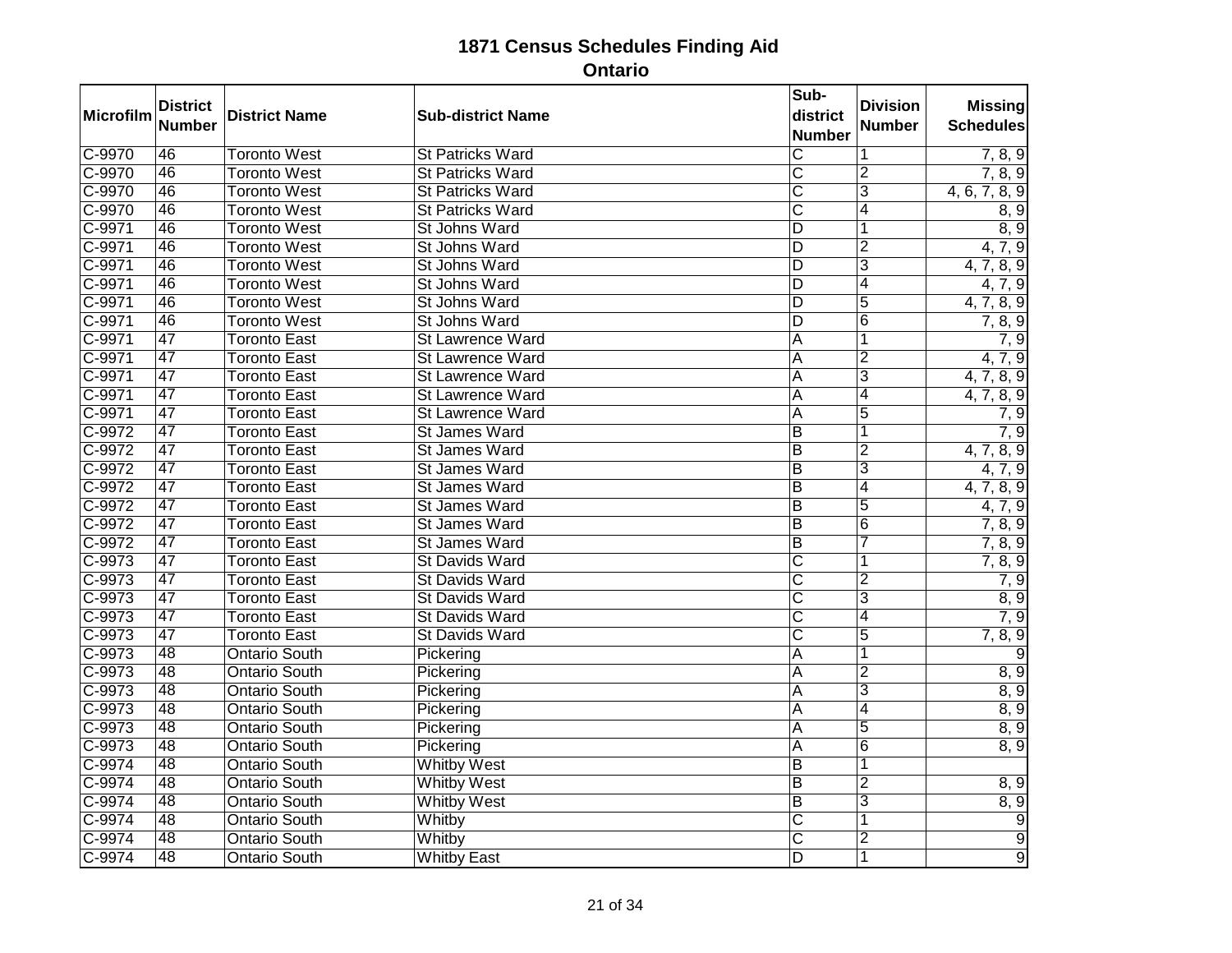| <b>Microfilm</b> | <b>District</b><br><b>Number</b> | <b>District Name</b> | <b>Sub-district Name</b> | Sub-<br>district<br><b>Number</b> | <b>Division</b><br><b>Number</b> | <b>Missing</b><br><b>Schedules</b> |
|------------------|----------------------------------|----------------------|--------------------------|-----------------------------------|----------------------------------|------------------------------------|
| $C-9974$         | 48                               | <b>Ontario South</b> | <b>Whitby East</b>       | D                                 | $\overline{2}$                   | 9                                  |
| $C-9974$         | 48                               | <b>Ontario South</b> | <b>Whitby East</b>       | $\overline{D}$                    | $\overline{3}$                   | 8, 9                               |
| $C-9975$         | $\overline{48}$                  | <b>Ontario South</b> | Oshawa                   | Ē                                 | 1                                | 8, 9                               |
| $C-9975$         | 48                               | <b>Ontario South</b> | Oshawa                   | Ē                                 | $\overline{2}$                   | 8, 9                               |
| C-9975           | 49                               | <b>Ontario North</b> | <b>Uxbridge</b>          | A                                 | $\overline{1}$                   | 8, 9                               |
| $C-9975$         | 49                               | <b>Ontario North</b> | <b>Uxbridge</b>          | A                                 | $\overline{2}$                   | 8, 9                               |
| $C-9975$         | 49                               | <b>Ontario North</b> | <b>Uxbridge</b>          | $\overline{\mathsf{A}}$           | $\overline{3}$                   | 8, 9                               |
| C-9975           | 49                               | <b>Ontario North</b> | Reach                    | B                                 | 1                                | 8, 9                               |
| $C-9975$         | 49                               | <b>Ontario North</b> | Reach                    | $\overline{B}$                    | $\overline{2}$                   | 8, 9                               |
| $C-9975$         | 49                               | <b>Ontario North</b> | Reach                    | $\overline{B}$                    | $\overline{3}$                   | $\overline{9}$                     |
| $C-9975$         | 49                               | <b>Ontario North</b> | Reach                    | $\overline{B}$                    | $\overline{4}$                   | 8, 9                               |
| $C-9976$         | 49                               | <b>Ontario North</b> | Scugog                   | $\overline{\mathsf{c}}$           |                                  |                                    |
| $C-9976$         | 49                               | <b>Ontario North</b> | Scott                    | $\overline{D}$                    | 1                                | 8, 9                               |
| $C-9976$         | 49                               | <b>Ontario North</b> | Scott                    | $\overline{D}$                    | $\overline{2}$                   | 8, 9                               |
| $C-9976$         | 49                               | <b>Ontario North</b> | <b>Brock</b>             | E                                 | 1                                | 8, 9                               |
| $C-9976$         | 49                               | <b>Ontario North</b> | <b>Brock</b>             | Ē                                 | $\overline{2}$                   | 8, 9                               |
| C-9976           | 49                               | <b>Ontario North</b> | Thorah                   | F                                 |                                  | 8, 9                               |
| C-9977           | 49                               | <b>Ontario North</b> | Mara                     | G                                 | 1                                |                                    |
| C-9977           | 49                               | <b>Ontario North</b> | Mara                     | $\overline{\mathsf{G}}$           | $\overline{2}$                   | 9                                  |
| $C-9977$         | 49                               | <b>Ontario North</b> | Rama                     | $\overline{H}$                    |                                  |                                    |
| C-9977           | 50                               | <b>Durham West</b>   | Darlington               | A                                 | 1                                | 8, 9                               |
| $C-9977$         | $\overline{50}$                  | <b>Durham West</b>   | Darlington               | A                                 | $\overline{2}$                   | 8, 9                               |
| $C-9977$         | 50                               | <b>Durham West</b>   | Darlington               | $\overline{\mathsf{A}}$           | $\overline{3}$                   | $\overline{9}$                     |
| C-9977           | 50                               | <b>Durham West</b>   | Darlington               | A                                 | 4                                | 8, 9                               |
| $C-9977$         | $\overline{50}$                  | <b>Durham West</b>   | Darlington               | $\overline{A}$                    | $\overline{5}$                   | 8, 9                               |
| C-9977           | $\overline{50}$                  | <b>Durham West</b>   | Bowmanville              | $\overline{B}$                    | 1                                | 9                                  |
| $C-9977$         | 50                               | <b>Durham West</b>   | Bowmanville              | $\overline{B}$                    | $\overline{2}$                   | 7, 9                               |
| $C-9978$         | $\overline{50}$                  | <b>Durham West</b>   | Cartwright               | $\overline{\text{C}}$             | 1                                | 8, 9                               |
| $C-9978$         | $\overline{50}$                  | <b>Durham West</b>   | Cartwright               | $\overline{\text{c}}$             | $\overline{2}$                   | 8, 9                               |
| C-9978           | 50                               | <b>Durham West</b>   | Clarke                   | $\overline{D}$                    | $\overline{1}$                   | 8, 9                               |
| C-9978           | 50                               | <b>Durham West</b>   | Clarke                   | D                                 | $\overline{2}$                   | 8, 9                               |
| $C-9978$         | $\overline{50}$                  | <b>Durham West</b>   | Clarke                   | $\overline{\mathsf{D}}$           | $\overline{3}$                   | $\overline{8}$                     |
| $C-9978$         | 50                               | <b>Durham West</b>   | Clarke                   | $\overline{D}$                    | $\overline{4}$                   | 8, 9                               |
| C-9978           | 50                               | <b>Durham West</b>   | Clarke                   | $\overline{D}$                    | 5                                | 8, 9                               |
| $C-9978$         | $\overline{50}$                  | <b>Durham West</b>   | Newcastle                | Ē                                 |                                  | 9                                  |
| C-9979           | $\overline{51}$                  | <b>Durham East</b>   | Hope                     | $\overline{\mathsf{A}}$           | 1                                | 8, 9                               |
| C-9979           | 51                               | <b>Durham East</b>   | Hope                     | A                                 | $\overline{2}$                   | $\overline{9}$                     |
| $C-9979$         | $\overline{51}$                  | <b>Durham East</b>   | Hope                     | A                                 | $\overline{3}$                   | 8, 9                               |
| C-9979           | 51                               | <b>Durham East</b>   | Hope                     | A                                 | $\overline{4}$                   | 8, 9                               |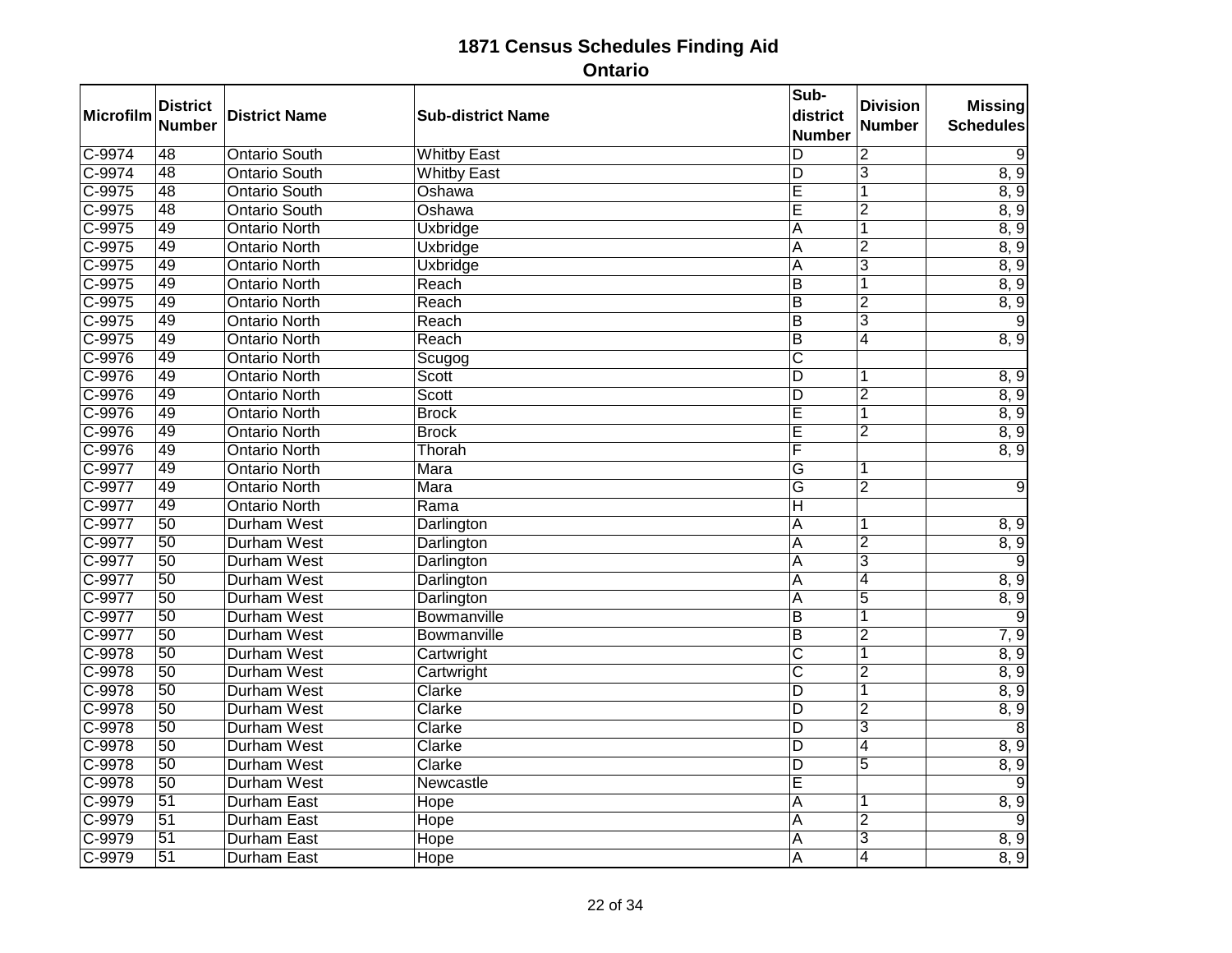| Microfilm | <b>District</b><br>Number | <b>District Name</b>  | <b>Sub-district Name</b>   | Sub-<br>district<br><b>Number</b> | <b>Division</b><br><b>Number</b> | <b>Missing</b><br><b>Schedules</b> |
|-----------|---------------------------|-----------------------|----------------------------|-----------------------------------|----------------------------------|------------------------------------|
| C-9979    | $\overline{51}$           | <b>Durham East</b>    | Hope                       | Α                                 | $\overline{5}$                   | 8, 9                               |
| $C-9979$  | $\overline{51}$           | <b>Durham East</b>    | Port Hope                  | $\overline{\mathsf{B}}$           | 1                                | 7, 9                               |
| $C-9979$  | $\overline{51}$           | <b>Durham East</b>    | Port Hope                  | $\overline{B}$                    | $\overline{2}$                   |                                    |
| $C-9979$  | 51                        | <b>Durham East</b>    | Port Hope                  | $\overline{B}$                    | $\overline{3}$                   | 7, 9                               |
| C-9980    | 51                        | <b>Durham East</b>    | Cavan                      | $\overline{\text{C}}$             | 1                                | 8, 9                               |
| $C-9980$  | $\overline{51}$           | Durham East           | Cavan                      | $\overline{\text{c}}$             | $\overline{2}$                   | 8, 9                               |
| $C-9980$  | 51                        | <b>Durham East</b>    | Cavan                      | $\overline{\text{c}}$             | $\overline{3}$                   | 8, 9                               |
| C-9980    | $\overline{51}$           | Durham East           | Cavan                      | $\overline{\text{C}}$             | $\overline{4}$                   | 8, 9                               |
| $C-9980$  | $\overline{51}$           | <b>Durham East</b>    | Manvers                    | D                                 |                                  | 8, 9                               |
| C-9980    | $\overline{51}$           | <b>Durham East</b>    | Manvers                    | $\overline{D}$                    | $\overline{2}$                   | 8, 9                               |
| $C-9980$  | 51                        | <b>Durham East</b>    | Manvers                    | ΙD                                | 3                                | 8, 9                               |
| C-9980    | $\overline{52}$           | <b>Victoria South</b> | Mariposa                   | A                                 | 1                                | 8, 9                               |
| $C-9980$  | $\overline{52}$           | <b>Victoria South</b> | Mariposa                   | A                                 | $\overline{2}$                   | 8, 9                               |
| C-9980    | 52                        | <b>Victoria South</b> | Mariposa                   | A                                 | $\overline{3}$                   | 8, 9                               |
| $C-9980$  | $\overline{52}$           | Victoria South        | Mariposa                   | A                                 | 4                                | 8, 9                               |
| $C-9980$  | $\overline{52}$           | Victoria South        | Ops                        | $\overline{\mathsf{B}}$           | 1                                | 8, 9                               |
| $C-9980$  | $\overline{52}$           | Victoria South        | Ops                        | $\overline{B}$                    | $\overline{2}$                   | 8, 9                               |
| C-9981    | $\overline{52}$           | Victoria South        | Lindsay                    | $\overline{\text{C}}$             | 1                                | 9                                  |
| $C-9981$  | $\overline{52}$           | <b>Victoria South</b> | Lindsay                    | С                                 | $\overline{2}$                   | 8, 9                               |
| $C-9981$  | 52                        | <b>Victoria South</b> | Lindsay                    | $\overline{\text{c}}$             | $\overline{3}$                   | 9                                  |
| C-9981    | 52                        | <b>Victoria South</b> | Emily                      | $\overline{D}$                    | $\overline{1}$                   | 8, 9                               |
| $C-9981$  | $\overline{52}$           | <b>Victoria South</b> | Emily                      | D                                 | $\overline{2}$                   | 8, 9                               |
| $C-9981$  | 52                        | <b>Victoria South</b> | Emily                      | D                                 | $\overline{3}$                   | 8, 9                               |
| $C-9981$  | 52                        | <b>Victoria South</b> | Emily                      | D                                 | $\overline{4}$                   | $\overline{9}$                     |
| $C-9981$  | $\overline{52}$           | Victoria South        | Verulam                    | Ē                                 | 1                                | 8, 9                               |
| $C-9981$  | $\overline{52}$           | <b>Victoria South</b> | Verulam                    | Ε                                 | $\overline{2}$                   | 8, 9                               |
| C-9982    | 53                        | <b>Victoria North</b> | Eldon                      | A                                 | 1                                | 8, 9                               |
| $C-9982$  | $\overline{53}$           | <b>Victoria North</b> | Eldon                      | A                                 | $\overline{2}$                   | 8, 9                               |
| $C-9982$  | $\overline{53}$           | <b>Victoria North</b> | Fenelon                    | $\overline{B}$                    | 1                                | 8, 9                               |
| $C-9982$  | $\overline{53}$           | Victoria North        | Fenelon                    | B                                 | $\overline{2}$                   | 8, 9                               |
| $C-9982$  | 53                        | <b>Victoria North</b> | Fenelon                    | B                                 | $\overline{3}$                   | 8, 9                               |
| $C-9982$  | $\overline{53}$           | Victoria North        | Carden, Dalton             | $\overline{\text{c}}$             |                                  | 8, 9                               |
| $C-9982$  | 53                        | Victoria North        | <b>Bexley</b>              | D                                 |                                  | 8, 9                               |
| C-9982    | $\overline{53}$           | <b>Victoria North</b> | Somerville                 | Ē                                 |                                  | 8, 9                               |
| $C-9982$  | $\overline{53}$           | <b>Victoria North</b> | Laxton, Digby, Longford    | F                                 | 1                                | 8, 9                               |
| $C-9982$  | 53                        | <b>Victoria North</b> | Laxton, Digby, Longford    | F                                 | $\overline{2}$                   | 8, 9                               |
| $C-9982$  | 53                        | <b>Victoria North</b> | Lutterworth, Anson, Hindon | G                                 |                                  | $\overline{9}$                     |
| $C-9983$  | $\overline{54}$           | Northumberland West   | <b>Hamilton</b>            | A                                 | 1                                | $\overline{9}$                     |
| C-9983    | $\overline{54}$           | Northumberland West   | Hamilton                   | $\overline{\mathsf{A}}$           | $\overline{2}$                   | $\overline{9}$                     |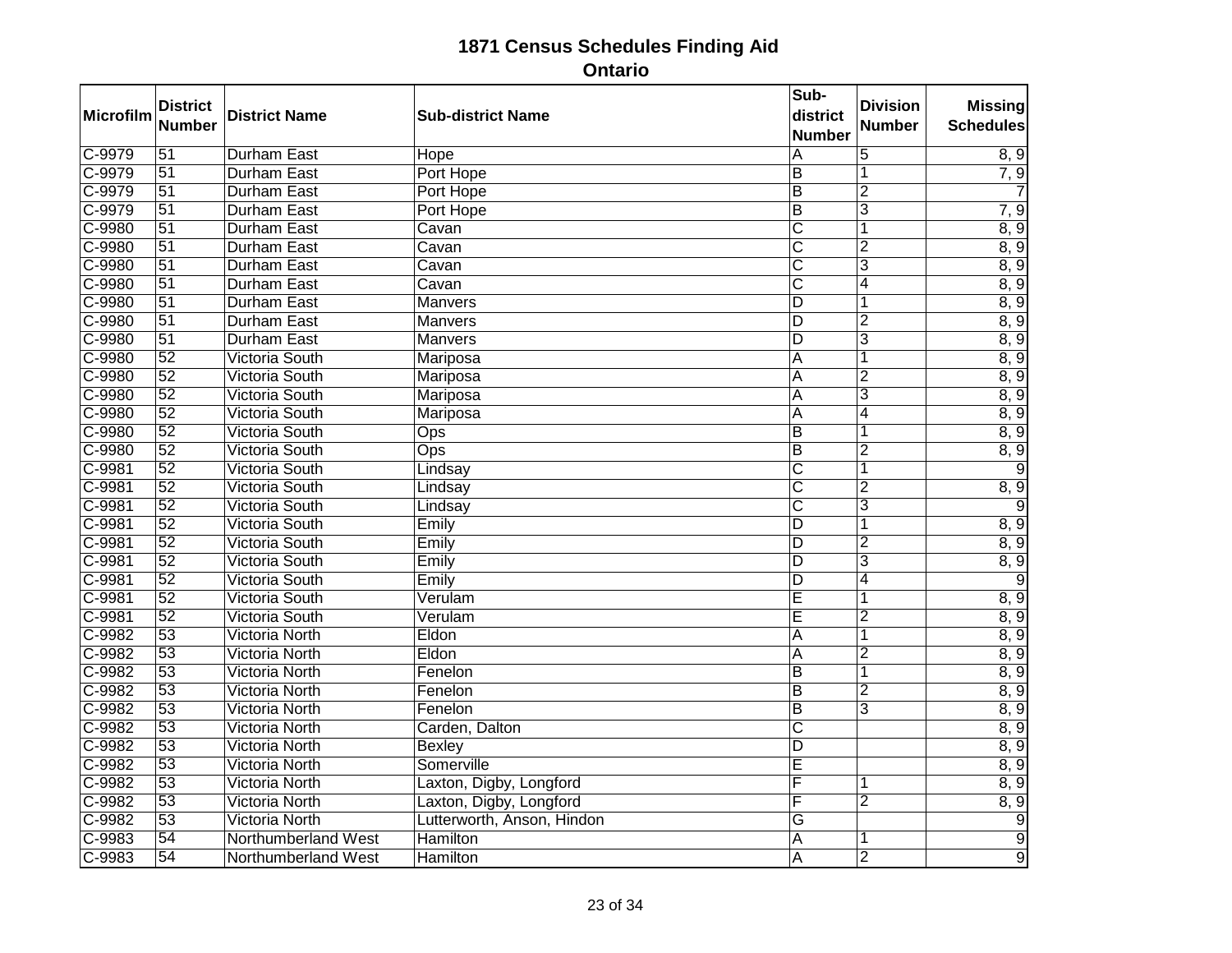| Microfilm  | <b>District</b><br><b>Number</b> | <b>District Name</b>       | <b>Sub-district Name</b> | Sub-<br>district<br><b>Number</b> | <b>Division</b><br><b>Number</b> | <b>Missing</b><br><b>Schedules</b> |
|------------|----------------------------------|----------------------------|--------------------------|-----------------------------------|----------------------------------|------------------------------------|
| $C-9983$   | 54                               | Northumberland West        | Hamilton                 | $\overline{A}$                    | 3                                | 8, 9                               |
| C-9983     | 54                               | Northumberland West        | Hamilton                 | A                                 | $\overline{4}$                   | 9                                  |
| $C - 9983$ | $\overline{54}$                  | Northumberland West        | Cobourg                  | $\overline{\mathsf{B}}$           | $\overline{1}$                   | 7, 8, 9                            |
| $C-9983$   | 54                               | Northumberland West        | Cobourg                  | $\overline{\mathsf{B}}$           | $\overline{2}$                   |                                    |
| C-9983     | 54                               | Northumberland West        | Cobourg                  | $\overline{\mathsf{B}}$           | $\overline{3}$                   |                                    |
| C-9984     | $\overline{54}$                  | Northumberland West        | Haldimand                | $\overline{\text{c}}$             | $\overline{1}$                   |                                    |
| $C-9984$   | 54                               | Northumberland West        | Haldimand                | $\overline{\text{c}}$             | $\overline{2}$                   | 8, 9                               |
| $C-9984$   | 54                               | Northumberland West        | Haldimand                | $\overline{\text{c}}$             | $\overline{3}$                   | 9                                  |
| $C-9984$   | $\overline{54}$                  | Northumberland West        | Haldimand                | $\overline{\text{c}}$             | 4                                | 8, 9                               |
| $C-9984$   | 54                               | Northumberland West        | <b>Alnwick</b>           | $\overline{\mathsf{D}}$           | $\overline{1}$                   | 8, 9                               |
| C-9984     | 54                               | Northumberland West        | <b>Alnwick</b>           | D                                 | $\overline{2}$                   | $\overline{9}$                     |
| $C-9984$   | $\overline{55}$                  | Northumberland East        | Cramahe                  | $\overline{A}$                    | $\overline{\mathbf{1}}$          | $\overline{9}$                     |
| $C-9984$   | $\overline{55}$                  | Northumberland East        | Cramahe                  | A                                 | $\overline{2}$                   | 8, 9                               |
| C-9984     | 55                               | Northumberland East        | Cramahe                  | $\overline{A}$                    | $\overline{3}$                   | 8, 9                               |
| $C-9984$   | $\overline{55}$                  | Northumberland East        | Colborne                 | $\overline{B}$                    |                                  | 8, 9                               |
| $C-9984$   | $\overline{55}$                  | Northumberland East        | <b>Brighton</b>          | $\overline{\text{c}}$             | 1                                | $\overline{9}$                     |
| $C-9984$   | $\overline{55}$                  | Northumberland East        | <b>Brighton</b>          | $\overline{\text{c}}$             | $\overline{2}$                   | 8, 9                               |
| C-9984     | 55                               | Northumberland East        | <b>Brighton</b>          | $\overline{\text{c}}$             | $\overline{3}$                   | 8, 9                               |
| $C-9985$   | $\overline{55}$                  | Northumberland East        | <b>Brighton</b>          | D                                 |                                  | $\overline{9}$                     |
| $C-9985$   | 55                               | <b>Northumberland East</b> | Murray                   | $\overline{E}$                    | 1                                | $\overline{9}$                     |
| $C-9985$   | 55                               | Northumberland East        | Murray                   | Ē                                 | $\overline{2}$                   | 8, 9                               |
| $C-9985$   | $\overline{55}$                  | Northumberland East        | Murray                   | Ē                                 | $\overline{3}$                   | 8, 9                               |
| $C-9985$   | 55                               | <b>Northumberland East</b> | Percy                    | F                                 | $\overline{1}$                   | 8, 9                               |
| $C-9985$   | 55                               | Northumberland East        | Percy                    | F                                 | $\overline{2}$                   | 8, 9                               |
| $C-9985$   | $\overline{55}$                  | Northumberland East        | Percy                    | F                                 | $\overline{3}$                   | $\overline{9}$                     |
| $C-9986$   | 55                               | Northumberland East        | Seymour                  | G                                 | 1                                | $\overline{9}$                     |
| $C-9986$   | $\overline{55}$                  | Northumberland East        | Seymour                  | G                                 | $\overline{2}$                   | 8, 9                               |
| $C - 9986$ | $\overline{55}$                  | Northumberland East        | Seymour                  | $\overline{\mathsf{G}}$           | $\overline{3}$                   | 8, 9                               |
| $C-9986$   | $\overline{56}$                  | Peterborough West          | Monaghan South           | $\overline{A}$                    |                                  | 8, 9                               |
| C-9986     | 56                               | Peterborough West          | Monaghan North           | ĪΒ                                |                                  | 9                                  |
| C-9986     | 56                               | Peterborough West          | Peterborough             | $\overline{\text{c}}$             | 1                                | 7, 9                               |
| $C-9986$   | $\overline{56}$                  | Peterborough West          | Peterborough             | $\overline{\text{c}}$             | $\overline{2}$                   | 7, 9                               |
| C-9987     | 56                               | Peterborough West          | <b>Smith</b>             | $\overline{D}$                    | $\overline{1}$                   | $\overline{9}$                     |
| C-9987     | 56                               | Peterborough West          | Smith                    | $\overline{D}$                    | $\overline{2}$                   | 8, 9                               |
| C-9987     | $\overline{56}$                  | Peterborough West          | Ennismore                | Ē                                 |                                  | 8, 9                               |
| C-9987     | 57                               | Peterborough East          | Otonabee                 | $\overline{A}$                    | 1                                | 8, 9                               |
| $C - 9987$ | 57                               | Peterborough East          | Otonabee                 | A                                 | $\overline{2}$                   | 8, 9                               |
| $C-9987$   | $\overline{57}$                  | Peterborough East          | Otonabee                 | A                                 | $\overline{3}$                   | 8, 9                               |
| C-9987     | 57                               | Peterborough East          | Ashburnham               | $\overline{\mathsf{B}}$           |                                  | $\overline{9}$                     |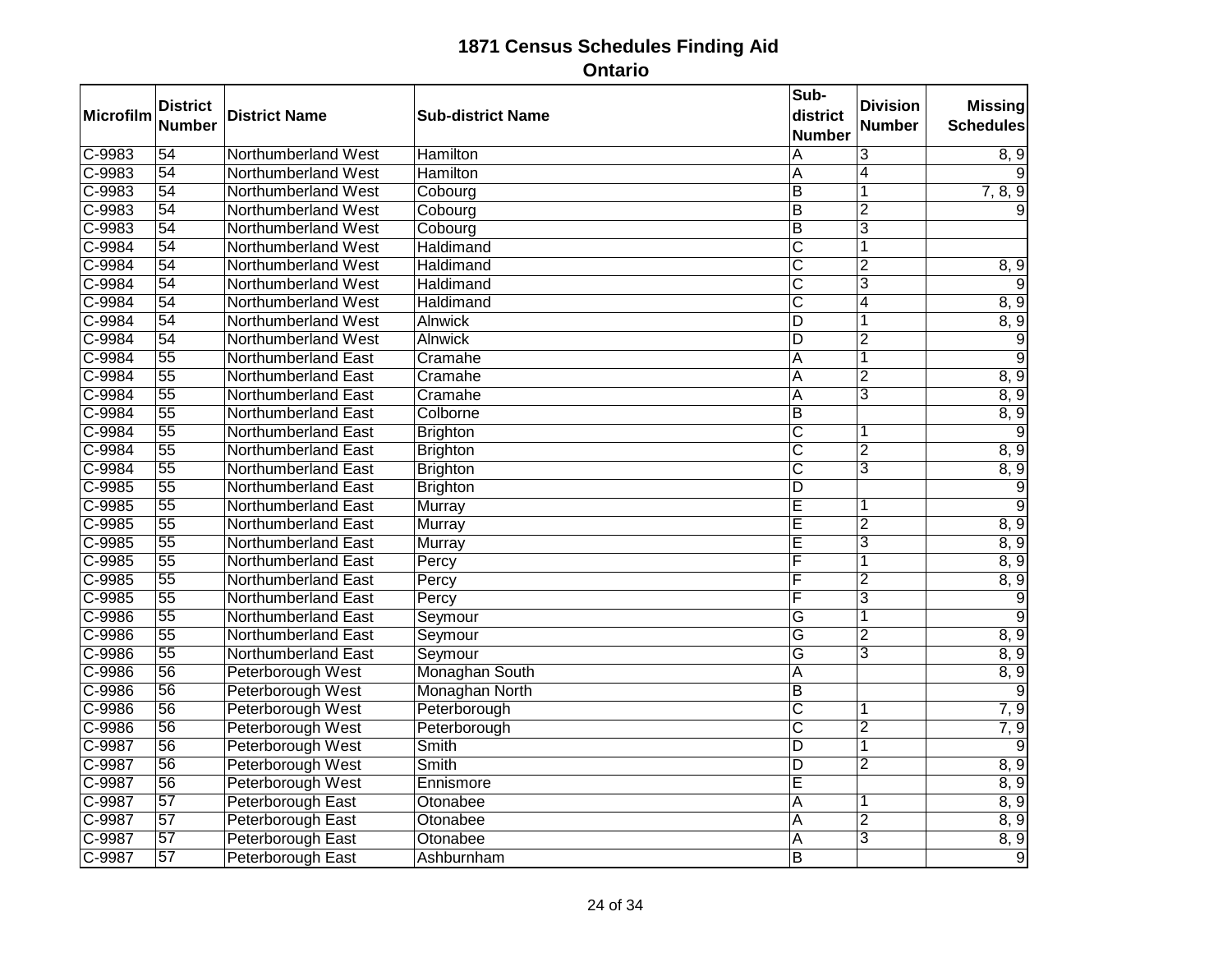| Microfilm | <b>District</b><br><b>Number</b> | <b>District Name</b>     | <b>Sub-district Name</b>                            | Sub-<br>district<br><b>Number</b> | <b>Division</b><br><b>Number</b> | <b>Missing</b><br><b>Schedules</b> |
|-----------|----------------------------------|--------------------------|-----------------------------------------------------|-----------------------------------|----------------------------------|------------------------------------|
| C-9988    | $\overline{57}$                  | Peterborough East        | Douro                                               | $\overline{\text{c}}$             |                                  | 8, 9                               |
| C-9988    | $\overline{57}$                  | Peterborough East        | Douro                                               | $\overline{\text{c}}$             | $\overline{2}$                   | $\overline{8,9}$                   |
| $C-9988$  | $\overline{57}$                  | Peterborough East        | Asphobel                                            | D                                 | 1                                | 9                                  |
| C-9988    | 57                               | <b>Peterborough East</b> | Asphobel                                            | $\overline{\mathsf{D}}$           | $\overline{2}$                   | $\overline{9}$                     |
| C-9988    | 57                               | Peterborough East        | Asphobel                                            | D                                 | 3                                | 8, 9                               |
| $C-9988$  | $\overline{57}$                  | Peterborough East        | Dummer                                              | Ē                                 | 1                                | 9                                  |
| $C-9988$  | $\overline{57}$                  | Peterborough East        | Dummer                                              | Ē                                 | $\overline{2}$                   | 9                                  |
| C-9988    | 57                               | <b>Peterborough East</b> | Belmont, Methuen                                    | F                                 | 1                                | $\overline{8}$                     |
| $C-9988$  | $\overline{57}$                  | Peterborough East        | Belmont, Methuen                                    | F                                 | $\overline{2}$                   | 8, 9                               |
| C-9988    | $\overline{58}$                  | Peterborough North       | Harvey                                              | $\overline{\mathsf{A}}$           |                                  | 8, 9                               |
| $C-9988$  | 58                               | Peterborough North       | Galway, Cavendish                                   | ĪΒ                                |                                  | 6, 8, 9                            |
| $C-9988$  | $\overline{58}$                  | Peterborough North       | Burleigh, Anstruther, Monmouth, Chandos, Cardiff    | $\overline{\text{c}}$             |                                  | 8, 9                               |
| $C-9988$  | $\overline{58}$                  | Peterborough North       | Snowden, Glamorgan                                  | D                                 |                                  | 8, 9                               |
| C-9988    | 58                               | Peterborough North       | Minden                                              | $\overline{\mathsf{E}}$           |                                  |                                    |
| $C-9988$  | 58                               | Peterborough North       | Stanhope, Sherborne                                 | F                                 |                                  | 2, 8, 9                            |
| $C-9989$  | $\overline{58}$                  | Peterborough North       | Dysart, Dudley, Harcourt, Guilford, Harburn, Bruton | G                                 |                                  |                                    |
| C-9989    | 59                               | <b>Prince Edward</b>     | <b>Hillier</b>                                      | $\overline{A}$                    | 1                                | $\overline{9}$                     |
| C-9989    | 59                               | <b>Prince Edward</b>     | Hillier                                             | $\overline{A}$                    | $\overline{2}$                   | $\overline{9}$                     |
| $C-9989$  | $\overline{59}$                  | <b>Prince Edward</b>     | Wellington                                          | $\overline{\mathsf{B}}$           |                                  | $\overline{9}$                     |
| $C-9989$  | 59                               | <b>Prince Edward</b>     | Ameliasburg                                         | $\overline{\text{c}}$             | 1                                |                                    |
| C-9989    | 59                               | <b>Prince Edward</b>     | Ameliasburg                                         | $\overline{\text{c}}$             | $\overline{2}$                   | 9                                  |
| $C-9989$  | $\overline{59}$                  | <b>Prince Edward</b>     | Ameliasburg                                         | $\overline{\text{C}}$             | 3                                | 9                                  |
| C-9989    | 59                               | <b>Prince Edward</b>     | <b>Hallowel</b>                                     | $\overline{D}$                    |                                  | $\overline{9}$                     |
| $C-9989$  | 59                               | <b>Prince Edward</b>     | <b>Hallowel</b>                                     | D                                 | $\overline{2}$                   |                                    |
| $C-9989$  | 59                               | <b>Prince Edward</b>     | <b>Hallowel</b>                                     | $\overline{D}$                    | $\overline{3}$                   | 9                                  |
| $C-9990$  | 59                               | <b>Prince Edward</b>     | Picton                                              | $\overline{\mathsf{E}}$           | 1                                | 7, 9                               |
| C-9990    | 59                               | <b>Prince Edward</b>     | Picton                                              | E                                 | $\overline{2}$                   |                                    |
| $C-9990$  | $\overline{59}$                  | <b>Prince Edward</b>     | Sophiasburg                                         | F                                 | 1                                | 9                                  |
| $C-9990$  | $\overline{59}$                  | <b>Prince Edward</b>     | Sophiasburg                                         | F                                 | $\overline{2}$                   | $\overline{9}$                     |
| C-9990    | 59                               | <b>Prince Edward</b>     | <b>Athol</b>                                        | G                                 | $\overline{1}$                   | $\overline{9}$                     |
| C-9990    | 59                               | <b>Prince Edward</b>     | Athol                                               | G                                 | $\overline{2}$                   | $\overline{9}$                     |
| $C-9990$  | $\overline{59}$                  | <b>Prince Edward</b>     | <b>Marysburg South</b>                              | H                                 | 1                                | $\overline{9}$                     |
| C-9990    | 59                               | <b>Prince Edward</b>     | <b>Marysburg South</b>                              | $\overline{\mathsf{H}}$           | $\overline{2}$                   |                                    |
| $C-9990$  | 59                               | <b>Prince Edward</b>     | Marysburg North                                     |                                   | 1                                | 9                                  |
| C-9990    | 59                               | <b>Prince Edward</b>     | <b>Marysburg North</b>                              |                                   | $\overline{2}$                   |                                    |
| $C-9991$  | 60                               | <b>Hastings West</b>     | Sidney                                              | A                                 | 1                                | 9                                  |
| $C-9991$  | 60                               | <b>Hastings West</b>     | Sidney                                              | A                                 | $\overline{2}$                   | $\overline{9}$                     |
| $C-9991$  | $\overline{60}$                  | <b>Hastings West</b>     | Sidney                                              | A                                 | $\overline{3}$                   | 8, 9                               |
| $C-9991$  | 60                               | <b>Hastings West</b>     | Trenton                                             | $\overline{\mathsf{B}}$           |                                  | $\overline{9}$                     |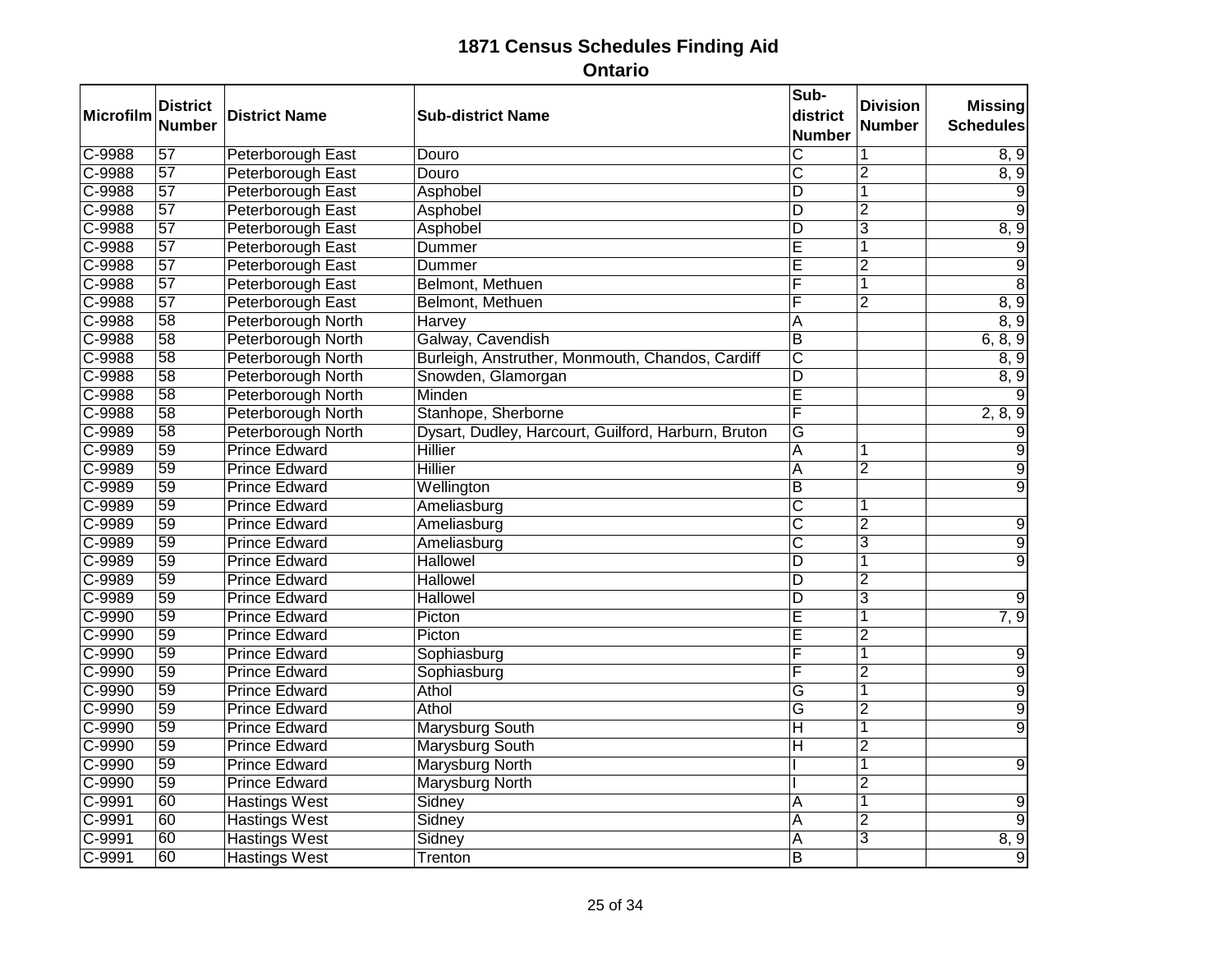| Microfilm  | <b>District</b><br><b>Number</b> | <b>District Name</b>  | <b>Sub-district Name</b>                      | Sub-<br>district<br><b>Number</b> | <b>Division</b><br><b>Number</b> | <b>Missing</b><br><b>Schedules</b> |
|------------|----------------------------------|-----------------------|-----------------------------------------------|-----------------------------------|----------------------------------|------------------------------------|
| $C-9991$   | 60                               | <b>Hastings West</b>  | <b>Belleville</b>                             | $\overline{\text{c}}$             | 1                                | 7, 9                               |
| C-9991     | 60                               | <b>Hastings West</b>  | <b>Belleville</b>                             | $\overline{\text{c}}$             | $\overline{2}$                   | $\overline{6}$ , 7, 9              |
| $C - 9991$ | 60                               | <b>Hastings West</b>  | <b>Belleville</b>                             | $\overline{\text{C}}$             | $\overline{3}$                   | 7, 9                               |
| $C-9991$   | 60                               | <b>Hastings West</b>  | <b>Belleville</b>                             | $\overline{\text{c}}$             | 4                                | 9                                  |
| C-9992     | 61                               | <b>Hastings East</b>  | Thurlow                                       | A                                 | 1                                | 8, 9                               |
| $C-9992$   | $\overline{61}$                  | <b>Hastings East</b>  | Thurlow                                       | A                                 | $\overline{2}$                   | 8, 9                               |
| $C-9992$   | 61                               | <b>Hastings East</b>  | Thurlow                                       | A                                 | $\overline{3}$                   | $\overline{9}$                     |
| $C-9992$   | 61                               | <b>Hastings East</b>  | Tyendinaga                                    | $\overline{B}$                    | 1                                | 8, 9                               |
| $C-9992$   | $\overline{61}$                  | <b>Hastings East</b>  | Tyendinaga                                    | $\overline{B}$                    | $\overline{2}$                   | 8, 9                               |
| $C-9992$   | 61                               | <b>Hastings East</b>  | Tyendinaga                                    | $\overline{B}$                    | $\overline{3}$                   | 8, 9                               |
| $C - 9992$ | 61                               | <b>Hastings East</b>  | Tyendinaga                                    | $\overline{B}$                    | 4                                | 8, 9                               |
| $C - 9993$ | 61                               | <b>Hastings East</b>  | Hungerford                                    | $\overline{\text{C}}$             | 1                                | 8, 9                               |
| $C-9993$   | $\overline{61}$                  | <b>Hastings East</b>  | Hungerford                                    | C                                 | $\overline{2}$                   | 8, 9                               |
| $C-9993$   | 61                               | <b>Hastings East</b>  | Hungerford                                    | $\overline{\text{c}}$             | $\overline{\mathbf{3}}$          | 8, 9                               |
| $C-9993$   | 62                               | <b>Hastings North</b> | Rawdon                                        | A                                 | 1                                | 8, 9                               |
| $C-9993$   | 62                               | <b>Hastings North</b> | Rawdon                                        | $\overline{A}$                    | $\overline{2}$                   | $\overline{9}$                     |
| C-9993     | 62                               | <b>Hastings North</b> | Rawdon                                        | A                                 | $\overline{\mathbf{3}}$          | 8, 9                               |
| C-9993     | 62                               | <b>Hastings North</b> | Rawdon                                        | A                                 | 4                                | $\overline{9}$                     |
| $C-9993$   | 62                               | <b>Hastings North</b> | Stirling                                      | $\overline{\mathsf{B}}$           |                                  | 9                                  |
| $C-9994$   | 62                               | <b>Hastings North</b> | Huntingdon                                    | $\overline{\text{c}}$             | 1                                | $\overline{9}$                     |
| $C-9994$   | 62                               | <b>Hastings North</b> | Huntingdon                                    | $\overline{\text{c}}$             | $\overline{2}$                   | $\overline{9}$                     |
| $C-9994$   | 62                               | <b>Hastings North</b> | Marmora Lake                                  | D                                 | 1                                | $\overline{9}$                     |
| $C-9994$   | 62                               | <b>Hastings North</b> | Marmora Lake                                  | $\overline{D}$                    | $\overline{2}$                   | $\overline{9}$                     |
| C-9994     | 62                               | <b>Hastings North</b> | Madoc                                         | Ē                                 | 1                                | 8, 9                               |
| $C-9994$   | 62                               | <b>Hastings North</b> | Madoc                                         | Ē                                 | $\overline{2}$                   | 8                                  |
| $C-9994$   | 62                               | <b>Hastings North</b> | Madoc                                         | $\overline{\mathsf{E}}$           | 3                                | 8, 9                               |
| $C-9994$   | 62                               | <b>Hastings North</b> | <b>Elzevir and Grimsthorpe</b>                | F                                 |                                  | 8, 9                               |
| $C-9994$   | 62                               | <b>Hastings North</b> | <b>Elzevir and Grimsthorpe</b>                | F                                 | $\overline{2}$                   | 8, 9                               |
| C-9994     | 62                               | <b>Hastings North</b> | <b>Elzevir and Grimsthorpe</b>                | F                                 | $\overline{3}$                   | 2, 6, 8, 9                         |
| C-9994     | 62                               | <b>Hastings North</b> | Tudor, Wollaston, Limerick, Cashel            | $\overline{G}$                    | 1                                | 8, 9                               |
| C-9994     | 62                               | <b>Hastings North</b> | Tudor, Wollaston, Limerick, Cashel            | G                                 | $\overline{2}$                   | 9                                  |
| $C-9994$   | $\overline{62}$                  | <b>Hastings North</b> | Carlow, Mayo                                  | $\overline{\mathsf{H}}$           |                                  | 8, 9                               |
| $C-9994$   | 62                               | <b>Hastings North</b> | Faraday, Dungannon                            |                                   |                                  | 8, 9                               |
| C-9995     | 62                               | <b>Hastings North</b> | Herschel, Monteagle, McClure, Wicklow, Bangor | J                                 | 1                                | 8, 9                               |
| $C-9995$   | 62                               | <b>Hastings North</b> | Herschel, Monteagle, McClure, Wicklow, Bangor | J                                 | $\overline{2}$                   | $\overline{9}$                     |
| $C-9995$   | 63                               | Lennox                | Adolphustown                                  | A                                 |                                  | $\overline{9}$                     |
| $C - 9995$ | 63                               | Lennox                | Fredericksburgh South                         | $\overline{B}$                    | 1                                | $\overline{9}$                     |
| $C-9995$   | 63                               | Lennox                | Fredericksburgh South                         | $\overline{\mathsf{B}}$           | $\overline{2}$                   | $\overline{9}$                     |
| C-9995     | 63                               | Lennox                | <b>Fredericksburgh North</b>                  | $\overline{\mathsf{c}}$           | 1                                | 8, 9                               |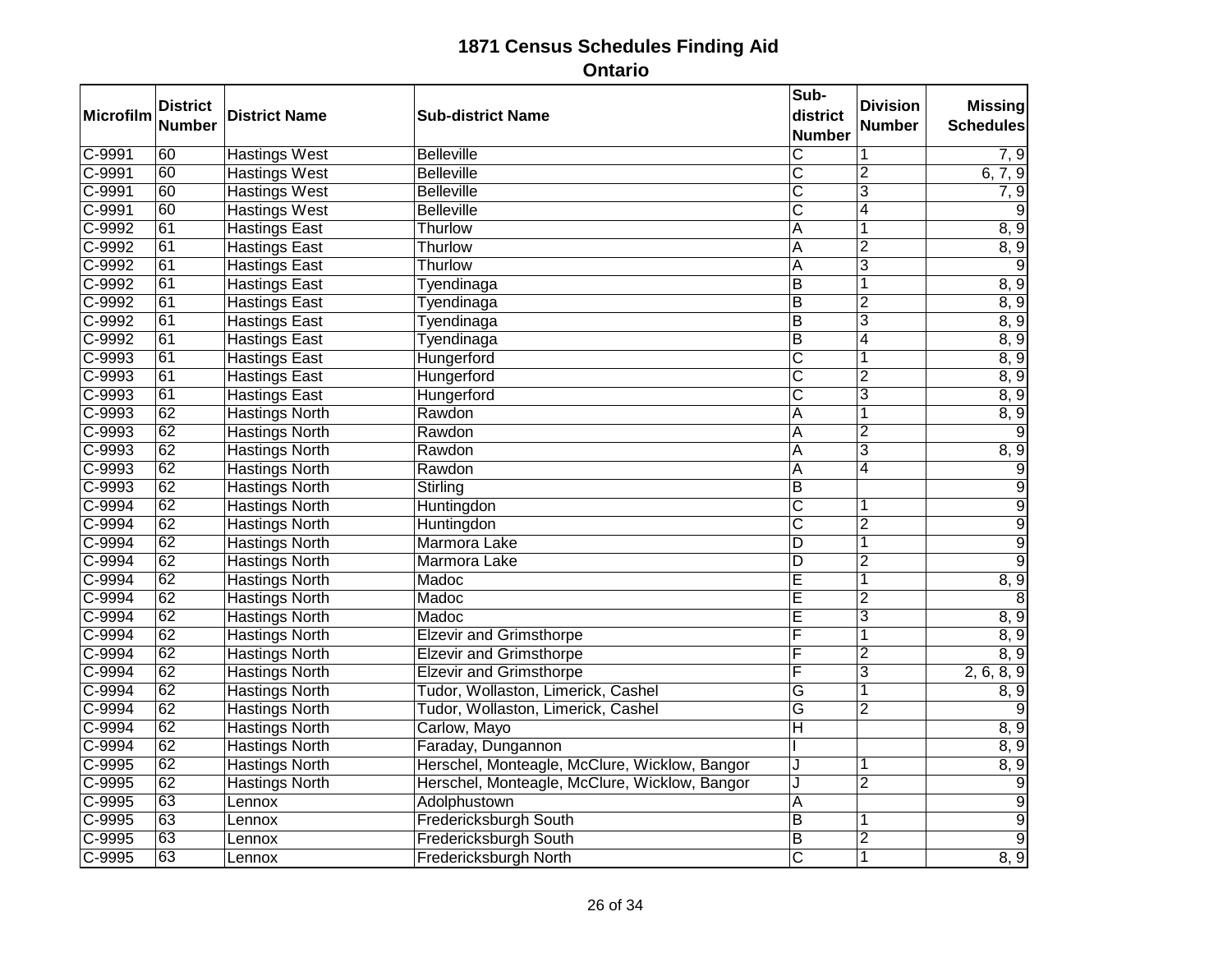| Microfilm  | <b>District</b><br><b>Number</b> | <b>District Name</b> | <b>Sub-district Name</b>           | Sub-<br>district<br><b>Number</b> | <b>Division</b><br><b>Number</b> | <b>Missing</b><br><b>Schedules</b> |
|------------|----------------------------------|----------------------|------------------------------------|-----------------------------------|----------------------------------|------------------------------------|
| $C-9995$   | 63                               | Lennox               | Fredericksburgh North              | $\overline{\mathsf{C}}$           | $\overline{2}$                   | 9                                  |
| $C-9995$   | 63                               | Lennox               | Richmond                           | D                                 | 1                                | 8, 9                               |
| $C - 9995$ | 63                               | Lennox               | Richmond                           | D                                 | $\overline{2}$                   | 8, 9                               |
| $C-9995$   | 63                               | Lennox               | Richmond                           | $\overline{D}$                    | $\overline{3}$                   | 8, 9                               |
| C-9995     | 63                               | Lennox               | Napanee                            | Ē                                 | 1                                | 7, 9                               |
| $C-9995$   | 63                               | Lennox               | Napanee                            | Ē                                 | $\overline{2}$                   | $\overline{9}$                     |
| C-9996     | 63                               | Lennox               | <b>Amherst Island</b>              | F                                 |                                  | $\overline{9}$                     |
| $C-9996$   | 63                               | Lennox               | Earnestown                         | G                                 |                                  | $\overline{9}$                     |
| $C-9996$   | 63                               | Lennox               | Earnestown                         | $\overline{\mathsf{G}}$           | $\overline{2}$                   | 8, 9                               |
| C-9996     | 63                               | Lennox               | Earnestown                         | G                                 | 3                                | 8, 9                               |
| C-9996     | 63                               | Lennox               | <b>Bath</b>                        | $\overline{\mathsf{H}}$           |                                  | 9                                  |
| C-9996     | 64                               | Addington            | Camden                             | A                                 | 1                                | 8, 9                               |
| $C-9996$   | 64                               | Addington            | Camden                             | $\overline{A}$                    | $\overline{2}$                   | $\overline{9}$                     |
| C-9996     | 64                               | Addington            | Camden                             | $\overline{A}$                    | $\overline{3}$                   | $\overline{9}$                     |
| $C-9996$   | 64                               | Addington            | Camden                             | A                                 | 4                                | 8, 9                               |
| $C-9997$   | 64                               | Addington            | Newburgh                           | $\overline{\mathsf{B}}$           |                                  | 8, 9                               |
| C-9997     | 64                               | Addington            | Sheffield                          | $\overline{\text{c}}$             | 1                                | 9                                  |
| C-9997     | 64                               | Addington            | Sheffield                          | $\overline{\text{c}}$             | $\overline{2}$                   | 8, 9                               |
| $C-9997$   | 64                               | Addington            | Kaladar, Anglesea                  | D                                 |                                  | $\overline{9}$                     |
| C-9997     | 64                               | Addington            | Denbigh, Abinger, Ashby, Effingham | $\overline{\mathsf{E}}$           | 1                                | 8, 9                               |
| C-9997     | 64                               | Addington            | Denbigh, Abinger, Ashby, Effingham | Ē                                 | $\overline{2}$                   | $\overline{9}$                     |
| C-9997     | 64                               | Addington            | <b>Barrie</b>                      | F                                 |                                  | $\overline{9}$                     |
| C-9997     | 64                               | Addington            | Kennebec                           | G                                 |                                  | $\overline{9}$                     |
| C-9997     | 64                               | Addington            | Hinchinbrooke                      | H                                 |                                  | 9                                  |
| $C-9997$   | 64                               | Addington            | Portland                           |                                   | 1                                |                                    |
| $C-9997$   | 64                               | Addington            | Portland                           |                                   | $\overline{2}$                   | $\overline{9}$                     |
| C-9997     | 64                               | Addington            | Loughborough                       | $\cdot$                           | 1                                | $\overline{9}$                     |
| $C-9997$   | 64                               | Addington            | Loughborough                       | ا.                                | $\overline{2}$                   |                                    |
| C-9998     | 64                               | Addington            | Bedford                            | $\overline{\mathsf{K}}$           |                                  |                                    |
| C-9998     | 64                               | Addington            | $\overline{\mathrm{Oso}}$          | L                                 |                                  | $\overline{9}$                     |
| C-9998     | 64                               | Addington            | Olden                              | M                                 |                                  | $\overline{9}$                     |
| $C-9998$   | 64                               | Addington            | Palmerston, Canonto                | $\overline{\mathsf{N}}$           |                                  | 6, 7, 9                            |
| C-9998     | 64                               | Addington            | Clarendon, Miller                  | $\overline{O}$                    |                                  | $\overline{9}$                     |
| C-9998     | 65                               | Frontenac            | Kingston                           | A                                 | 1                                | $\overline{9}$                     |
| $C-9998$   | 65                               | Frontenac            | Kingston                           | $\overline{A}$                    | $\overline{2}$                   | 8                                  |
| $C-9998$   | 65                               | Frontenac            | Kingston                           | A                                 | 3                                | $\overline{9}$                     |
| C-9998     | 65                               | Frontenac            | Kingston                           | A                                 | 4                                | 8, 9                               |
| $C-9998$   | 65                               | Frontenac            | Portsmouth                         | B                                 | 1                                | 7, 8, 9                            |
| C-9998     | 65                               | Frontenac            | Portsmouth                         | $\overline{\mathsf{B}}$           | $\overline{2}$                   | 7, 8                               |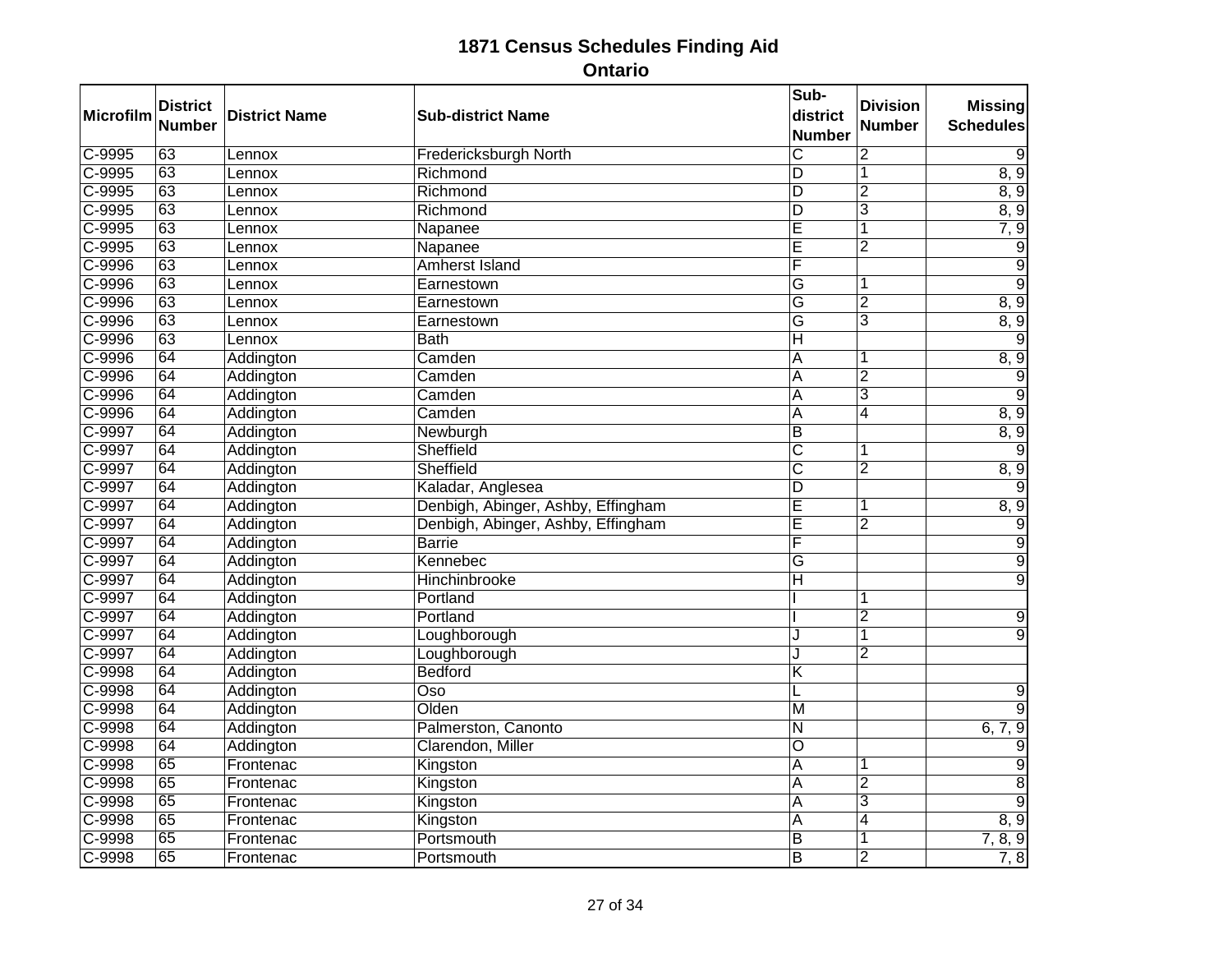| Microfilm | <b>District</b><br><b>Number</b> | <b>District Name</b>   | <b>Sub-district Name</b>               | Sub-<br>district<br><b>Number</b> | <b>Division</b><br><b>Number</b> | <b>Missing</b><br><b>Schedules</b> |
|-----------|----------------------------------|------------------------|----------------------------------------|-----------------------------------|----------------------------------|------------------------------------|
| $C-9998$  | 65                               | Frontenac              | Portsmouth                             | $\overline{B}$                    | $\overline{3}$                   | 6, 7, 8, 9                         |
| $C-9998$  | 65                               | Frontenac              | Garden Island                          | $\overline{\text{c}}$             |                                  | 7, 9                               |
| $C-9999$  | 65                               | Frontenac              | <b>Wolfe Island</b>                    | $\overline{\mathsf{D}}$           | 1                                | 2, 6, 9                            |
| C-9999    | 65                               | Frontenac              | <b>Wolfe Island</b>                    | $\overline{\mathsf{D}}$           | $\overline{2}$                   | $\overline{9}$                     |
| C-9999    | 65                               | Frontenac              | <b>Wolfe Island</b>                    | D                                 | 3                                | 9                                  |
| $C-9999$  | 65                               | Frontenac              | Pittsburgh, Howe Island                | Ē                                 | 1                                | 6, 7, 9                            |
| $C-9999$  | 65                               | Frontenac              | Pittsburgh, Howe Island                | Ē                                 | $\overline{2}$                   | 9                                  |
| C-9999    | 65                               | Frontenac              | Pittsburgh, Howe Island                | $\overline{\mathsf{E}}$           | $\overline{3}$                   | $\overline{9}$                     |
| $C-9999$  | 65                               | Frontenac              | Storrington                            | F                                 | 1                                | $\overline{9}$                     |
| C-9999    | 65                               | Frontenac              | Storrington                            | F                                 | $\overline{2}$                   | $\overline{9}$                     |
| C-9999    | 65                               | Frontenac              | Storrington                            | F                                 | $\overline{3}$                   | $\overline{8}$                     |
| $C-9999$  | 66                               | Kingston               | Victoria Ward                          | A                                 |                                  | 7, 8, 9                            |
| $C-9999$  | 66                               | Kingston               | <b>Rideau Ward</b>                     | $\overline{B}$                    |                                  | 7, 9                               |
| $C-10000$ | 66                               | Kingston               | <b>Frontenac Ward</b>                  | $\overline{\text{c}}$             |                                  |                                    |
| $C-10000$ | 66                               | Kingston               | <b>St Lawrence Ward</b>                | $\overline{D}$                    |                                  |                                    |
| $C-10000$ | 66                               | Kingston               | <b>Ontario Ward</b>                    | $\overline{\mathsf{E}}$           |                                  | 7, 8, 9                            |
| $C-10000$ | 66                               | Kingston               | Sydenham Ward                          | F                                 |                                  | 7, 9                               |
| C-10000   | 66                               | Kingston               | Cataraqui Ward                         | Ğ                                 |                                  | 7, 9                               |
| $C-10001$ | 67                               | <b>Leeds South</b>     | <b>Leeds Front and Lansdowne Front</b> | $\overline{A}$                    | 1                                |                                    |
| $C-10001$ | $\overline{67}$                  | <b>Leeds South</b>     | <b>Leeds Front and Lansdowne Front</b> | $\overline{A}$                    | $\overline{2}$                   | 9                                  |
| $C-10001$ | 67                               | <b>Leeds South</b>     | Gananoque                              | $\overline{B}$                    |                                  | $\overline{9}$                     |
| $C-10001$ | $\overline{67}$                  | <b>Leeds South</b>     | <b>Leeds Rear and Lansdowne Rear</b>   | $\overline{\text{c}}$             | 1                                | $\overline{9}$                     |
| $C-10001$ | 67                               | <b>Leeds South</b>     | <b>Leeds Rear and Lansdowne Rear</b>   | $\overline{\text{c}}$             | $\overline{2}$                   | $\overline{9}$                     |
| $C-10001$ | 67                               | Leeds South            | <b>Escott Front</b>                    | $\overline{\mathsf{D}}$           |                                  | $\overline{9}$                     |
| $C-10001$ | $\overline{67}$                  | <b>Leeds South</b>     | <b>Yonge Front</b>                     | Ē                                 |                                  | $\overline{9}$                     |
| $C-10001$ | 67                               | <b>Leeds South</b>     | <b>Yonge Rear and Escott Rear</b>      | F                                 |                                  | 8, 9                               |
| C-10001   | 67                               | <b>Leeds South</b>     | <b>Crosby South</b>                    | G                                 | 1                                | 8, 9                               |
| $C-10001$ | 67                               | <b>Leeds South</b>     | <b>Crosby South</b>                    | $\overline{\mathsf{G}}$           | $\overline{2}$                   |                                    |
| $C-10002$ | 67                               | Leeds South            | <b>Crosby North</b>                    | $\overline{\mathsf{H}}$           | $\overline{1}$                   |                                    |
| C-10002   | 67                               | <b>Leeds South</b>     | <b>Crosby North</b>                    | $\overline{\mathsf{H}}$           | $\overline{2}$                   | $\overline{9}$                     |
| $C-10002$ | 67                               | <b>Leeds South</b>     | Bastard, Burgess                       |                                   | 1                                |                                    |
| $C-10002$ | 67                               | <b>Leeds South</b>     | Bastard, Burgess                       |                                   | $\overline{2}$                   | 8, 9                               |
| $C-10002$ | 68                               | <b>Brockville</b>      | West Ward                              | A                                 |                                  | 7, 8, 9                            |
| $C-10002$ | 68                               | <b>Brockville</b>      | <b>Centre Ward</b>                     | $\overline{B}$                    |                                  | 9                                  |
| $C-10002$ | 68                               | <b>Brockville</b>      | <b>East Ward</b>                       | $\overline{\text{c}}$             |                                  | 7, 8, 9                            |
| $C-10003$ | 68                               | <b>Brockville</b>      | Elisabethtown                          | $\overline{D}$                    | 1                                | 8                                  |
| $C-10003$ | 68                               | <b>Brockville</b>      | Elisabethtown                          | $\overline{D}$                    | $\overline{2}$                   | 8, 9                               |
| $C-10003$ | 68                               | <b>Brockville</b>      | Elisabethtown                          | $\overline{D}$                    | $\overline{3}$                   | 8, 9                               |
| C-10003   | 69                               | <b>Grenville South</b> | Augusta                                | $\overline{A}$                    | $\overline{1}$                   |                                    |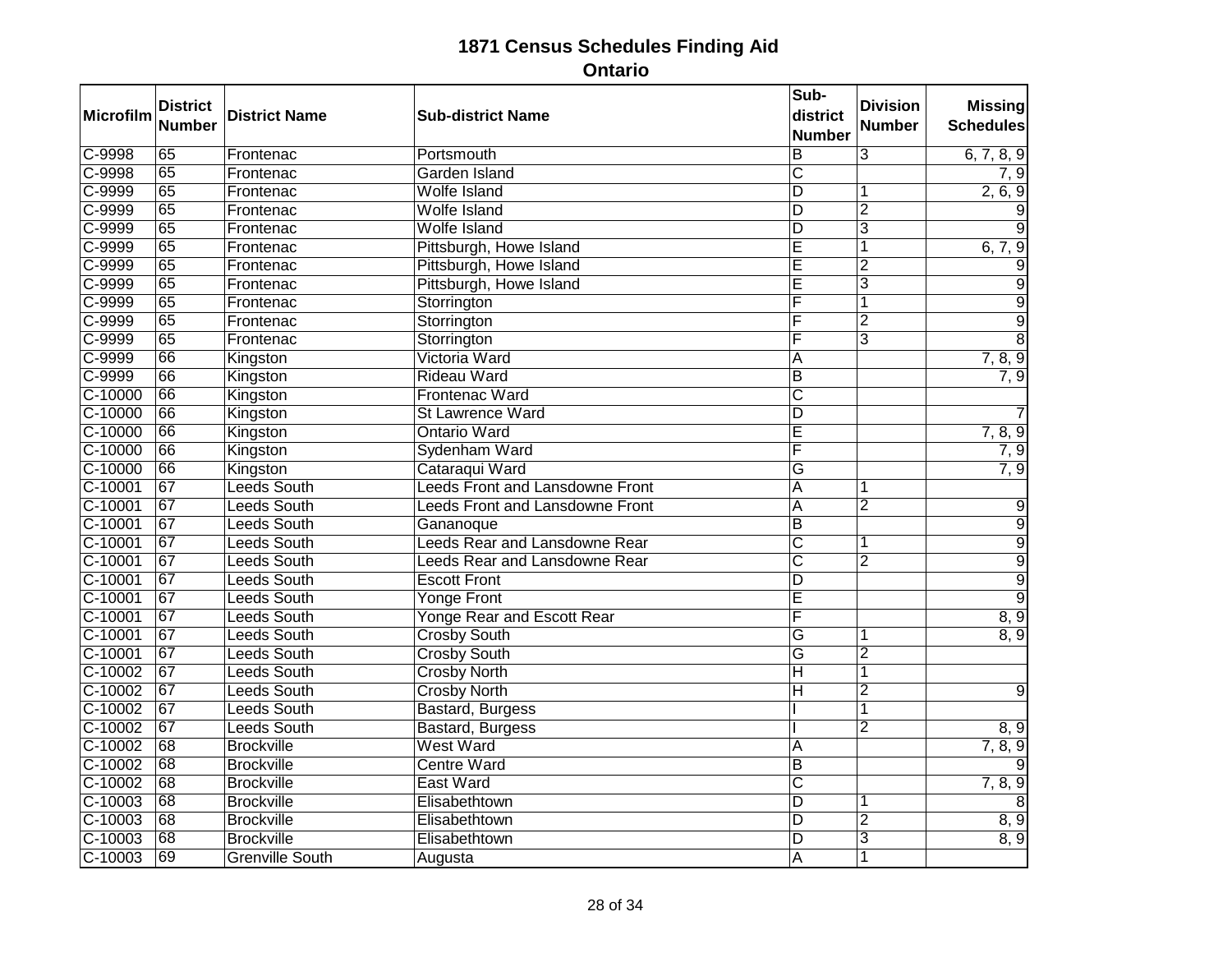| Microfilm | <b>District</b><br><b>Number</b> | <b>District Name</b>                   | <b>Sub-district Name</b> | Sub-<br>district<br>Number | <b>Division</b><br><b>Number</b> | <b>Missing</b><br><b>Schedules</b> |
|-----------|----------------------------------|----------------------------------------|--------------------------|----------------------------|----------------------------------|------------------------------------|
| $C-10003$ | 69                               | <b>Grenville South</b>                 | Augusta                  | $\overline{A}$             | $\overline{2}$                   | 8                                  |
| $C-10003$ | 69                               | <b>Grenville South</b>                 | Augusta                  | A                          | $\overline{3}$                   | 8, 9                               |
| $C-10003$ | 69                               | <b>Grenville South</b>                 | Prescott                 | ĪΒ                         | $\overline{1}$                   | 7, 9                               |
| $C-10003$ | 69                               | <b>Grenville South</b>                 | Prescott                 | $\overline{B}$             | $\overline{2}$                   |                                    |
| C-10004   | 69                               | <b>Grenville South</b>                 | Edwardsburg              | $\overline{\text{C}}$      | $\overline{1}$                   |                                    |
| $C-10004$ | 69                               | <b>Grenville South</b>                 | Edwardsburg              | $\overline{\text{c}}$      | $\overline{2}$                   | 8                                  |
| C-10004   | 69                               | <b>Grenville South</b>                 | Edwardsburg              | $\overline{\text{c}}$      | $\overline{3}$                   | $\overline{8}$                     |
| C-10004   | 70                               | <b>Leeds and Grenville North</b>       | Kitley                   | A                          | $\overline{1}$                   | $\overline{9}$                     |
| $C-10004$ | $\overline{70}$                  | <b>Leeds and Grenville North</b>       | Kitley                   | $\overline{A}$             | $\overline{2}$                   | $\overline{9}$                     |
| $C-10004$ | $\overline{70}$                  | <b>Leeds and Grenville North</b>       | Elmsley                  | $\overline{B}$             |                                  |                                    |
| C-10004   | 70                               | Leeds and Grenville North              | Wolford                  | $\overline{\text{c}}$      | 1                                | 8, 9                               |
| C-10004   | $\overline{70}$                  | Leeds and Grenville North              | Wolford                  | $\overline{\text{c}}$      | $\overline{2}$                   | 9                                  |
| $C-10005$ | $\overline{70}$                  | Leeds and Grenville North Merrickville |                          | $\overline{D}$             |                                  | $\overline{9}$                     |
| $C-10005$ | 70                               | <b>Leeds and Grenville North</b>       | Oxford                   | E                          | 1                                |                                    |
| $C-10005$ | 70                               | Leeds and Grenville North              | Oxford                   | E                          | $\overline{2}$                   | 8                                  |
| $C-10005$ | $\overline{70}$                  | <b>Leeds and Grenville North</b>       | Oxford                   | Ē                          | $\overline{3}$                   | 8, 9                               |
| $C-10005$ | $\overline{70}$                  | Leeds and Grenville North Kemptville   |                          | F                          |                                  | $\overline{9}$                     |
| $C-10005$ | 70                               | <b>Leeds and Grenville North</b>       | <b>Gower South</b>       | Ğ                          |                                  | $\overline{9}$                     |
| $C-10005$ | $\overline{71}$                  | <b>Dundas</b>                          | Matilda                  | A                          | 1                                | $\overline{9}$                     |
| $C-10005$ | $\overline{71}$                  | <b>Dundas</b>                          | Matilda                  | A                          | $\overline{2}$                   |                                    |
| $C-10005$ | $\overline{71}$                  | <b>Dundas</b>                          | Matilda                  | A                          | $\overline{3}$                   |                                    |
| $C-10005$ | $\overline{71}$                  | <b>Dundas</b>                          | Matilda                  | $\overline{A}$             | $\overline{4}$                   | $\frac{8,9}{9}$                    |
| $C-10006$ | $\overline{71}$                  | <b>Dundas</b>                          | <b>Iroquois</b>          | $\overline{\mathsf{B}}$    |                                  |                                    |
| C-10006   | $\overline{71}$                  | <b>Dundas</b>                          | Williamsburg             | $\overline{\text{c}}$      | 1                                | 8, 9                               |
| $C-10006$ | $\overline{71}$                  | <b>Dundas</b>                          | Williamsburg             | $\overline{\text{c}}$      | $\overline{2}$                   | 8, 9                               |
| $C-10006$ | $\overline{71}$                  | <b>Dundas</b>                          | Williamsburg             | $\overline{\text{c}}$      | $\overline{3}$                   | 8, 9                               |
| $C-10006$ | $\overline{71}$                  | Dundas                                 | Williamsburg             | $\overline{\text{c}}$      | $\overline{4}$                   |                                    |
| $C-10006$ | $\overline{71}$                  | <b>Dundas</b>                          | Morrisburg               | $\overline{D}$             |                                  | 9                                  |
| C-10006   | $\overline{71}$                  | Dundas                                 | Mountain                 | $\overline{\mathsf{E}}$    | 1                                | 8, 9                               |
| $C-10006$ | $\overline{71}$                  | <b>Dundas</b>                          | Mountain                 | $\overline{E}$             | $\overline{2}$                   | 8, 9                               |
| C-10006   | $\overline{71}$                  | Dundas                                 | Mountain                 | E                          | 3                                | $\overline{8}$                     |
| $C-10007$ | $\overline{71}$                  | <b>Dundas</b>                          | Winchester               | F                          | 1                                | 8, 9                               |
| C-10007   | $\overline{71}$                  | <b>Dundas</b>                          | Winchester               | F                          | $\overline{2}$                   | 8                                  |
| C-10007   | $\overline{71}$                  | <b>Dundas</b>                          | Winchester               | $\overline{\mathsf{F}}$    | $\overline{3}$                   | 8, 9                               |
| $C-10007$ | $\overline{72}$                  | Stormont                               | Osnabruck                | A                          | 1                                | $\overline{9}$                     |
| C-10007   | $\overline{72}$                  | Stormont                               | Osnabruck                | $\overline{A}$             | $\overline{2}$                   | $\overline{8}$                     |
| C-10007   | $\overline{72}$                  | Stormont                               | Osnabruck                | A                          | $\overline{3}$                   | 8, 9                               |
| $C-10007$ | $\overline{72}$                  | Stormont                               | Finch                    | $\overline{B}$             | $\overline{\mathbf{1}}$          | 8, 9                               |
| C-10007   | $\overline{72}$                  | Stormont                               | Finch                    | $\overline{\mathsf{B}}$    | $\overline{2}$                   | 8, 9                               |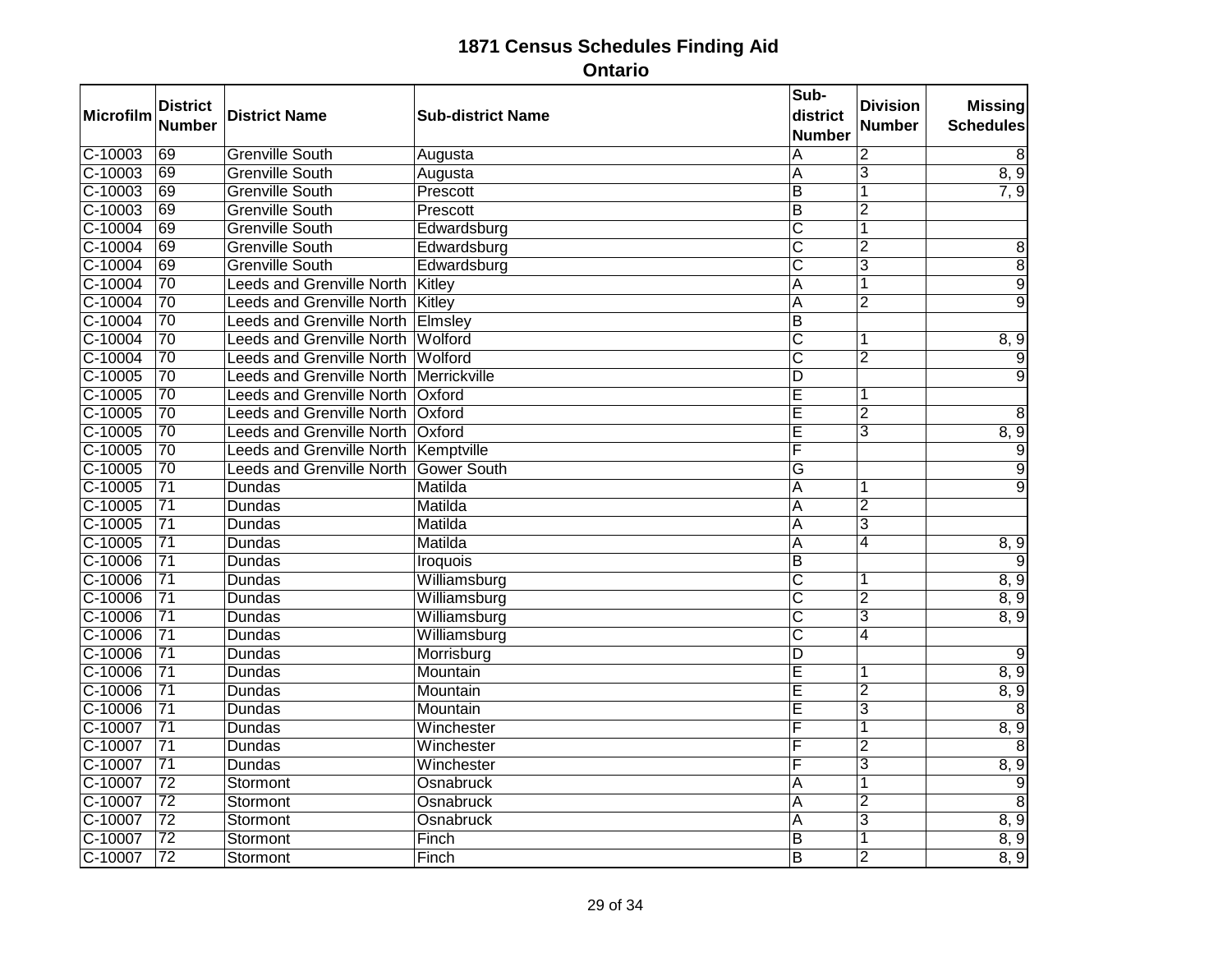| Microfilm | <b>District</b> | <b>District Name</b> | <b>Sub-district Name</b> | Sub-<br>district        | <b>Division</b> | <b>Missing</b>   |
|-----------|-----------------|----------------------|--------------------------|-------------------------|-----------------|------------------|
|           | <b>Number</b>   |                      |                          | <b>Number</b>           | <b>Number</b>   | <b>Schedules</b> |
| $C-10008$ | $\overline{72}$ | Stormont             | Roxborough               | $\overline{\mathsf{c}}$ | 1               | 8, 9             |
| $C-10008$ | $\overline{72}$ | Stormont             | Roxborough               | $\overline{\mathsf{C}}$ | $\overline{2}$  | 8, 9             |
| C-10008   | $\overline{73}$ | Cornwall             | <b>West Ward</b>         | $\overline{A}$          |                 | 7, 8             |
| $C-10008$ | $\overline{73}$ | Cornwall             | <b>Centre Ward</b>       | $\overline{B}$          |                 | 7, 8, 9          |
| C-10008   | $\overline{73}$ | Cornwall             | <b>East Ward</b>         | $\overline{\text{C}}$   |                 | 6, 7, 9          |
| $C-10008$ | $\overline{73}$ | Cornwall             | Cornwall                 | D                       |                 |                  |
| $C-10008$ | $\overline{73}$ | Cornwall             | Cornwall                 | D                       | $\overline{2}$  |                  |
| C-10008   | 73              | Cornwall             | Cornwall                 | D                       | $\overline{3}$  | 8,9              |
| $C-10009$ | $\overline{74}$ | Glengarry            | Charlottenburg           | A                       | 1               |                  |
| $C-10009$ | $\overline{74}$ | Glengarry            | Charlottenburg           | $\overline{\mathsf{A}}$ | $\overline{2}$  | 8, 9             |
| C-10009   | 74              | Glengarry            | Charlottenburg           | A                       | $\overline{3}$  | 8, 9             |
| $C-10009$ | 74              | Glengarry            | Charlottenburg           | $\overline{A}$          | 4               |                  |
| $C-10009$ | $\overline{74}$ | Glengarry            | Lancaster                | $\overline{B}$          | 1               | 8                |
| C-10009   | $\overline{74}$ | Glengarry            | Lancaster                | $\overline{B}$          | $\overline{2}$  |                  |
| $C-10009$ | $\overline{74}$ | Glengarry            | Lancaster                | $\overline{B}$          | $\overline{3}$  | 9                |
| C-10009   | $\overline{74}$ | Glengarry            | Kenyon                   | $\overline{\mathsf{c}}$ | 1               | 8, 9             |
| $C-10009$ | $\overline{74}$ | Glengarry            | Kenyon                   | $\overline{\text{c}}$   | $\overline{2}$  | 8, 9             |
| C-10009   | 74              | Glengarry            | Kenyon                   | $\overline{\text{C}}$   | 3               | 8, 9             |
| $C-10010$ | $\overline{74}$ | Glengarry            | Lochiel                  | D                       | 1               | 8, 9             |
| C-10010   | $\overline{74}$ | Glengarry            | Lochiel                  | ΙD                      | $\overline{2}$  | 8, 9             |
| C-10010   | $\overline{74}$ | Glengarry            | Lochiel                  | $\overline{D}$          | $\overline{3}$  | 8, 9             |
| $C-10010$ | $\overline{75}$ | Prescott             | <b>Hawkesbury East</b>   | A                       | $\overline{1}$  | $\overline{9}$   |
| $C-10010$ | $\overline{75}$ | Prescott             | <b>Hawkesbury East</b>   | $\overline{\mathsf{A}}$ | $\overline{2}$  | $\overline{9}$   |
| C-10010   | 75              | Prescott             | <b>Hawkesbury West</b>   | $\overline{B}$          | 1               | 8, 9             |
| $C-10010$ | $\overline{75}$ | Prescott             | <b>Hawkesbury West</b>   | $\overline{\mathsf{B}}$ | $\overline{2}$  | 8, 9             |
| $C-10010$ | $\overline{75}$ | Prescott             | Hawkesbury               | $\overline{\mathsf{c}}$ |                 | $\overline{9}$   |
| C-10010   | $\overline{75}$ | Prescott             | Longueuil                | D                       |                 | $\overline{9}$   |
| C-10011   | $\overline{75}$ | Prescott             | Caledonia                | Ē                       |                 | 8, 9             |
| $C-10011$ | $\overline{75}$ | Prescott             | Alfred                   | F                       |                 | $\overline{9}$   |
| $C-10011$ | $\overline{75}$ | Prescott             | <b>Plantagenet North</b> | $\overline{\mathsf{G}}$ |                 | 9                |
| $C-10011$ | 75              | Prescott             | <b>Plantagenet South</b> | $\overline{\mathsf{H}}$ |                 | 8, 9             |
| $C-10011$ | $\overline{76}$ | Russell              | Clarence                 | A                       |                 | 9                |
| $C-10012$ | 76              | <b>Russell</b>       | Cambridge                | $\overline{B}$          |                 | 8, 9             |
| $C-10012$ | 76              | Russell              | Cumberland               | $\overline{\text{c}}$   | 1               | $\overline{9}$   |
| $C-10012$ | 76              | Russell              | Cumberland               | $\overline{\text{c}}$   | $\overline{2}$  | $\overline{9}$   |
| $C-10012$ | $\overline{76}$ | <b>Russell</b>       | <b>Russell</b>           | ĪD                      | 1               | 8, 9             |
| $C-10012$ | 76              | Russell              | <b>Russell</b>           | D                       | $\overline{2}$  | 8, 9             |
| $C-10012$ | $\overline{76}$ | Russell              | Gloucester               | Ē                       | 1               | 8                |
| $C-10012$ | 76              | <b>Russell</b>       | Gloucester               | Ē                       | $\overline{2}$  | 8, 9             |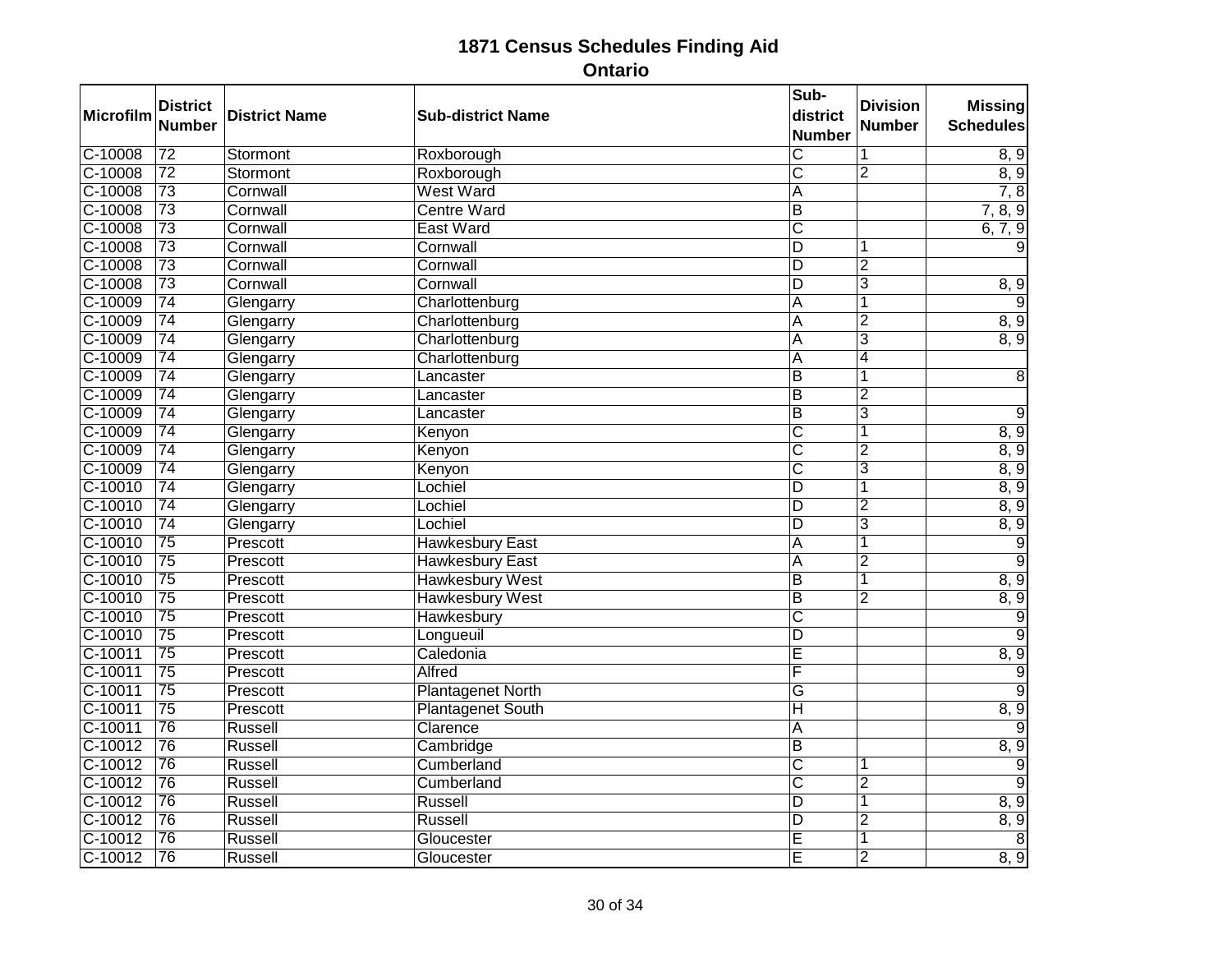| <b>Microfilm</b> | <b>District</b><br><b>Number</b> | <b>District Name</b> | <b>Sub-district Name</b> | Sub-<br>district<br><b>Number</b> | <b>Division</b><br><b>Number</b> | <b>Missing</b><br><b>Schedules</b> |
|------------------|----------------------------------|----------------------|--------------------------|-----------------------------------|----------------------------------|------------------------------------|
| $C-10012$        | 76                               | <b>Russell</b>       | Gloucester               | Ē                                 | $\overline{3}$                   | 8, 9                               |
| $C-10012$        | $\overline{76}$                  | Russell              | New Edinburgh            | F                                 |                                  | 7, 9                               |
| $C-10013$        | $\overline{76}$                  | Russell              | Osgoode                  | $\overline{\mathsf{G}}$           | 1                                | 8, 9                               |
| $C-10013$        | 76                               | <b>Russell</b>       | Osgoode                  | $\overline{\mathsf{G}}$           | $\overline{2}$                   | 8, 9                               |
| C-10013          | 76                               | Russell              | Osgoode                  | G                                 | 3                                | 9                                  |
| $C-10013$        | $\overline{77}$                  | Ottawa               | <b>Wellington Ward</b>   | A                                 | 1                                | 7, 9                               |
| $C-10013$        | $\overline{77}$                  | Ottawa               | <b>Wellington Ward</b>   | $\overline{\mathsf{A}}$           | $\overline{2}$                   | 7, 8                               |
| C-10013          | $\overline{77}$                  | Ottawa               | Victoria Ward            | $\overline{B}$                    | $\overline{\mathbf{1}}$          | 4, 7, 8, 9                         |
| $C-10013$        | $\overline{77}$                  | Ottawa               | Victoria Ward            | $\overline{B}$                    | $\overline{2}$                   | 7,9                                |
| $C-10014$        | $\overline{77}$                  | Ottawa               | <b>St Georges Ward</b>   | $\overline{\text{c}}$             | $\overline{\mathbf{1}}$          | 9                                  |
| $C-10014$        | $\overline{77}$                  | Ottawa               | <b>St Georges Ward</b>   | $\overline{\text{c}}$             | $\overline{2}$                   | 4, 7, 8                            |
| $C-10014$        | $\overline{77}$                  | Ottawa               | By Ward                  | $\overline{\mathsf{D}}$           | 1                                | 7, 8, 9                            |
| $C-10014$        | $\overline{77}$                  | Ottawa               | By Ward                  | $\overline{D}$                    | $\overline{2}$                   |                                    |
| $C-10014$        | $\overline{77}$                  | Ottawa               | Ottawa Ward              | Ē                                 | 1                                | 7, 8, 9                            |
| $C-10014$        | $\overline{77}$                  | Ottawa               | Ottawa Ward              | E                                 | $\overline{2}$                   | 7, 8, 9                            |
| $C-10015$        | $\overline{78}$                  | Carleton             | Nepean                   | $\overline{\mathsf{A}}$           | 1                                | 8, 9                               |
| $C-10015$        | $\overline{78}$                  | Carleton             | Nepean                   | $\overline{A}$                    | $\overline{2}$                   |                                    |
| C-10015          | 78                               | Carleton             | Nepean                   | A                                 | $\overline{3}$                   | 8                                  |
| $C-10015$        | $\overline{78}$                  | Carleton             | Nepean                   | A                                 | $\overline{4}$                   | 2, 8, 9                            |
| $C-10015$        | $\overline{78}$                  | Carleton             | <b>Gower North</b>       | $\overline{B}$                    | $\overline{\mathbf{1}}$          | 8, 9                               |
| C-10015          | 78                               | Carleton             | <b>Gower North</b>       | $\overline{B}$                    | $\overline{2}$                   | 8, 9                               |
| $C-10015$        | $\overline{78}$                  | Carleton             | Marlborough              | $\overline{\text{c}}$             | 1                                | 8, 9                               |
| $C-10015$        | $\overline{78}$                  | Carleton             | Marlborough              | $\overline{\mathsf{c}}$           | $\overline{2}$                   | 6, 8, 9                            |
| $C-10015$        | 78                               | Carleton             | Goulburn                 | $\overline{D}$                    | 1                                | 8, 9                               |
| $C-10015$        | $\overline{78}$                  | Carleton             | Goulburn                 | $\overline{\mathsf{D}}$           | $\overline{2}$                   | 8, 9                               |
| $C-10016$        | 78                               | Carleton             | Richmond                 | Ē                                 |                                  | 8, 9                               |
| $C-10016$        | 78                               | Carleton             | March                    | F                                 |                                  | 8, 9                               |
| $C-10016$        | $\overline{78}$                  | Carleton             | <b>Huntley</b>           | $\overline{\mathsf{G}}$           | 1                                | 9                                  |
| $C-10016$        | $\overline{78}$                  | Carleton             | Huntley                  | $\overline{\mathsf{G}}$           | $\overline{2}$                   | 8, 9                               |
| $C-10016$        | 78                               | Carleton             | Torbolton                | Η                                 |                                  | 8, 9                               |
| $C-10016$        | 78                               | Carleton             | Fitzroy                  |                                   | 1                                | 8, 9                               |
| $C-10016$        | $\overline{78}$                  | Carleton             | Fitzroy                  |                                   | $\overline{2}$                   | 8, 9                               |
| C-10016          | $\overline{78}$                  | Carleton             | Fitzroy                  |                                   | $\overline{3}$                   | 8, 9                               |
| C-10017          | 79                               | <b>Lanark South</b>  | Montague                 | A                                 | 1                                |                                    |
| C-10017          | 79                               | <b>Lanark South</b>  | Montague                 | A                                 | $\overline{2}$                   |                                    |
| C-10017          | 79                               | <b>Lanark South</b>  | <b>Smiths Falls</b>      | $\overline{B}$                    |                                  | 8, 9                               |
| $C-10017$        | 79                               | <b>Lanark South</b>  | <b>Elmsley North</b>     | $\overline{\mathsf{C}}$           |                                  |                                    |
| C-10017          | 79                               | <b>Lanark South</b>  | <b>Burgess North</b>     | $\overline{\mathsf{D}}$           |                                  | $\overline{8}$                     |
| $C-10017$        | 79                               | <b>Lanark South</b>  | <b>Sherbrooke South</b>  | Έ                                 |                                  |                                    |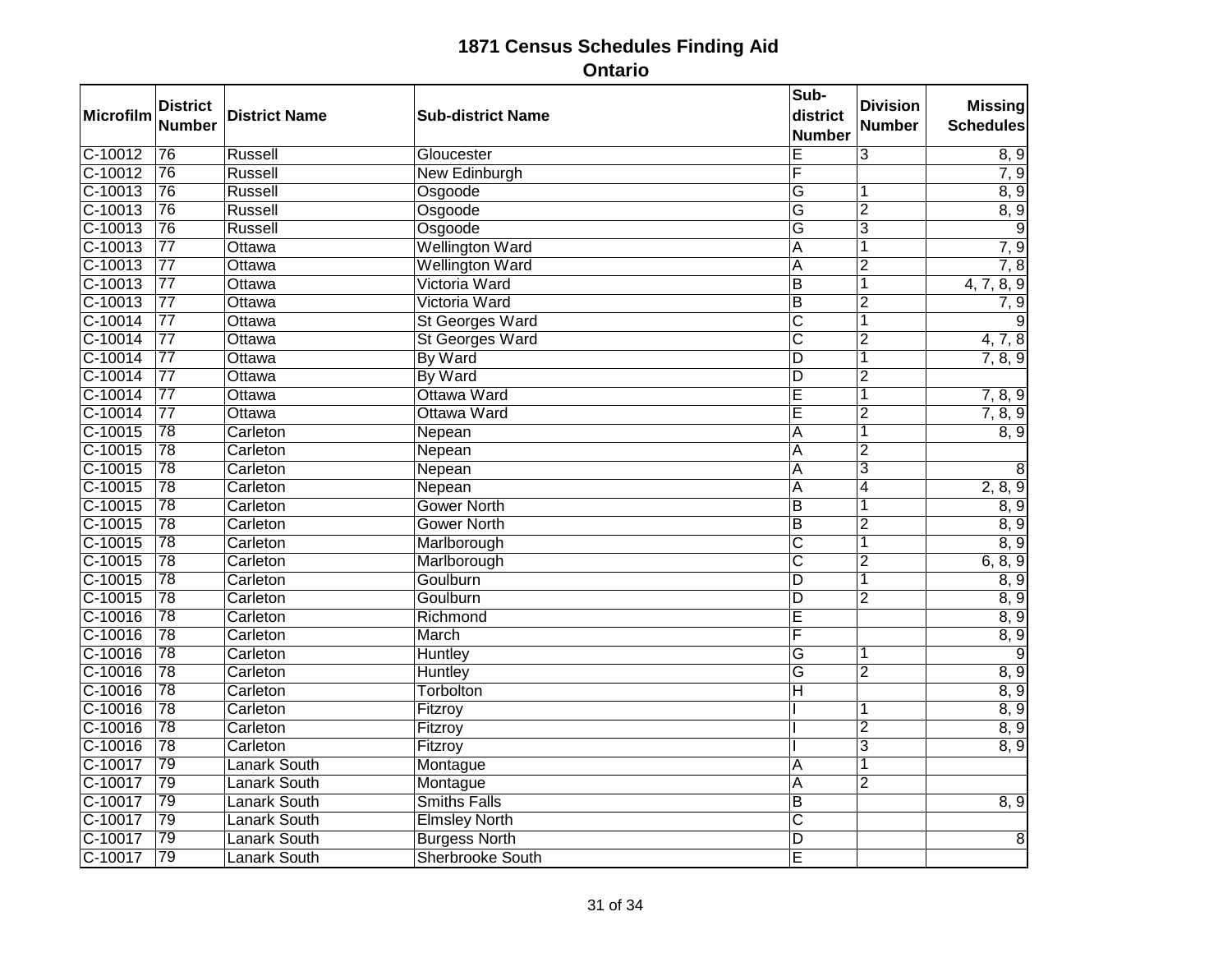| Microfilm | <b>District</b><br><b>Number</b> | <b>District Name</b> | <b>Sub-district Name</b>              | Sub-<br>district<br><b>Number</b> | <b>Division</b><br><b>Number</b> | <b>Missing</b><br><b>Schedules</b> |
|-----------|----------------------------------|----------------------|---------------------------------------|-----------------------------------|----------------------------------|------------------------------------|
| $C-10017$ | 79                               | <b>Lanark South</b>  | <b>Bathurst</b>                       | F                                 | 1                                |                                    |
| $C-10017$ | 79                               | <b>Lanark South</b>  | <b>Bathurst</b>                       | F                                 | $\overline{2}$                   |                                    |
| $C-10018$ | 79                               | <b>Lanark South</b>  | Drummond                              | $\overline{\mathsf{G}}$           | 1                                | 8                                  |
| $C-10018$ | 79                               | <b>Lanark South</b>  | Drummond                              | $\overline{\mathsf{G}}$           | $\overline{2}$                   | $\overline{9}$                     |
| $C-10018$ | 79                               | <b>Lanark South</b>  | Perth                                 | $\overline{H}$                    | 1                                | $\overline{8}$                     |
| $C-10018$ | $\overline{79}$                  | <b>Lanark South</b>  | Perth                                 | $\overline{H}$                    | $\overline{2}$                   | $\overline{8}$                     |
| $C-10018$ | 79                               | <b>Lanark South</b>  | Perth                                 | $\overline{H}$                    | $\overline{3}$                   | 8, 9                               |
| $C-10018$ | 79                               | <b>Lanark South</b>  | <b>Beckwith</b>                       |                                   | 1                                | 5, 6, 8, 9                         |
| $C-10018$ | 79                               | <b>Lanark South</b>  | <b>Beckwith</b>                       |                                   | $\overline{2}$                   | 8                                  |
| $C-10018$ | 79                               | <b>Lanark South</b>  | Carleton                              | J                                 |                                  | $\overline{8}$                     |
| C-10018   | 80                               | <b>Lanark North</b>  | Ramsay                                | A                                 | 1                                | $\overline{8}$                     |
| $C-10018$ | 80                               | <b>Lanark North</b>  | Ramsay                                | A                                 | $\overline{2}$                   |                                    |
| $C-10018$ | 80                               | Lanark North         | Almonte                               | $\overline{B}$                    |                                  |                                    |
| $C-10019$ | 80                               | <b>Lanark North</b>  | Pakenham                              | $\overline{\mathsf{C}}$           |                                  | 8, 9                               |
| $C-10019$ | 80                               | <b>Lanark North</b>  | Pakenham                              | $\overline{\text{c}}$             | $\overline{2}$                   | 8, 9                               |
| $C-10019$ | 80                               | <b>Lanark North</b>  | Lanark                                | $\overline{D}$                    | $\overline{1}$                   |                                    |
| $C-10019$ | 80                               | <b>Lanark North</b>  | Lanark                                | $\overline{D}$                    | $\overline{2}$                   | 4, 5, 6, 7, 8, 9                   |
| C-10019   | 80                               | <b>Lanark North</b>  | Lanark                                | Ē                                 |                                  |                                    |
| $C-10019$ | 80                               | <b>Lanark North</b>  | Darling                               | F                                 |                                  | 9                                  |
| $C-10019$ | 80                               | <b>Lanark North</b>  | Dalhousie, Sherbrooke North, Lavant   | $\overline{G}$                    | 1                                |                                    |
| $C-10019$ | 80                               | <b>Lanark North</b>  | Dalhousie, Sherbrooke North, Lavant   | Ġ                                 | $\overline{2}$                   | 9                                  |
| $C-10020$ | 81                               | <b>Renfrew South</b> | <b>McNab</b>                          | A                                 | 1                                | 8, 9                               |
| $C-10020$ | 81                               | <b>Renfrew South</b> | <b>McNab</b>                          | $\overline{A}$                    | $\overline{2}$                   | 8, 9                               |
| $C-10020$ | 81                               | <b>Renfrew South</b> | Arnprior                              | B                                 |                                  | 8                                  |
| $C-10020$ | $\overline{81}$                  | <b>Renfrew South</b> | Bagot, Blythfield                     | $\overline{\mathsf{c}}$           |                                  | $\mathbf{Q}$                       |
| $C-10020$ | $\overline{81}$                  | <b>Renfrew South</b> | Brougham                              | $\overline{D}$                    |                                  |                                    |
| C-10020   | 81                               | <b>Renfrew South</b> | Matawatchan, Griffith                 | Ē                                 |                                  |                                    |
| $C-10020$ | 81                               | <b>Renfrew South</b> | Sebastopol                            | F                                 |                                  | 9                                  |
| $C-10020$ | 81                               | <b>Renfrew South</b> | Brudenell, Raglan, Radcliffe, Lyndoeh | $\overline{G}$                    | 1                                | $\overline{9}$                     |
| $C-10020$ | $\overline{81}$                  | <b>Renfrew South</b> | Brudenell, Raglan, Radcliffe, Lyndoeh | $\overline{\mathsf{G}}$           | $\overline{2}$                   | $\overline{9}$                     |
| $C-10020$ | 81                               | <b>Renfrew South</b> | Horton                                | $\overline{H}$                    | $\overline{1}$                   | 8, 9                               |
| $C-10020$ | $\overline{81}$                  | <b>Renfrew South</b> | Horton                                | Η                                 | $\overline{2}$                   |                                    |
| $C-10020$ | 81                               | <b>Renfrew South</b> | Renfrew                               |                                   |                                  | 8, 9                               |
| $C-10021$ | 81                               | <b>Renfrew South</b> | Admaston                              | J                                 | 1                                | 8, 9                               |
| $C-10021$ | 81                               | <b>Renfrew South</b> | Admaston                              | J                                 | $\overline{2}$                   | 8, 9                               |
| $C-10021$ | $\overline{81}$                  | <b>Renfrew South</b> | Grattan                               | Κ                                 |                                  | 9                                  |
| $C-10021$ | 82                               | <b>Renfrew North</b> | Ross                                  | A                                 |                                  | 8, 9                               |
| $C-10021$ | $\overline{82}$                  | <b>Renfrew North</b> | <b>Bromley</b>                        | B                                 |                                  | 9                                  |
| $C-10021$ | 82                               | <b>Renfrew North</b> | Westmeath                             | $\overline{\mathsf{c}}$           | 1                                | 6, 9                               |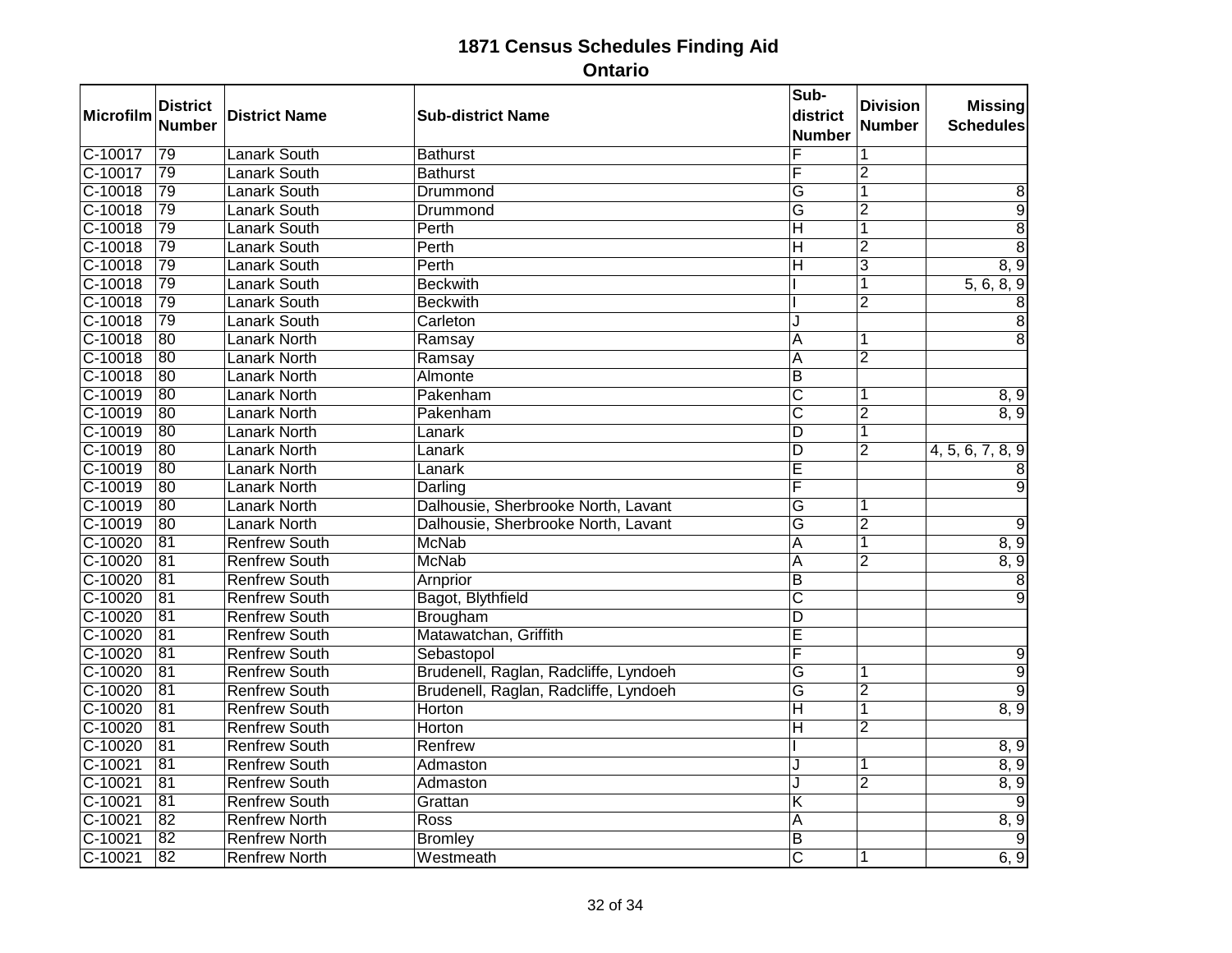| Microfilm | <b>District</b><br><b>Number</b> | <b>District Name</b>   | <b>Sub-district Name</b>               | Sub-<br>district<br><b>Number</b> | <b>Division</b><br><b>Number</b> | <b>Missing</b><br><b>Schedules</b> |
|-----------|----------------------------------|------------------------|----------------------------------------|-----------------------------------|----------------------------------|------------------------------------|
| $C-10021$ | $\overline{82}$                  | <b>Renfrew North</b>   | Westmeath                              | $\overline{\mathsf{c}}$           | $\overline{2}$                   | 8, 9                               |
| $C-10021$ | 82                               | <b>Renfrew North</b>   | Pembroke                               | D                                 |                                  | 9                                  |
| $C-10021$ | $\overline{82}$                  | <b>Renfrew North</b>   | Pembroke                               | $\overline{\mathsf{E}}$           |                                  |                                    |
| $C-10021$ | 82                               | <b>Renfrew North</b>   | Stafford                               | F                                 |                                  | 8, 9                               |
| C-10021   | 82                               | <b>Renfrew North</b>   | Wilberforce                            | G                                 |                                  | 9                                  |
| $C-10022$ | $\overline{82}$                  | <b>Renfrew North</b>   | Algona                                 | Н                                 |                                  | $\overline{9}$                     |
| $C-10022$ | 82                               | <b>Renfrew North</b>   | <b>Alice and Fraser</b>                |                                   |                                  | $\overline{9}$                     |
| C-10022   | 82                               | <b>Renfrew North</b>   | Petawawa                               | J                                 |                                  | 8, 9                               |
| $C-10022$ | $\overline{82}$                  | <b>Renfrew North</b>   | Rolph and Buchanan and Wylie and McKay | K                                 | 1                                | 8, 9                               |
| $C-10022$ | $\overline{82}$                  | <b>Renfrew North</b>   | Rolph and Buchanan and Wylie and McKay | $\overline{\mathsf{K}}$           | $\overline{2}$                   | 2, 6, 9                            |
| $C-10022$ | 82                               | <b>Renfrew North</b>   | Head                                   |                                   |                                  | 2, 8, 9                            |
| $C-10022$ | 83                               | <b>Nipissing South</b> | Madawaska East                         | $\overline{\mathsf{A}}$           | 1                                | 8, 9                               |
| $C-10022$ | 83                               | <b>Nipissing South</b> | Madawaska East                         | A                                 | $\overline{2}$                   |                                    |
| $C-10022$ | 83                               | <b>Nipissing South</b> | Madawaska West                         | B                                 | $\overline{1}$                   | 2, 4, 8, 9                         |
| $C-10022$ | 83                               | <b>Nipissing South</b> | Madawaska West                         | $\overline{\mathsf{B}}$           | $\overline{2}$                   | 2, 8, 9                            |
| $C-10022$ | 83                               | <b>Nipissing South</b> | Bonnechère                             | $\overline{\text{c}}$             |                                  |                                    |
| $C-10022$ | 83                               | <b>Nipissing South</b> | Petawawa South                         | $\overline{D}$                    |                                  | 2, 6, 9                            |
| C-10022   | 83                               | <b>Nipissing South</b> | Petawawa North                         | Ē                                 |                                  | 2, 8, 9                            |
| $C-10022$ | 83                               | <b>Nipissing South</b> | Petawawa Centre                        | F                                 |                                  | $\overline{2,9}$                   |
| C-10022   | 83                               | <b>Nipissing South</b> | Petawawa Centre                        | $\overline{\mathsf{F}}$           | $\overline{2}$                   | 2, 6, 8, 9                         |
| C-10022   | 83                               | <b>Nipissing South</b> | Petawawa West                          | G                                 |                                  | 8, 9                               |
| $C-10022$ | 84                               | <b>Nipissing North</b> | <b>Rocher Capitaine</b>                | $\overline{A}$                    |                                  | 2, 6, 8, 9                         |
| $C-10022$ | 84                               | <b>Nipissing North</b> | <b>Deux Rivieres</b>                   | $\overline{B}$                    |                                  | 6, 9                               |
| $C-10022$ | 84                               | <b>Nipissing North</b> | Mattawan South                         | $\overline{\text{c}}$             |                                  | 9                                  |
| $C-10022$ | 84                               | <b>Nipissing North</b> | <b>Mattawan West</b>                   | D                                 |                                  |                                    |
| $C-10022$ | 84                               | <b>Nipissing North</b> | <b>Mattawan North</b>                  | Ē                                 |                                  | 6, 9                               |
| $C-10022$ | 84                               | <b>Nipissing North</b> | Jocko River                            | F                                 |                                  | 2, 8, 9                            |
| $C-10022$ | $\overline{84}$                  | <b>Nipissing North</b> | <b>Montreal River</b>                  | $\overline{\mathsf{G}}$           | 1                                | 6, 7, 8, 9                         |
| $C-10022$ | 84                               | <b>Nipissing North</b> | <b>Montreal River</b>                  | $\overline{\mathsf{G}}$           | $\overline{2}$                   | 2, 6, 9                            |
| C-10022   | 84                               | <b>Nipissing North</b> | Temiscamang                            | $\overline{\mathsf{H}}$           |                                  | 6, 7, 8, 9                         |
| C-10022   | 84                               | <b>Nipissing North</b> | Tamagamingue                           |                                   |                                  | 6, 9                               |
| $C-10022$ | 84                               | <b>Nipissing North</b> | Tamagamingue                           |                                   | $\overline{2}$                   | 2, 6, 9                            |
| $C-10022$ | 85                               | <b>Muskoka</b>         | Morrison                               | A                                 |                                  | 8, 9                               |
| C-10022   | 85                               | Muskoka                | Muskoka                                | $\overline{\mathsf{B}}$           |                                  | 9                                  |
| $C-10022$ | 85                               | Muskoka                | <b>Monck</b>                           | $\overline{\mathsf{c}}$           |                                  | 8, 9                               |
| $C-10022$ | 85                               | Muskoka                | Watt, Cardwell                         | $\overline{D}$                    |                                  |                                    |
| C-10023   | 85                               | Muskoka                | Humphry, Medora                        | Ē                                 |                                  | 2, 8, 9                            |
| $C-10023$ | 85                               | Muskoka                | Wood                                   | F                                 |                                  | 6, 8, 9                            |
| $C-10023$ | 85                               | Muskoka                | Conger                                 | $\overline{G}$                    |                                  | 2, 6, 7, 9                         |